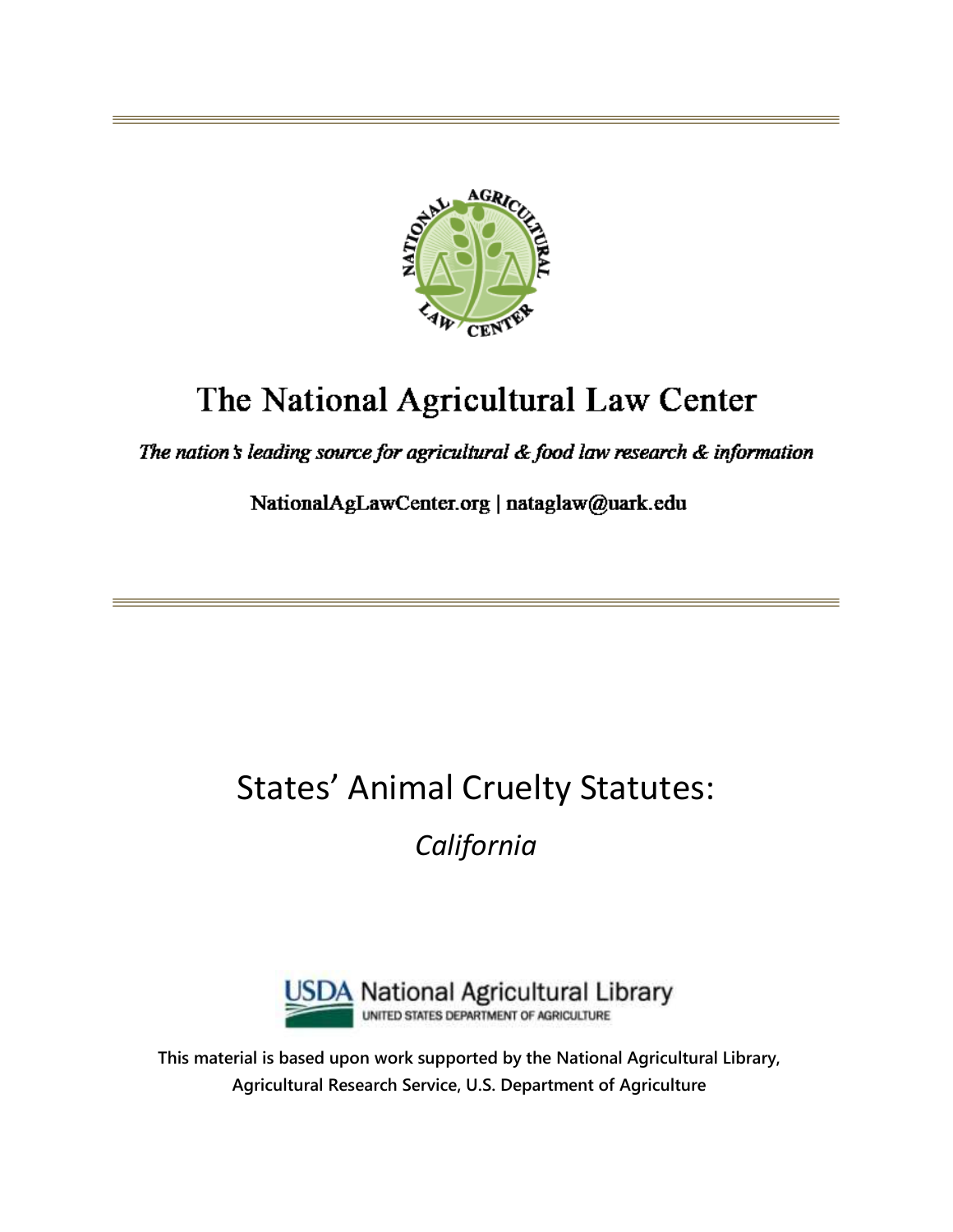# **A National Agricultural Law Center Research Publication States' Animal Cruelty Statutes: California**

*Current with urgency legislation through Ch. 372 of 2020 Reg.Sess.*

# **CA PENAL § 596. Poisoning animals; exceptions; posting warning signs**

Every person who, without the consent of the owner, willfully administers poison to any animal, the property of another, or exposes any poisonous substance, with the intent that the same shall be taken or swallowed by any such animal, is guilty of a misdemeanor.

However, the provisions of this section shall not apply in the case of a person who exposes poisonous substances upon premises or property owned or controlled by him for the purpose of controlling or destroying predatory animals or livestock-killing dogs and if, prior to or during the placing out of such poisonous substances, he shall have posted upon the property conspicuous signs located at intervals of distance not greater than one-third of a mile apart, and in any case not less than three such signs having words with letters at least one inch high reading "Warning--Poisoned bait placed out on these premises," which signs shall be kept in place until the poisonous substances have been removed. Whenever such signs have been conspicuously located upon the property or premises owned or controlled by him as hereinabove provided, such person shall not be charged with any civil liability to another party in the event that any domestic animal belonging to such party becomes injured or killed by trespassing or partaking of the poisonous substance or substances so placed.

# **§ 596.5. Elephants; abusive behavior by owner or manager; misdemeanor**

It shall be a misdemeanor for any owner or manager of an elephant to engage in abusive behavior towards the elephant, which behavior shall include the discipline of the elephant by any of the following methods:

- (a) Deprivation of food, water, or rest.
- (b) Use of electricity.
- (c) Physical punishment resulting in damage, scarring, or breakage of skin.
- (d) Insertion of any instrument into any bodily orifice.
- (e) Use of martingales.
- (f) Use of block and tackle.

#### **§ 596.7. Rodeos; veterinarians present at performances; violation of section**

(a)(1) For purposes of this section, "rodeo" means a performance featuring competition between persons that includes three or more of the following events: bareback bronc riding, saddle bronc riding, bull riding, calf roping, steer wrestling, or team roping.

(2) A rodeo performed on private property for which admission is charged, or that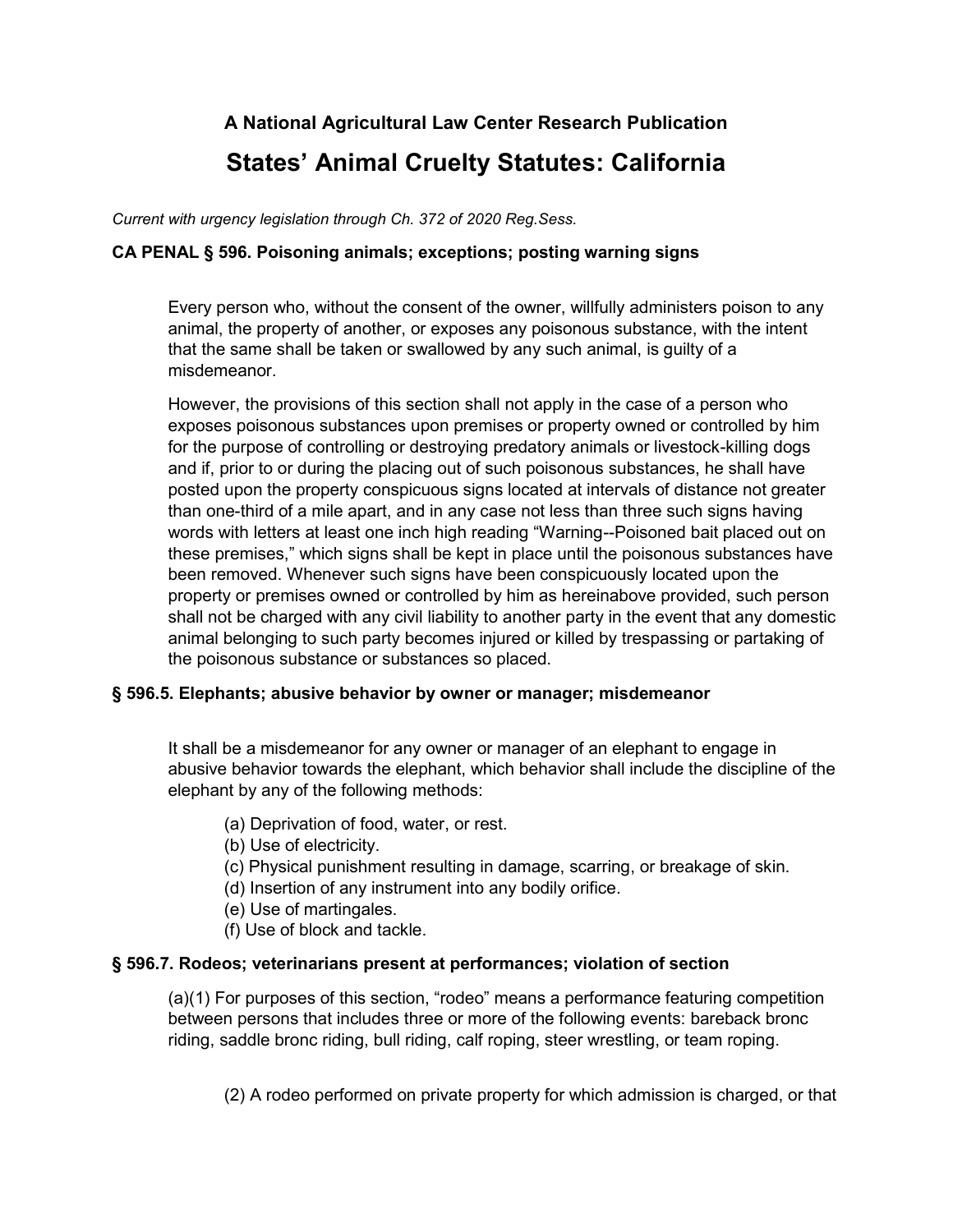sells or accepts sponsorships, or is open to the public constitutes a performance for the purpose of this subdivision.

(b) The management of any professionally sanctioned or amateur rodeo that intends to perform in any city, county, or city and county shall ensure that there is a veterinarian licensed to practice in this state present at all times during the performances of the rodeo, or a veterinarian licensed to practice in the state who is on-call and able to arrive at the rodeo within one hour after a determination has been made that there is an injury which requires treatment to be provided by a veterinarian.

(c)(1) The attending or on-call veterinarian shall have complete access to the site of any event in the rodeo that uses animals.

(2) The attending or on-call veterinarian may, for good cause, declare any animal unfit for use in any rodeo event.

(d)(1) Any animal that is injured during the course of, or as a result of, any rodeo event shall receive immediate examination and appropriate treatment by the attending veterinarian or shall begin receiving examination and appropriate treatment by a veterinarian licensed to practice in this state within one hour of the determination of the injury requiring veterinary treatment.

(2) The attending or on-call veterinarian shall submit a brief written listing of any animal injury requiring veterinary treatment to the Veterinary Medical Board within 48 hours of the conclusion of the rodeo.

(3) The rodeo management shall ensure that there is a conveyance available at all times for the immediate and humane removal of any injured animal.

(e) The rodeo management shall ensure that no electric prod or similar device is used on any animal once the animal is in the holding chute, unless necessary to protect the participants and spectators of the rodeo.

(f) A violation of this section is an infraction and shall be punishable as follows:

(1) A fine of not less than five hundred dollars (\$500) and not more than two thousand dollars (\$2,000) for a first violation.

(2) A fine of not less than one thousand five hundred dollars (\$1,500) and not more than five thousand dollars (\$5,000) for a second or subsequent violation.

#### **§ 597. Cruelty to animals**

(a) Except as provided in subdivision (c) of this section or Section 599c, every person who maliciously and intentionally maims, mutilates, tortures, or wounds a living animal, or maliciously and intentionally kills an animal, is guilty of a crime punishable pursuant to subdivision (d).

(b) Except as otherwise provided in subdivision (a) or (c), every person who overdrives, overloads, drives when overloaded, overworks, tortures, torments, deprives of necessary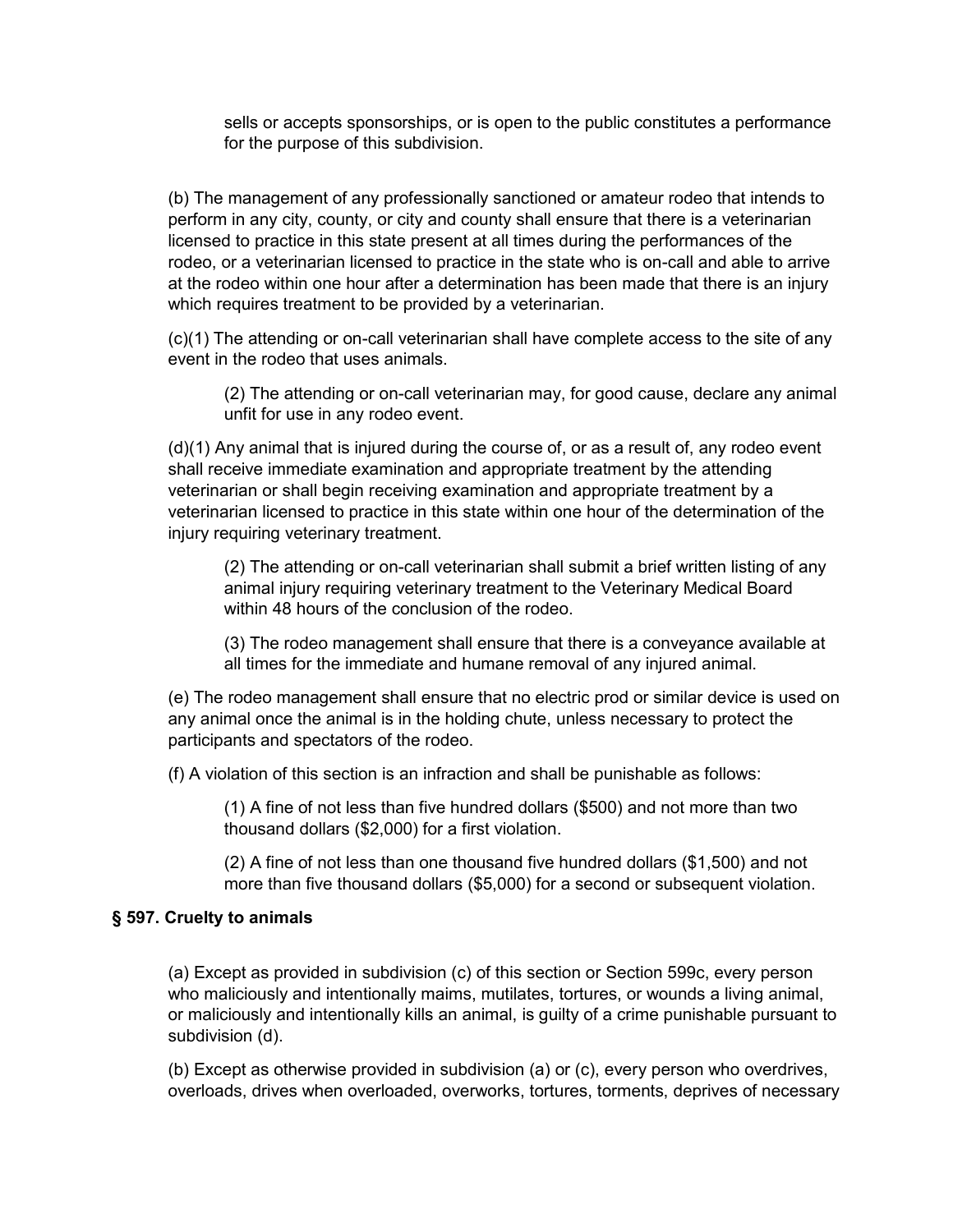sustenance, drink, or shelter, cruelly beats, mutilates, or cruelly kills any animal, or causes or procures any animal to be so overdriven, overloaded, driven when overloaded, overworked, tortured, tormented, deprived of necessary sustenance, drink, shelter, or to be cruelly beaten, mutilated, or cruelly killed; and whoever, having the charge or custody of any animal, either as owner or otherwise, subjects any animal to needless suffering, or inflicts unnecessary cruelty upon the animal, or in any manner abuses any animal, or fails to provide the animal with proper food, drink, or shelter or protection from the weather, or who drives, rides, or otherwise uses the animal when unfit for labor, is, for each offense, guilty of a crime punishable pursuant to subdivision (d).

(c) Every person who maliciously and intentionally maims, mutilates, or tortures any mammal, bird, reptile, amphibian, or fish, as described in subdivision (e), is guilty of a crime punishable pursuant to subdivision (d).

(d) A violation of subdivision (a), (b), or (c) is punishable as a felony by imprisonment pursuant to subdivision (h) of Section 1170, or by a fine of not more than twenty thousand dollars (\$20,000), or by both that fine and imprisonment, or alternatively, as a misdemeanor by imprisonment in a county jail for not more than one year, or by a fine of not more than twenty thousand dollars (\$20,000), or by both that fine and imprisonment.

(e)(1) Subdivision (c) applies to any mammal, bird, reptile, amphibian, or fish which is a creature described as follows:

> (A) Endangered species or threatened species as described in Chapter 1.5 (commencing with Section 2050) of Division 3 of the Fish and Game Code.

(B) Fully protected birds described in Section 3511 of the Fish and Game Code.

(C) Fully protected mammals described in Chapter 8 (commencing with Section 4700) of Part 3 of Division 4 of the Fish and Game Code.

(D) Fully protected reptiles and amphibians described in Chapter 2 (commencing with Section 5050) of Division 5 of the Fish and Game Code.

(E) Fully protected fish as described in Section 5515 of the Fish and Game Code.

(2) This subdivision does not supersede or affect any provisions of law relating to taking of the described species, including, but not limited to, Section 12008 of the Fish and Game Code.

(f) For the purposes of subdivision (c), each act of malicious and intentional maiming, mutilating, or torturing a separate specimen of a creature described in subdivision (e) is a separate offense. If any person is charged with a violation of subdivision (c), the proceedings shall be subject to Section 12157 of the Fish and Game Code.

(g)(1) Upon the conviction of a person charged with a violation of this section by causing or permitting an act of cruelty, as defined in Section 599b, all animals lawfully seized and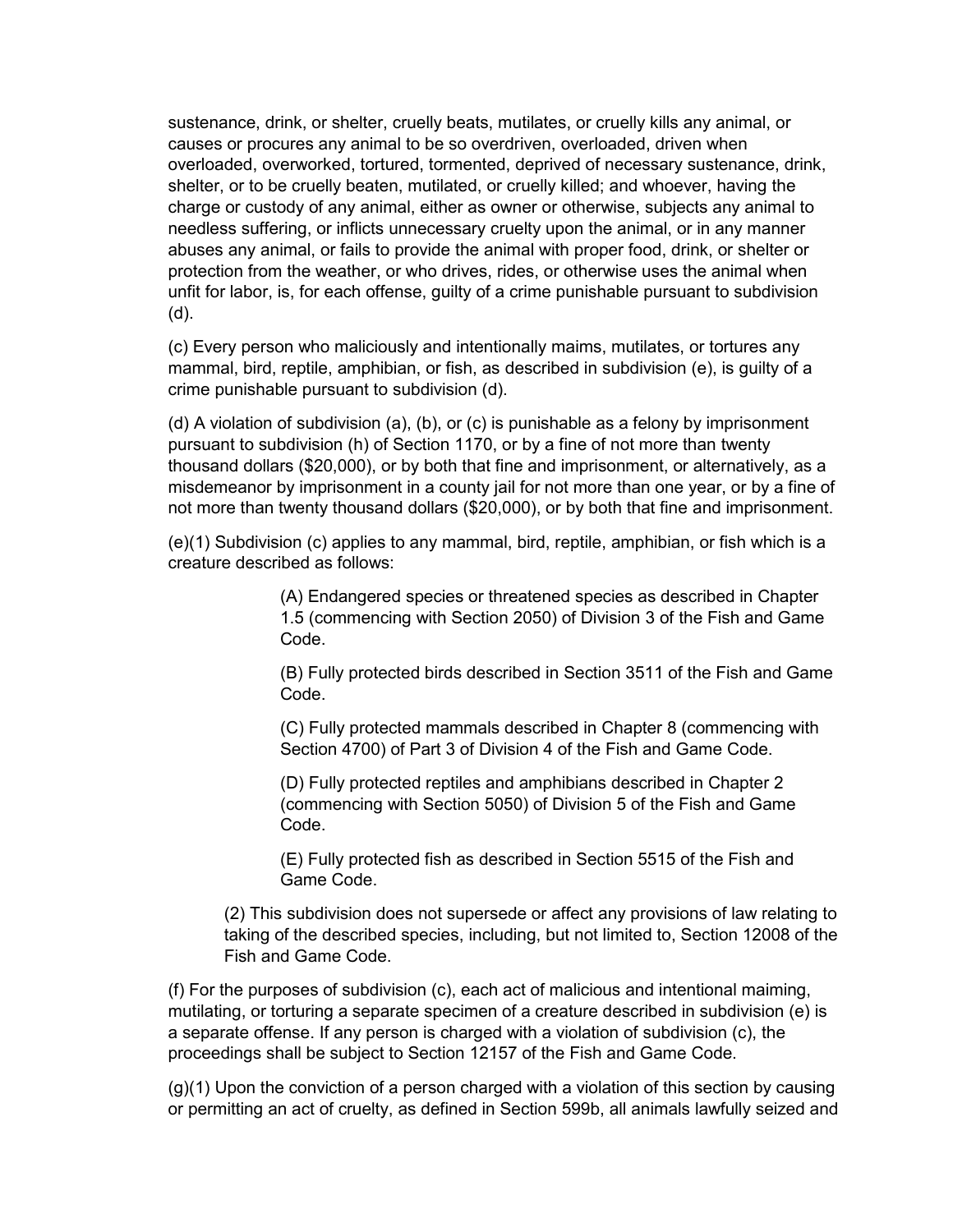impounded with respect to the violation by a peace officer, officer of a humane society, or officer of an animal shelter or animal regulation department of a public agency shall be adjudged by the court to be forfeited and shall thereupon be awarded to the impounding officer for proper disposition. A person convicted of a violation of this section by causing or permitting an act of cruelty, as defined in Section 599b, shall be liable to the impounding officer for all costs of impoundment from the time of seizure to the time of proper disposition.

(2) Mandatory seizure or impoundment shall not apply to animals in properly conducted scientific experiments or investigations performed under the authority of the faculty of a regularly incorporated medical college or university of this state.

(h) Notwithstanding any other provision of law, if a defendant is granted probation for a conviction under this section, the court shall order the defendant to pay for, and successfully complete, counseling, as determined by the court, designed to evaluate and treat behavior or conduct disorders. If the court finds that the defendant is financially unable to pay for that counseling, the court may develop a sliding fee schedule based upon the defendant's ability to pay. An indigent defendant may negotiate a deferred payment schedule, but shall pay a nominal fee if the defendant has the ability to pay the nominal fee. County mental health departments or Medi-Cal shall be responsible for the costs of counseling required by this section only for those persons who meet the medical necessity criteria for mental health managed care pursuant to Section 1830.205 of Title 9 of the California Code of Regulations or the target population criteria specified in Section 5600.3 of the Welfare and Institutions Code. The counseling specified in this subdivision shall be in addition to any other terms and conditions of probation, including any term of imprisonment and any fine. This provision specifies a mandatory additional term of probation and is not to be used as an alternative to imprisonment pursuant to subdivision (h) of Section 1170 or county jail when that sentence is otherwise appropriate. If the court does not order custody as a condition of probation for a conviction under this section, the court shall specify on the court record the reason or reasons for not ordering custody. This subdivision shall not apply to cases involving police dogs or horses as described in Section 600.

# **§ 597.1. Failure to care for animals; misdemeanor; powers and duties of local officers and veterinarians; hearings; liability for costs; forfeiture**

(a)(1) Every owner, driver, or keeper of any animal who permits the animal to be in any building, enclosure, lane, street, square, or lot of any city, county, city and county, or judicial district without proper care and attention is guilty of a misdemeanor. Any peace officer, humane society officer, or animal control officer shall take possession of the stray or abandoned animal and shall provide care and treatment for the animal until the animal is deemed to be in suitable condition to be returned to the owner. When the officer has reasonable grounds to believe that very prompt action is required to protect the health or safety of the animal or the health or safety of others, the officer shall immediately seize the animal and comply with subdivision (f). In all other cases, the officer shall comply with the provisions of subdivision (g). The full cost of caring for and treating any animal properly seized under this subdivision or pursuant to a search warrant shall constitute a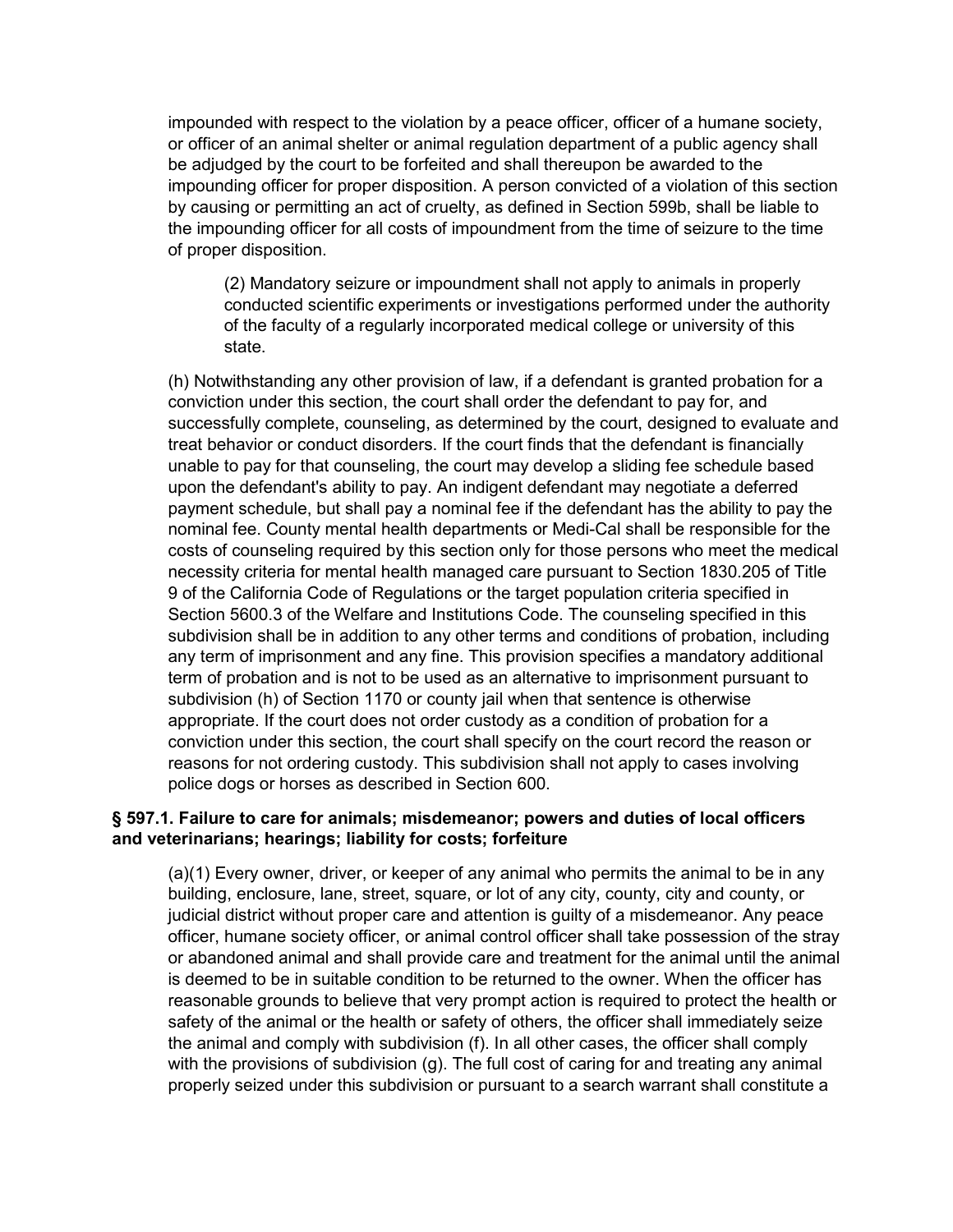lien on the animal and the animal shall not be returned to its owner until the charges are paid, if the seizure is upheld pursuant to this section.

(2) Notwithstanding any other law, if an animal control officer or humane officer, when necessary to protect the health and safety of a wild, stray, or abandoned animal or the health and safety of others, seeks to administer a tranquilizer that contains a controlled substance, as defined in Division 10 (commencing with Section 11000) of the Health and Safety Code, to gain control of that animal, the officer may possess and administer that tranquilizer with direct or indirect supervision as determined by a licensed veterinarian, provided that the officer has met each of the following requirements:

(A) Has received training in the administration of tranquilizers from a licensed veterinarian. The training shall be approved by the California Veterinary Medical Board.

(B) Has successfully completed the firearms component of a course relating to the exercise of police powers, as set forth in Section 832.

(C) Is authorized by the officer's agency or organization to possess and administer the tranquilizer in accordance with a policy established by the agency or organization and approved by the veterinarian who obtained the controlled substance.

(D) Has successfully completed the euthanasia training set forth in Section 2039 of Title 16 of the California Code of Regulations.

(E) Has completed a state and federal fingerprinting background check and does not have any drug- or alcohol-related convictions.

(b) Every sick, disabled, infirm, or crippled animal, except a dog or cat, that is abandoned in any city, county, city and county, or judicial district may be humanely euthanized by the officer if, after a reasonable search, no owner of the animal can be found. It shall be the duty of all peace officers, humane society officers, and animal control officers to cause the animal to be humanely euthanized or rehabilitated and placed in a suitable home on information that the animal is stray or abandoned. The officer may likewise take charge of any animal, including a dog or cat, that by reason of lameness, sickness, feebleness, or neglect, is unfit for the labor it is performing, or that in any other manner is being cruelly treated, and provide care and treatment for the animal until it is deemed to be in a suitable condition to be returned to the owner. When the officer has reasonable grounds to believe that very prompt action is required to protect the health or safety of an animal or the health or safety of others, the officer shall immediately seize the animal and comply with subdivision (f). In all other cases, the officer shall comply with subdivision (g). The full cost of caring for and treating any animal properly seized under this subdivision or pursuant to a search warrant shall constitute a lien on the animal and the animal shall not be returned to its owner until the charges are paid.

(c)(1) Any peace officer, humane society officer, or animal control officer shall convey all injured cats and dogs found without their owners in a public place directly to a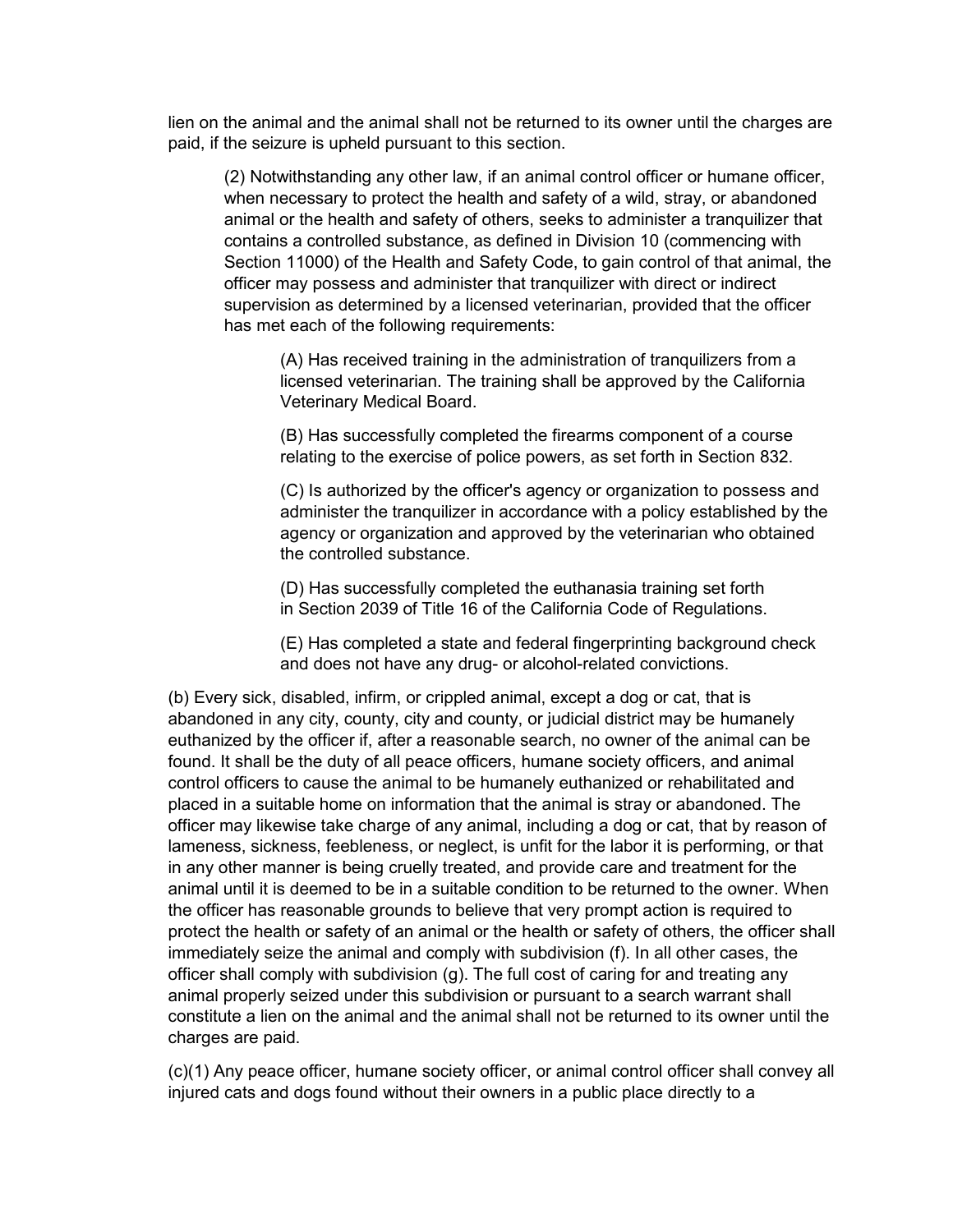veterinarian known by the officer to be a veterinarian who ordinarily treats dogs and cats for a determination of whether the animal shall be immediately and humanely euthanized or shall be hospitalized under proper care and given emergency treatment.

(2) If the owner does not redeem the animal within the locally prescribed waiting period, the veterinarian may personally perform euthanasia on the animal. If the animal is treated and recovers from its injuries, the veterinarian may keep the animal for purposes of adoption, provided the responsible animal control agency has first been contacted and has refused to take possession of the animal.

(3) Whenever any animal is transferred to a veterinarian in a clinic, such as an emergency clinic that is not in continuous operation, the veterinarian may, in turn, transfer the animal to an appropriate facility.

(4) If the veterinarian determines that the animal shall be hospitalized under proper care and given emergency treatment, the costs of any services that are provided pending the owner's inquiry to the responsible agency, department, or society shall be paid from the dog license fees, fines, and fees for impounding dogs in the city, county, or city and county in which the animal was licensed or, if the animal is unlicensed, shall be paid by the jurisdiction in which the animal was found, subject to the provision that this cost be repaid by the animal's owner. The full cost of caring for and treating any animal seized under this subdivision shall constitute a lien on the animal and the animal shall not be returned to the owner until the charges are paid. No veterinarian shall be criminally or civilly liable for any decision that the veterinarian makes or for services that the veterinarian provides pursuant to this subdivision.

(d) An animal control agency that takes possession of an animal pursuant to subdivision (c) shall keep records of the whereabouts of the animal from the time of possession to the end of the animal's impoundment, and those records shall be available for inspection by the public upon request for three years after the date the animal's impoundment ended.

(e) Notwithstanding any other provision of this section, any peace officer, humane society officer, or any animal control officer may, with the approval of the officer's immediate superior, humanely euthanize any stray or abandoned animal in the field in any case where the animal is too severely injured to move or where a veterinarian is not available and it would be more humane to euthanize the animal.

(f) Whenever an officer authorized under this section seizes or impounds an animal based on a reasonable belief that prompt action is required to protect the health or safety of the animal or the health or safety of others, the officer shall, before the commencement of any criminal proceedings authorized by this section, provide the owner or keeper of the animal, if known or ascertainable after reasonable investigation, with the opportunity for a postseizure hearing to determine the validity of the seizure or impoundment, or both.

(1) The agency shall cause a notice to be affixed to a conspicuous place where the animal was situated or personally deliver a notice of the seizure or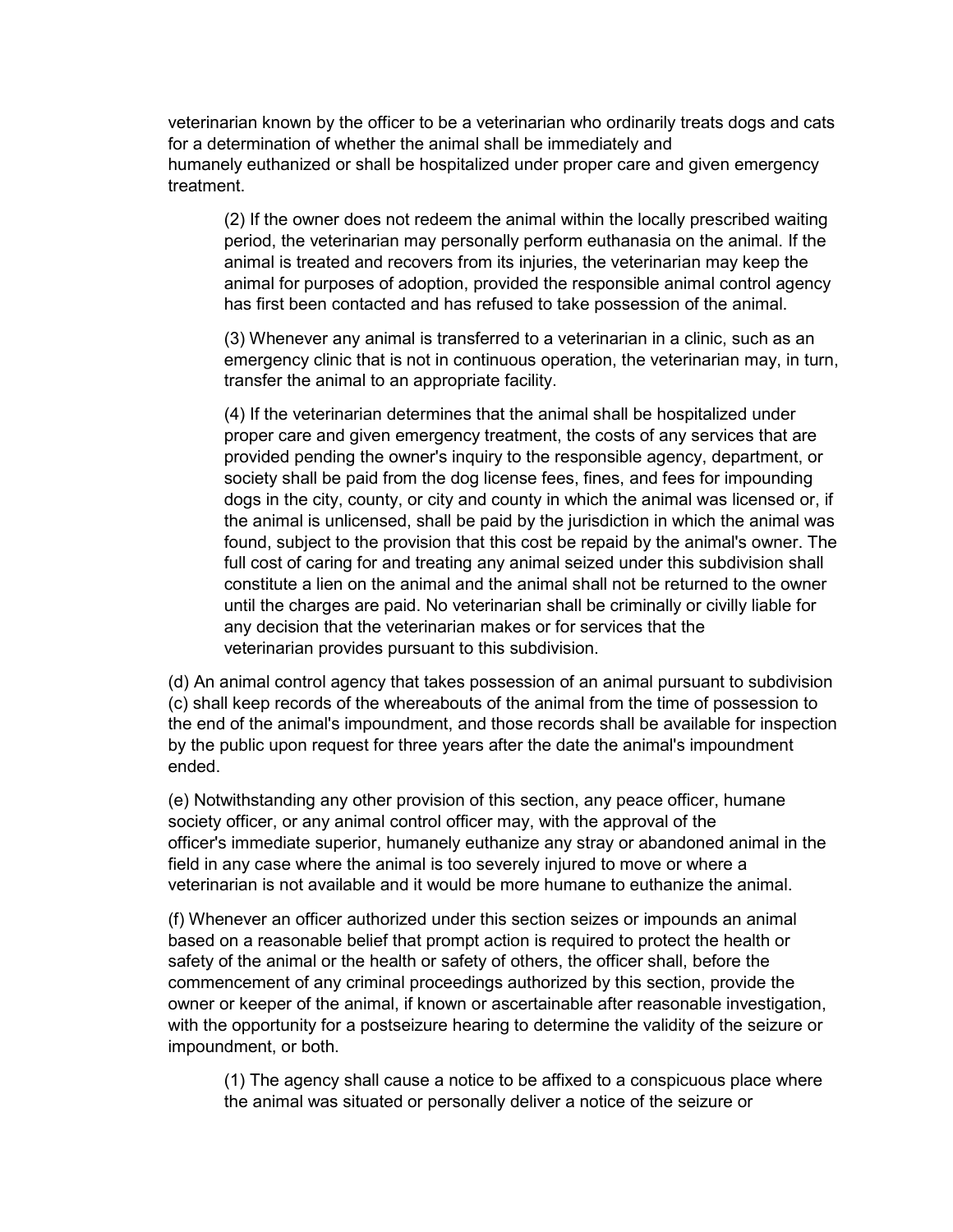impoundment, or both, to the owner or keeper within 48 hours, excluding weekends and holidays. The notice shall include all of the following:

> (A) The name, business address, and telephone number of the officer providing the notice.

(B) A description of the animal seized, including any identification upon the animal.

(C) The authority and purpose for the seizure or impoundment, including the time, place, and circumstances under which the animal was seized.

(D) A statement that, in order to receive a postseizure hearing, the owner or person authorized to keep the animal, or their agent, shall request the hearing by signing and returning an enclosed declaration of ownership or right to keep the animal to the agency providing the notice within 10 days, including weekends and holidays, of the date of the notice. The declaration may be returned by personal delivery or mail.

(E) A statement that the full cost of caring for and treating any animal properly seized under this section is a lien on the animal and that the animal shall not be returned to the owner until the charges are paid, and that failure to request or to attend a scheduled hearing shall result in liability for this cost.

(2) The postseizure hearing shall be conducted within 48 hours of the request, excluding weekends and holidays. The seizing agency may authorize its own officer or employee to conduct the hearing if the hearing officer is not the same person who directed the seizure or impoundment of the animal and is not junior in rank to that person. The agency may use the services of a hearing officer from outside the agency for the purposes of complying with this section.

(3) Failure of the owner or keeper, or of their agent, to request or to attend a scheduled hearing shall result in a forfeiture of any right to a postseizure hearing or right to challenge their liability for costs incurred.

(4) The agency, department, or society employing the person who directed the seizure shall be responsible for the costs incurred for caring and treating the animal, if it is determined in the postseizure hearing that the seizing officer did not have reasonable grounds to believe very prompt action, including seizure of the animal, was required to protect the health or safety of the animal or the health or safety of others. If it is determined the seizure was justified, the owner or keeper shall be personally liable to the seizing agency for the full cost of the seizure and care of the animal. The charges for the seizure and care of the animal shall be a lien on the animal. The animal shall not be returned to its owner until the charges are paid and the owner demonstrates to the satisfaction of the seizing agency or the hearing officer that the owner can and will provide the necessary care for the animal.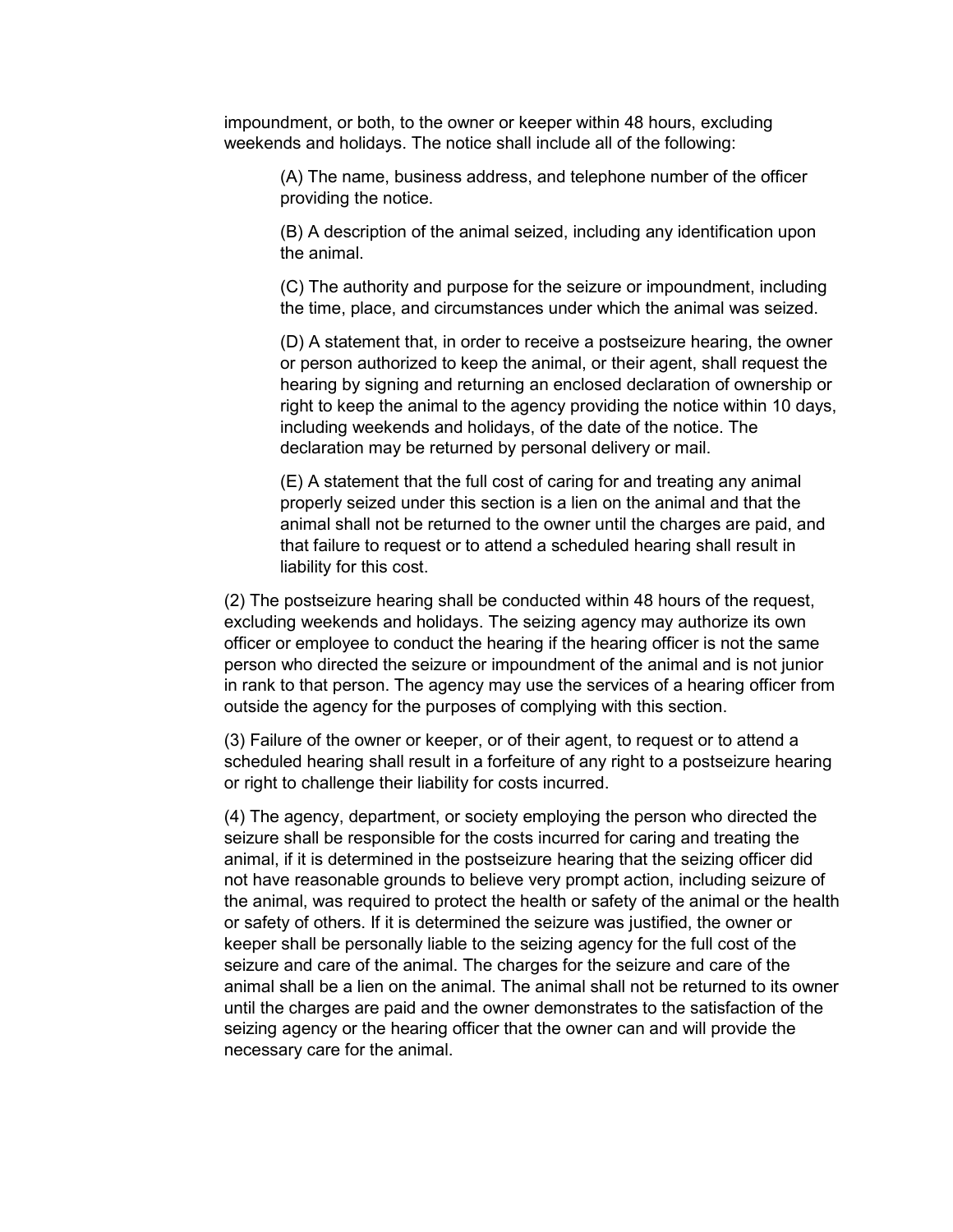(g) Where the need for immediate seizure is not present and before the commencement of any criminal proceedings authorized by this section, the agency shall provide the owner or keeper of the animal, if known or ascertainable after reasonable investigation, with the opportunity for a hearing before any seizure or impoundment of the animal. The owner shall produce the animal at the time of the hearing unless, before the hearing, the owner has made arrangements with the agency to view the animal upon request of the agency, or unless the owner can provide verification that the animal was humanely euthanized. Any person who willfully fails to produce the animal or provide the verification is guilty of an infraction, punishable by a fine of not less than two hundred fifty dollars (\$250) nor more than one thousand dollars (\$1,000).

(1) The agency shall cause a notice to be affixed to a conspicuous place where the animal was situated or personally deliver a notice stating the grounds for believing the animal should be seized under subdivision (a) or (b). The notice shall include all of the following:

(A) The name, business address, and telephone number of the officer providing the notice.

(B) A description of the animal to be seized, including any identification upon the animal.

(C) The authority and purpose for the possible seizure or impoundment.

(D) A statement that, in order to receive a hearing before any seizure, the owner or person authorized to keep the animal, or their agent, shall request the hearing by signing and returning the enclosed declaration of ownership or right to keep the animal to the officer providing the notice within two days, excluding weekends and holidays, of the date of the notice.

(E) A statement that the cost of caring for and treating any animal properly seized under this section is a lien on the animal, that any animal seized shall not be returned to the owner until the charges are paid, and that failure to request or to attend a scheduled hearing shall result in a conclusive determination that the animal may properly be seized and that the owner shall be liable for the charges.

(2) The preseizure hearing shall be conducted within 48 hours, excluding weekends and holidays, after receipt of the request. The seizing agency may authorize its own officer or employee to conduct the hearing if the hearing officer is not the same person who requests the seizure or impoundment of the animal and is not junior in rank to that person. The agency may use the services of a hearing officer from outside the agency for the purposes of complying with this section.

(3) Failure of the owner or keeper, or their agent, to request or to attend a scheduled hearing shall result in a forfeiture of any right to a preseizure hearing or right to challenge their liability for costs incurred pursuant to this section.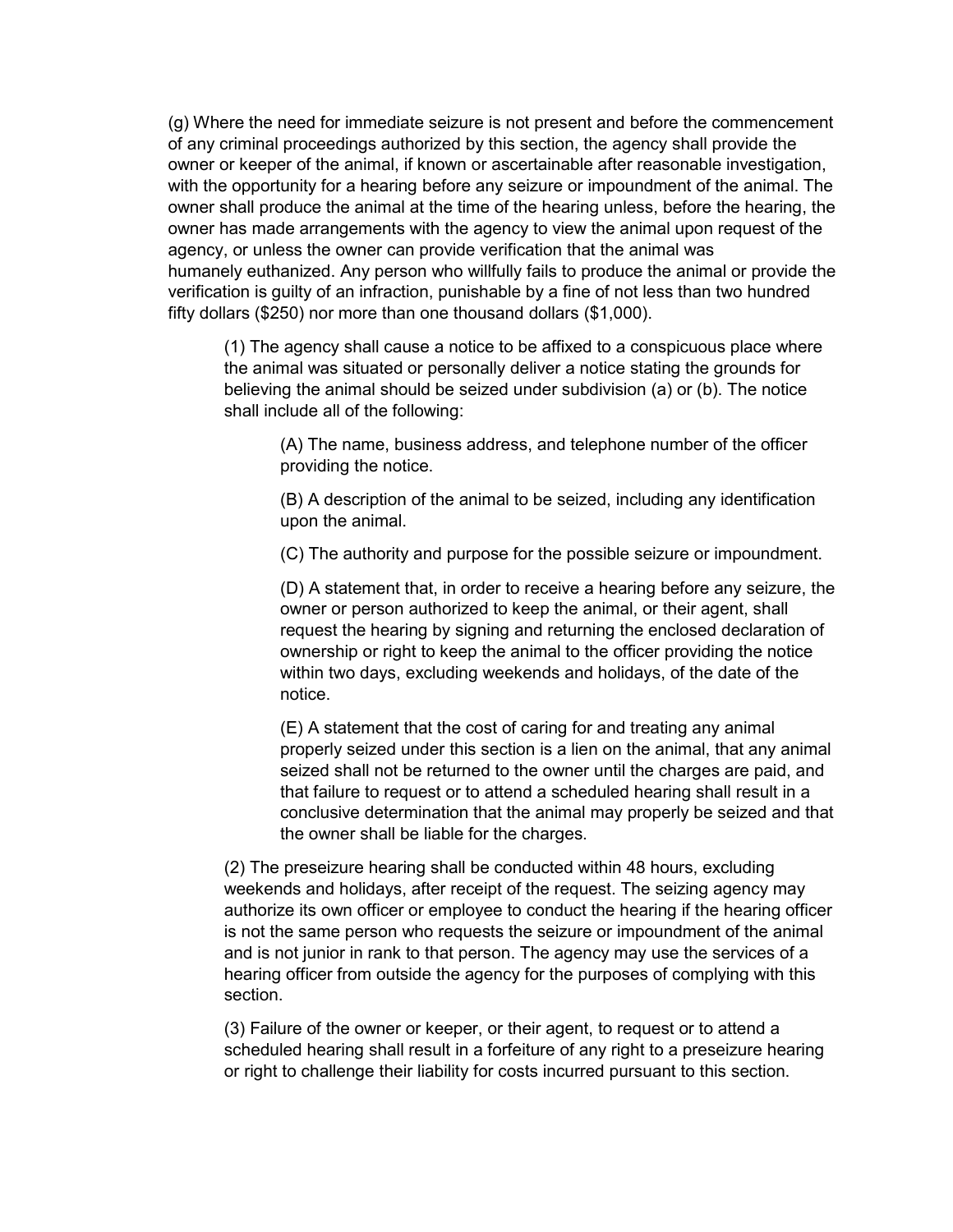(4) The hearing officer, after the hearing, may affirm or deny the owner's or keeper's right to custody of the animal and, if reasonable grounds are established, may order the seizure or impoundment of the animal for care and treatment.

(h) If any animal is properly seized under this section or pursuant to a search warrant, the owner or keeper shall be personally liable to the seizing agency for the cost of the seizure and care of the animal. Further, if the charges for the seizure or impoundment and any other charges permitted under this section are not paid within 14 days of the seizure, or if the owner, within 14 days of notice of availability of the animal to be returned, fails to pay charges permitted under this section and take possession of the animal, the animal shall be deemed to have been abandoned and may be humanely euthanized or otherwise properly disposed of by the seizing agency.

(i) If the animal requires veterinary care and the humane society or public agency is not assured, within 14 days of the seizure of the animal, that the owner will provide the necessary care, the animal shall not be returned to its owner and shall be deemed to have been abandoned and may be humanely euthanized or otherwise properly disposed of by the seizing agency. A veterinarian may humanely euthanize an impounded animal without regard to the prescribed holding period when it has been determined that the animal has incurred severe injuries or is incurably crippled. A veterinarian also may immediately humanely euthanize an impounded animal afflicted with a serious contagious disease unless the owner or the owner's agent immediately authorizes treatment of the animal by a veterinarian at the expense of the owner or agent.

(j) No animal properly seized under this section or pursuant to a search warrant shall be returned to its owner until the owner can demonstrate to the satisfaction of the seizing agency or hearing officer that the owner can and will provide the necessary care for the animal.

(k)(1) In the case of cats and dogs, before the final disposition of any criminal charges, the seizing agency or prosecuting attorney may file a petition in a criminal action requesting that, before that final disposition, the court issue an order forfeiting the animal to the city, county, or seizing agency. The petitioner shall serve a true copy of the petition upon the defendant and the prosecuting attorney.

(2) Upon receipt of the petition, the court shall set a hearing on the petition. The hearing shall be conducted within 14 days after the filing of the petition, or as soon as practicable.

(3) The petitioner shall have the burden of establishing beyond a reasonable doubt that, even in the event of an acquittal of the criminal charges, the owner will not legally be permitted to retain the animal in question. If the court finds that the petitioner has met its burden, the court shall order the immediate forfeiture of the animal as sought by the petition.

(4) Nothing in this subdivision is intended to authorize a seizing agency or prosecuting attorney to file a petition to determine an owner's ability to legally retain an animal pursuant to paragraph (3) of subdivision (*l*) if a petition has previously been filed pursuant to this subdivision.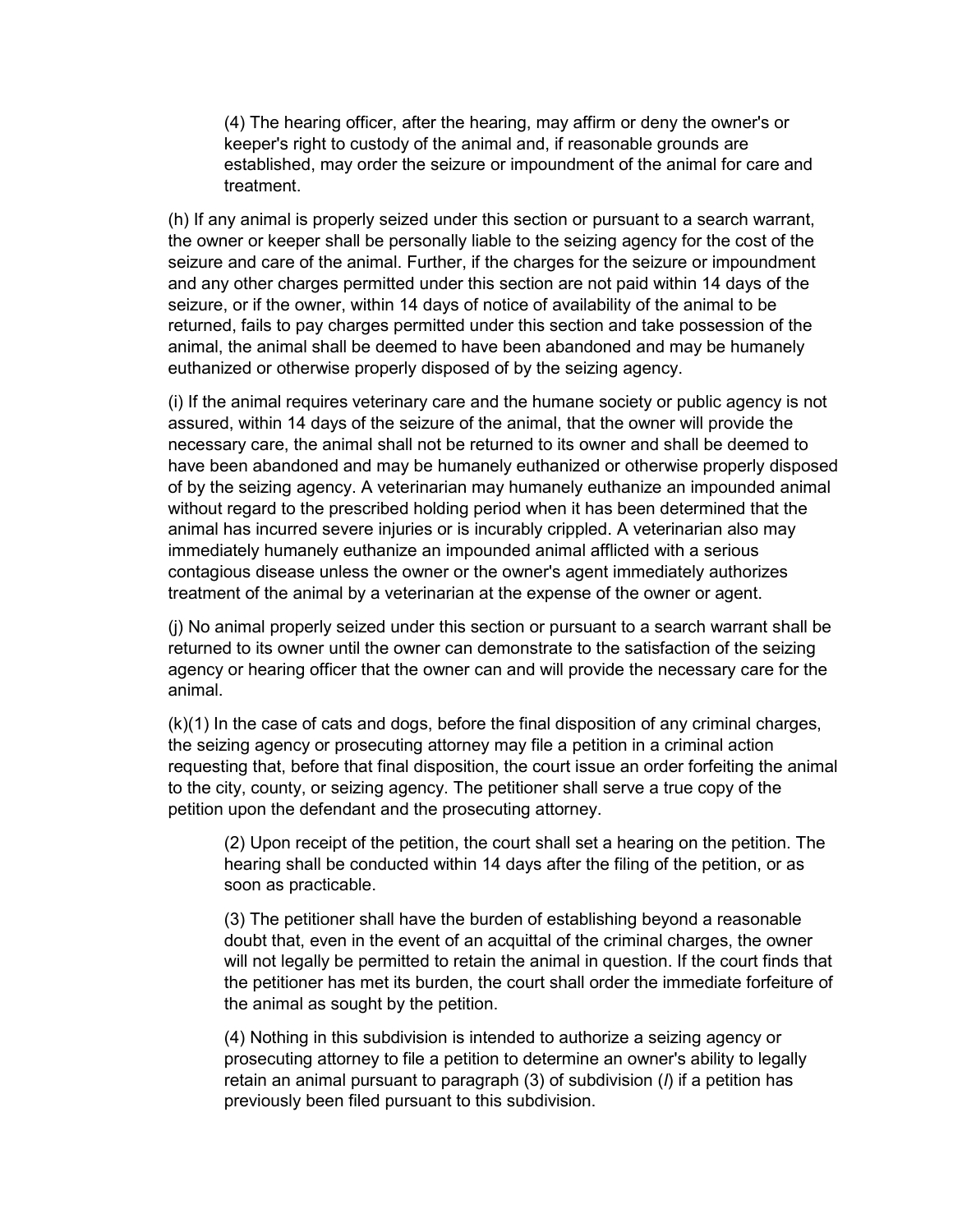(*l*)(1) Upon the conviction of a person charged with a violation of this section, or Section 597 or 597a, all animals lawfully seized and impounded with respect to the violation shall be adjudged by the court to be forfeited and shall thereupon be transferred to the impounding officer or appropriate public entity for proper adoption or other disposition. A person convicted of a violation of this section shall be personally liable to the seizing agency for all costs of impoundment from the time of seizure to the time of proper disposition. Upon conviction, the court shall order the convicted person to make payment to the appropriate public entity for the costs incurred in the housing, care, feeding, and treatment of the seized or impounded animals. Each person convicted in connection with a particular animal may be held jointly and severally liable for restitution for that particular animal. The payment shall be in addition to any other fine or sentence ordered by the court.

(2) The court may also order, as a condition of probation, that the convicted person be prohibited from owning, possessing, caring for, or residing with, animals of any kind, and require the convicted person to immediately deliver all animals in the convicted person's possession to a designated public entity for adoption or other lawful disposition or provide proof to the court that the person no longer has possession, care, or control of any animals. In the event of the acquittal or final discharge without conviction of the person charged, if the animal is still impounded, the animal has not been previously deemed abandoned pursuant to subdivision (h), the court has not ordered that the animal be forfeited pursuant to subdivision (k), the court shall, on demand, direct the release of seized or impounded animals to the defendant upon a showing of proof of ownership.

(3) Any questions regarding ownership shall be determined in a separate hearing by the court where the criminal case was finally adjudicated and the court shall hear testimony from any persons who may assist the court in determining ownership of the animal. If the owner is determined to be unknown or the owner is prohibited or unable to retain possession of the animals for any reason, the court shall order the animals to be released to the appropriate public entity for adoption or other lawful disposition. This section is not intended to cause the release of any animal, bird, reptile, amphibian, or fish seized or impounded pursuant to any other statute, ordinance, or municipal regulation. This section shall not prohibit the seizure or impoundment of animals as evidence as provided for under any other provision of law.

(m) It shall be the duty of all peace officers, humane society officers, and animal control officers to use all currently acceptable methods of identification, both electronic and otherwise, to determine the lawful owner or caretaker of any seized or impounded animal. It shall also be their duty to make reasonable efforts to notify the owner or caretaker of the whereabouts of the animal and any procedures available for the lawful recovery of the animal and, upon the owner's and caretaker's initiation of recovery procedures, retain custody of the animal for a reasonable period of time to allow for completion of the recovery process. Efforts to locate or contact the owner or caretaker and communications with persons claiming to be the owner or caretaker shall be recorded and maintained and be made available for public inspection.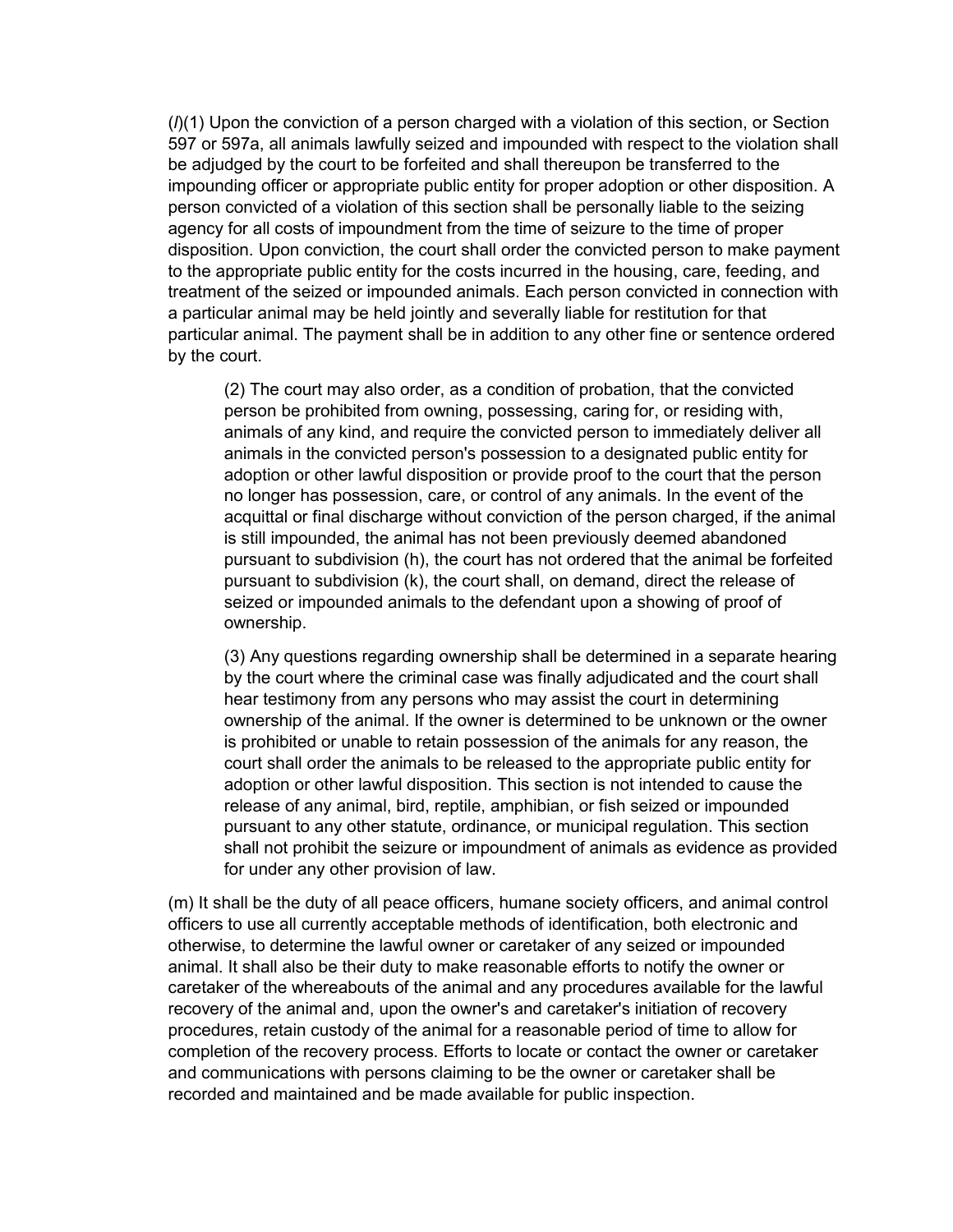#### **§ 597.2. Equines; abandoned or relinquished; auction and adoption programs**

(a) It shall be the duty of an officer of an animal shelter, a humane society, or an animal regulation department of a public agency to assist in a case involving the abandonment or voluntary relinquishment of an equine by the equine's owner. This section does not require an animal shelter, a humane society, or an animal regulation department of a public agency to take actual possession of the equine.

(b) If an animal shelter, a humane society, or an animal regulation department of a public agency sells an equine at a private or public auction or sale, it shall set the minimum bid for the sale of the equine at a price above the current slaughter price of the equine.

(c)(1) This section does not prohibit an animal shelter, a humane society, or an animal regulation department of a public agency from placing an equine through an adoption program at an adoption fee that may be set below current slaughter price.

(2) A person adopting an equine under paragraph (1) shall submit a written statement declaring that the person is adopting the equine for personal use and not for purposes of resale, resale for slaughter, or holding or transporting the equine for slaughter.

#### **§ 597.5. Fighting dogs; felony; punishment; spectators; exceptions**

(a) Any person who does any of the following is guilty of a felony and is punishable by imprisonment pursuant to subdivision (h) of Section 1170 for 16 months, or two or three years, or by a fine not to exceed fifty thousand dollars (\$50,000), or by both that fine and imprisonment:

(1) Owns, possesses, keeps, or trains any dog, with the intent that the dog shall be engaged in an exhibition of fighting with another dog.

(2) For amusement or gain, causes any dog to fight with another dog, or causes any dogs to injure each other.

(3) Permits any act in violation of paragraph (1) or (2) to be done on any premises under his or her charge or control, or aids or abets that act.

(b) Any person who is knowingly present, as a spectator, at any place, building, or tenement where preparations are being made for an exhibition of the fighting of dogs, with the intent to be present at those preparations, or is knowingly present at that exhibition or at any other fighting or injuring as described in paragraph (2) of subdivision (a), with the intent to be present at that exhibition, fighting, or injuring, is guilty of an offense punishable by imprisonment in a county jail not to exceed one year, or by a fine not to exceed five thousand dollars (\$5,000), or by both that imprisonment and fine.

(c) Nothing in this section shall prohibit any of the following:

(1) The use of dogs in the management of livestock, as defined by Section 14205 of the Food and Agricultural Code, by the owner of the livestock or his or her employees or agents or other persons in lawful custody thereof.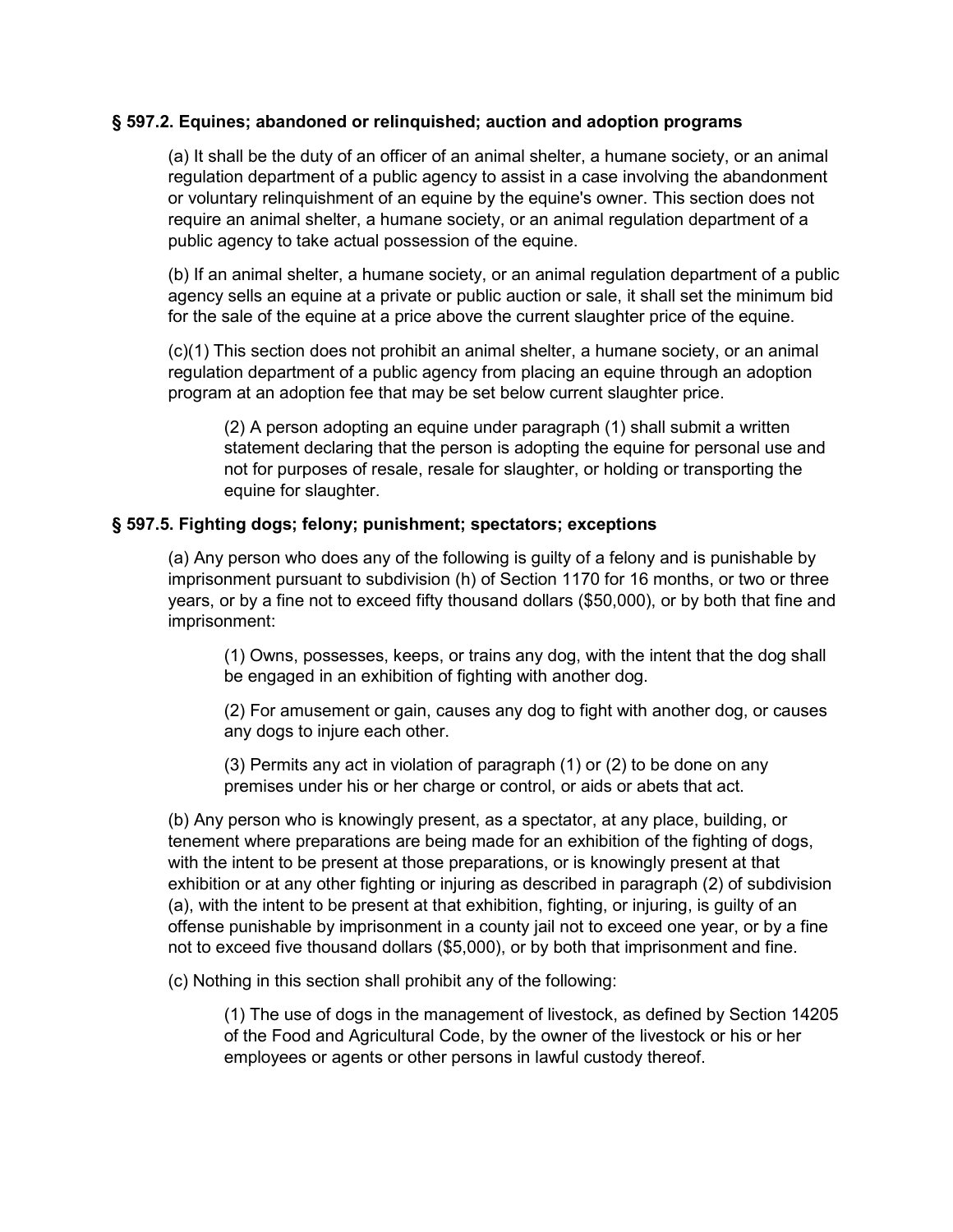(2) The use of dogs in hunting as permitted by the Fish and Game Code, including, but not limited to, Sections 4002 and 4756, and by the rules and regulations of the Fish and Game Commission.

(3) The training of dogs or the use of equipment in the training of dogs for any purpose not prohibited by law.

# **§ 597.7. Animal endangerment; confinement in unattended motor vehicle; violations and penalties; removal of animal if safety is in danger**

(a) A person shall not leave or confine an animal in any unattended motor vehicle under conditions that endanger the health or well-being of an animal due to heat, cold, lack of adequate ventilation, or lack of food or water, or other circumstances that could reasonably be expected to cause suffering, disability, or death to the animal.

(b)(1) This section does not prevent a person from taking reasonable steps that are necessary to remove an animal from a motor vehicle if the person holds a reasonable belief that the animal's safety is in immediate danger from heat, cold, lack of adequate ventilation, lack of food or water, or other circumstances that could reasonably be expected to cause suffering, disability, or death to the animal.

(2) A person who removes an animal from a vehicle in accordance with paragraph (1) is not criminally liable for actions taken reasonably and in good faith if the person does all of the following:

(A) Determines the vehicle is locked or there is otherwise no reasonable manner for the animal to be removed from the vehicle.

(B) Has a good faith belief that forcible entry into the vehicle is necessary because the animal is in imminent danger of suffering harm if it is not immediately removed from the vehicle, and, based upon the circumstances known to the person at the time, the belief is a reasonable one.

(C) Has contacted a local law enforcement agency, the fire department, animal control, or the "911" emergency service prior to forcibly entering the vehicle.

(D) Remains with the animal in a safe location, out of the elements but reasonably close to the vehicle, until a peace officer, humane officer, animal control officer, or another emergency responder arrives.

(E) Used no more force to enter the vehicle and remove the animal from the vehicle than was necessary under the circumstances.

(F) Immediately turns the animal over to a representative from law enforcement, animal control, or another emergency responder who responds to the scene.

(c) Unless the animal suffers great bodily injury, a first conviction for violation of this section is punishable by a fine not exceeding one hundred dollars (\$100) per animal. If the animal suffers great bodily injury, a violation of this section is punishable by a fine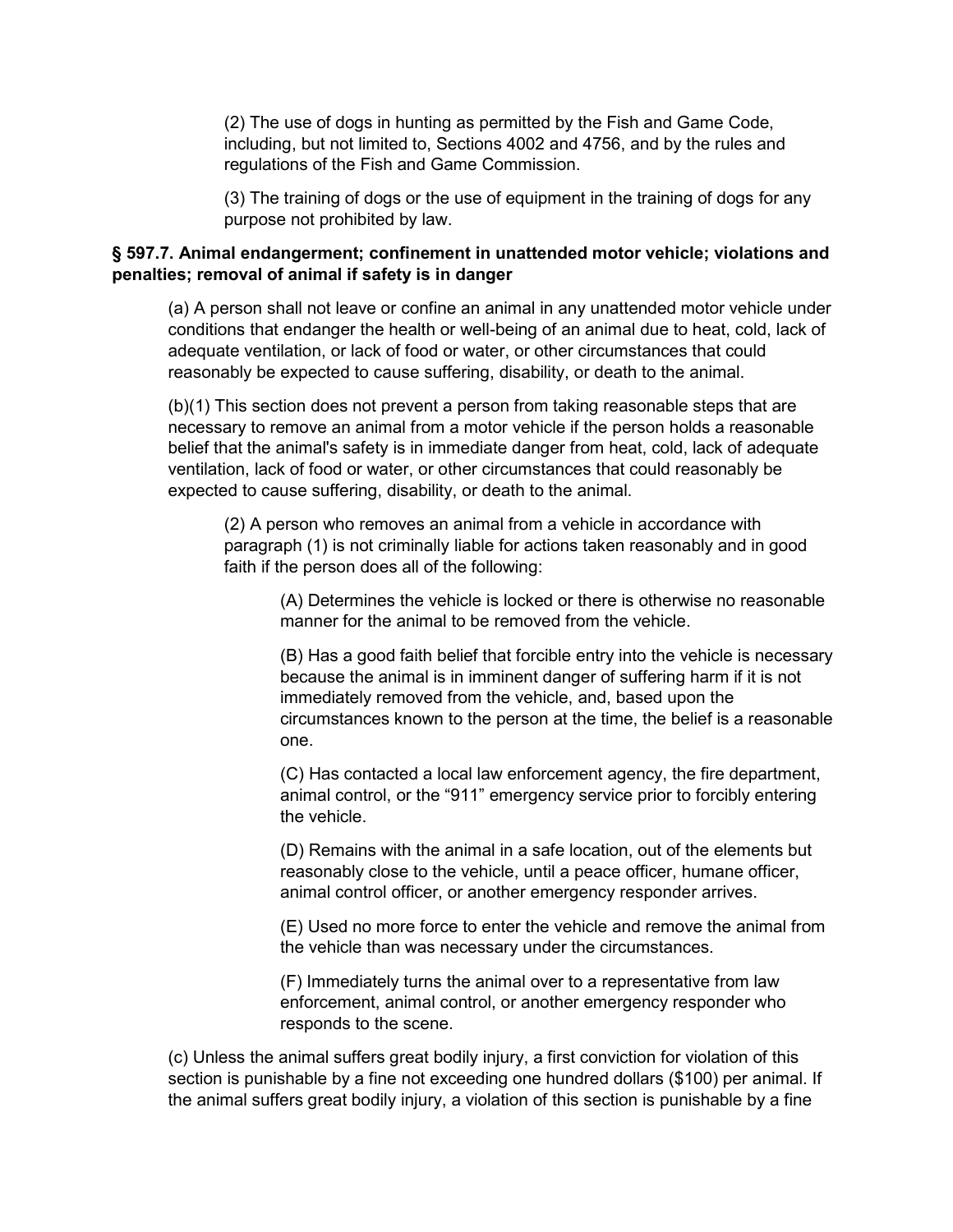not exceeding five hundred dollars (\$500), imprisonment in a county jail not exceeding six months, or by both a fine and imprisonment. Any subsequent violation of this section, regardless of injury to the animal, is also punishable by a fine not exceeding five hundred dollars (\$500), imprisonment in a county jail not exceeding six months, or by both a fine and imprisonment.

(d)(1) This section does not prevent a peace officer, firefighter, humane officer, animal control officer, or other emergency responder from removing an animal from a motor vehicle if the animal's safety appears to be in immediate danger from heat, cold, lack of adequate ventilation, lack of food or water, or other circumstances that could reasonably be expected to cause suffering, disability, or death to the animal.

(2) A peace officer, firefighter, humane officer, animal control officer, or other emergency responder who removes an animal from a motor vehicle, or who takes possession of an animal that has been removed from a motor vehicle, shall take it to an animal shelter or other place of safekeeping or, if the officer deems necessary, to a veterinary hospital for treatment. The owner of the animal removed from the vehicle may be required to pay for charges that have accrued for the maintenance, care, medical treatment, or impoundment of the animal.

(3) A peace officer, firefighter, humane officer, animal control officer, or other emergency responder is authorized to take all steps that are reasonably necessary for the removal of an animal from a motor vehicle, including, but not limited to, breaking into the motor vehicle, after a reasonable effort to locate the owner or other person responsible.

(4) A peace officer, firefighter, humane officer, animal control officer, or other emergency responder who removes an animal from a motor vehicle or who receives an animal rescued from a vehicle from another person shall, in a secure and conspicuous location on or within the motor vehicle, leave written notice bearing his or her name and office, and the address of the location where the animal can be claimed. The animal may be claimed by the owner only after payment of all charges that have accrued for the maintenance, care, medical treatment, or impoundment of the animal.

(5) Except as provided in subdivision (b), this section does not affect in any way existing liabilities or immunities in current law, or create any new immunities or liabilities.

(e) Nothing in this section shall preclude prosecution under both this section and Section 597 or any other provision of law, including city or county ordinances.

(f) Nothing in this section shall be deemed to prohibit the transportation of horses, cattle, pigs, sheep, poultry, or other agricultural animals in motor vehicles designed to transport such animals for agricultural purposes.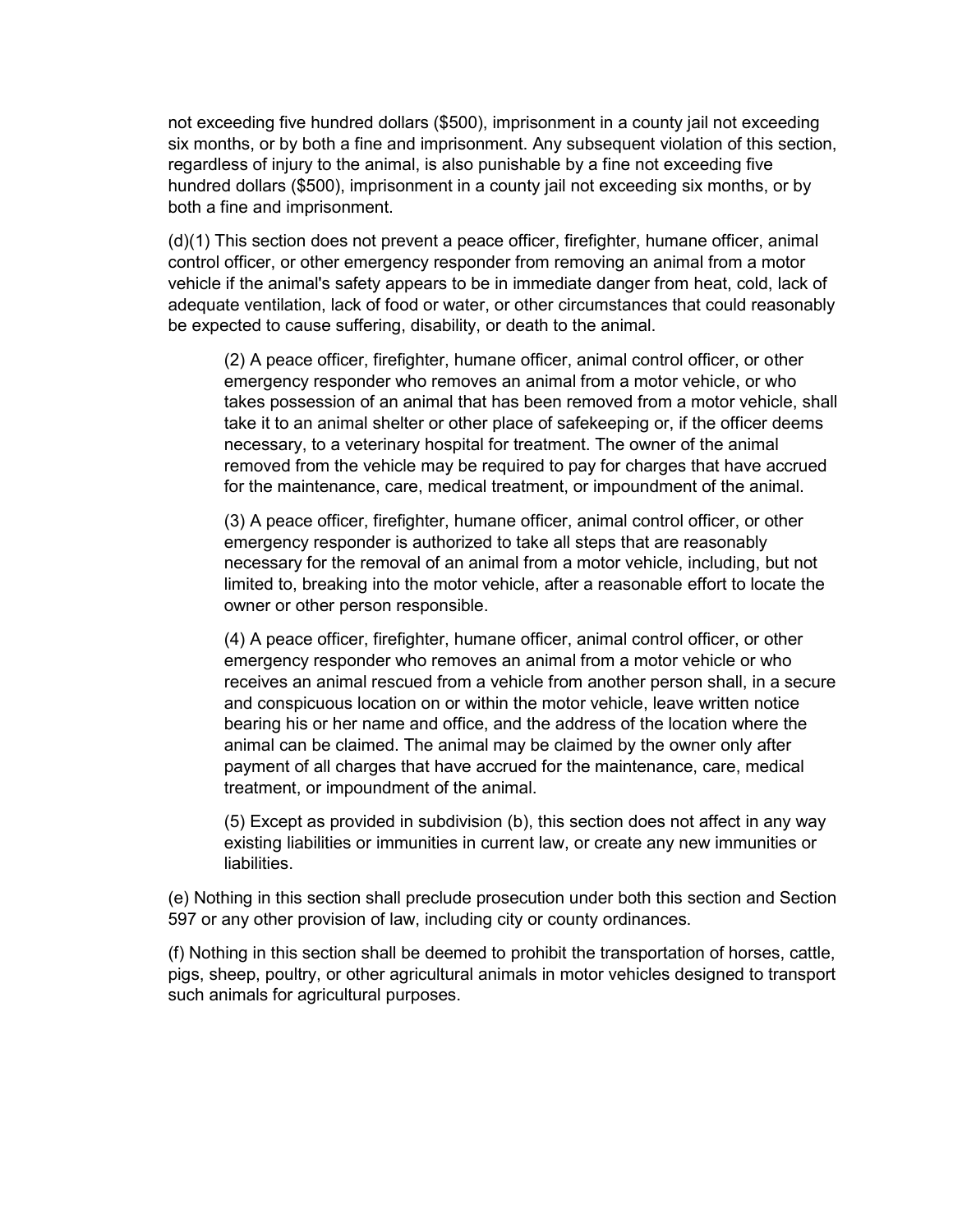# **§ 597.9. Cruelty to animals; persons convicted of specified misdemeanor and felony offenses prohibited from owning, possessing, caring for, etc. animals for specified time period after conviction; exemption for owners of livestock; petition to reduce duration of ownership prohibition; inquiry by shelter**

(a) Except as provided in subdivision (c) or (d), a person who has been convicted of a misdemeanor violation of Section 286.5, subdivision (a) or (b) of Section 597, or Section 597a, 597b, 597h, 597j, 597s, or 597.1, and who, within five years after the conviction, owns, possesses, maintains, has custody of, resides with, or cares for any animal is guilty of a public offense, punishable by a fine of one thousand dollars (\$1,000).

(b) Except as provided in subdivision (c) or (d), a person who has been convicted of a felony violation of subdivision (a) or (b) of Section 597, or Section 597b or 597.5, and who, within 10 years after the conviction, owns, possesses, maintains, has custody of, resides with, or cares for any animal is guilty of a public offense, punishable by a fine of one thousand dollars (\$1,000).

(c)(1) In cases of owners of livestock, as defined in Section 14205 of the Food and Agricultural Code, a court may, in the interest of justice, exempt a defendant from the injunction required under subdivision (a) or (b), as it would apply to livestock, if the defendant files a petition with the court to establish, and does establish by a preponderance of the evidence, that the imposition of the provisions of this section would result in substantial or undue economic hardship to the defendant's livelihood and that the defendant has the ability to properly care for all livestock in their possession.

(2) Upon receipt of a petition from the defendant, the court shall set a hearing to be conducted within 30 days after the filing of the petition. The petitioner shall serve a copy of the petition upon the prosecuting attorney 10 calendar days prior to the requested hearing. The court shall grant the petition for exemption from subdivision (a) or (b) unless the prosecuting attorney shows by a preponderance of the evidence that either or both of the criteria for exemption under this subdivision are untrue.

(d)(1) A defendant may petition the court to reduce the duration of the mandatory ownership prohibition. Upon receipt of a petition from the defendant, the court shall set a hearing to be conducted within 30 days after the filing of the petition. The petitioner shall serve a copy of the petition upon the prosecuting attorney 10 calendar days prior to the requested hearing. At the hearing, the petitioner shall have the burden of establishing by a preponderance of the evidence all of the following:

(A) The petitioner does not present a danger to animals.

(B) The petitioner has the ability to properly care for all animals in their possession.

(C) The petitioner has successfully completed all classes or counseling ordered by the court.

(2) If the petitioner has met their burden, the court may reduce the mandatory ownership prohibition and may order that the defendant comply with reasonable and unannounced inspections by animal control agencies or law enforcement.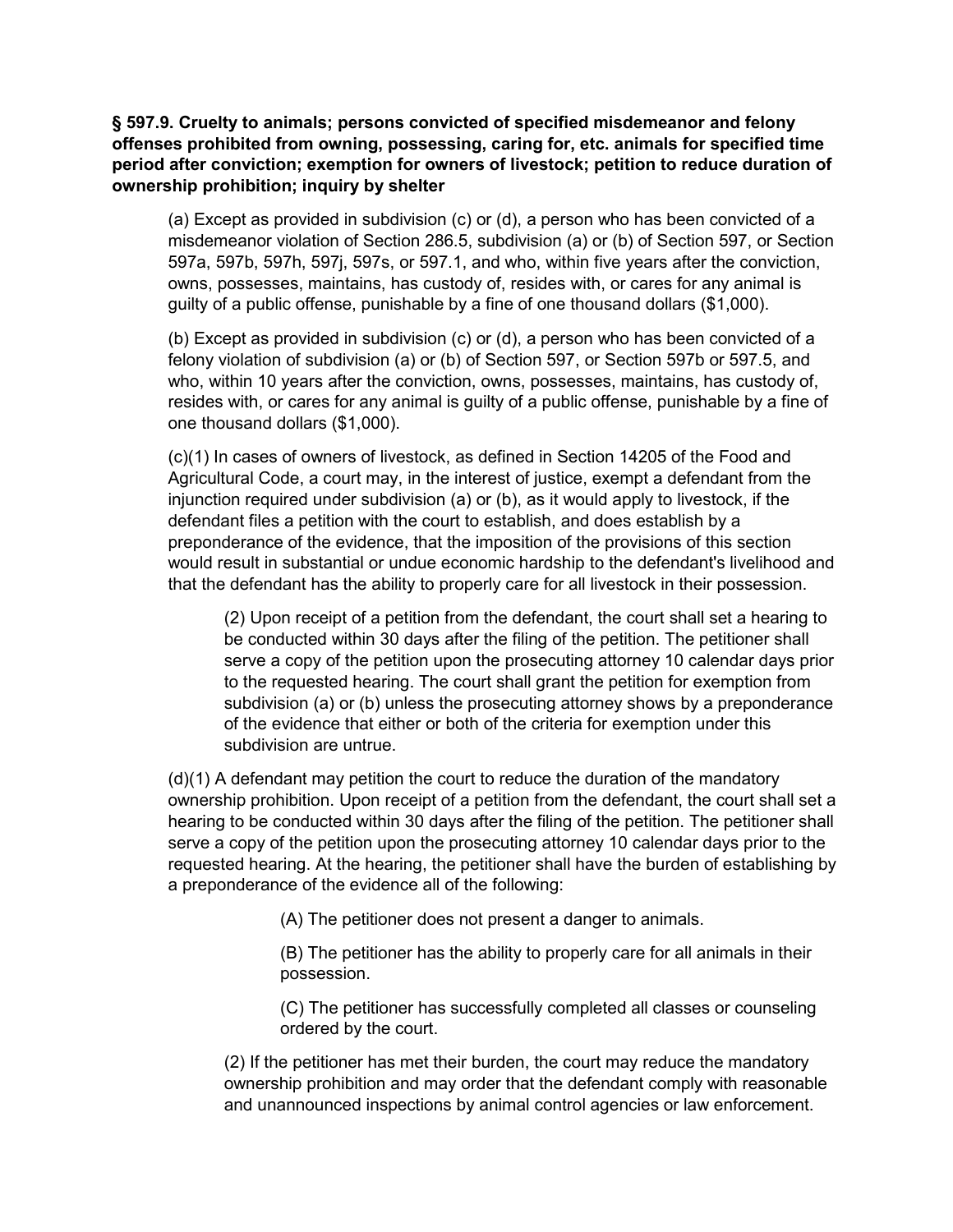(e) An animal shelter administered by a public animal control agency, a humane society, or any society for the prevention of cruelty to animals, and an animal rescue or animal adoption organization may ask a person who is attempting to adopt an animal from that entity whether the person is prohibited from owning, possessing, maintaining, having custody of, or residing with an animal pursuant to this section.

# **§ 597a. Cruelty to animals; transportation; care of animals by arresting officer; expense**

Whoever carries or causes to be carried in or upon any vehicle or otherwise any domestic animal in a cruel or inhuman manner, or knowingly and willfully authorizes or permits it to be subjected to unnecessary torture, suffering, or cruelty of any kind, is guilty of a misdemeanor; and whenever any such person is taken into custody therefor by any officer, such officer must take charge of such vehicle and its contents, together with the horse or team attached to such vehicle, and deposit the same in some place of custody; and any necessary expense incurred for taking care of and keeping the same, is a lien thereon, to be paid before the same can be lawfully recovered; and if such expense, or any part thereof, remains unpaid, it may be recovered, by the person incurring the same, of the owner of such domestic animal, in an action therefor.

# **§ 597b. Fighting animals or cockfighting; prohibition; penalties; aiding and abetting**

(a) Except as provided in subdivisions (b) and (c), any person who, for amusement or gain, causes any bull, bear, or other animal, not including any dog, to fight with like kind of animal or creature, or causes any animal, including any dog, to fight with a different kind of animal or creature, or with any human being, or who, for amusement or gain, worries or injures any bull, bear, dog, or other animal, or causes any bull, bear, or other animal, not including any dog, to worry or injure each other, or any person who permits the same to be done on any premises under his or her charge or control, or any person who aids or abets the fighting or worrying of an animal or creature, is guilty of a misdemeanor punishable by imprisonment in a county jail for a period not to exceed one year, by a fine not to exceed five thousand dollars (\$5,000), or by both that imprisonment and fine.

(b) Any person who, for amusement or gain, causes any cock to fight with another cock or with a different kind of animal or creature or with any human being; or who, for amusement or gain, worries or injures any cock, or causes any cock to worry or injure another animal; and any person who permits the same to be done on any premises under his or her charge or control, and any person who aids or abets the fighting or worrying of any cock is guilty of a misdemeanor punishable by imprisonment in a county jail for a period not to exceed one year, or by a fine not to exceed five thousand dollars (\$5,000), or by both that imprisonment and fine.

(c) A second or subsequent conviction of this section is a misdemeanor or a felony punishable by imprisonment in a county jail for a period not to exceed one year or the state prison for 16 months, two, or three years, by a fine not to exceed twenty-five thousand dollars (\$25,000) , or by both that imprisonment and fine, except in unusual circumstances in which the interests of justice would be better served by the imposition of a lesser sentence.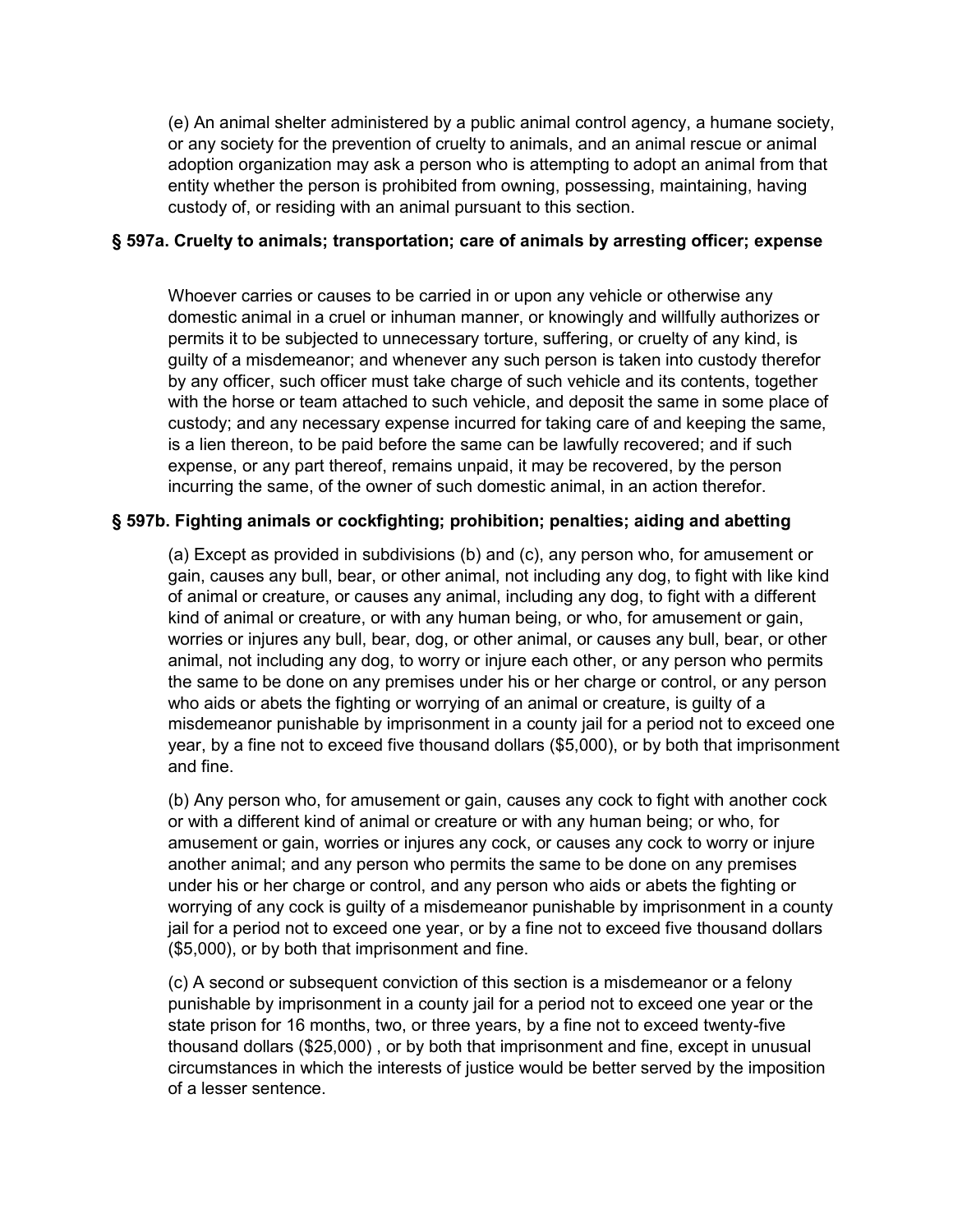(d) For the purposes of this section, aiding and abetting a violation of this section shall consist of something more than merely being present or a spectator at a place where a violation is occurring.

#### **§ 597c. Animal fighting exhibitions; spectators; misdemeanor; penalties**

Any person who is knowingly present as a spectator at any place, building, or tenement for an exhibition of animal fighting, or who is knowingly present at that exhibition or is knowingly present where preparations are being made for the acts described in subdivision (a) or (b) of Section 597b, is guilty of a misdemeanor punishable by imprisonment in a county jail for a period not to exceed six months, or by a fine of five thousand dollars (\$5,000), or by both that imprisonment and fine.

#### **§ 597d. Fighting animals or birds; entries and arrests without warrant**

Any sheriff, police, or peace officer, or officer qualified as provided in Section 14502 of the Corporations Code, may enter any place, building, or tenement, where there is an exhibition of the fighting of birds or animals, or where preparations are being made for such an exhibition, and, without a warrant, arrest all persons present.

# **§ 597e. Domestic animals; impounding without sufficient food or water; supply by third party; collection of cost**

Any person who impounds, or causes to be impounded in any animal shelter, any domestic animal, shall supply it during confinement with a sufficient quantity of good and wholesome food and water, and in default thereof, is guilty of a misdemeanor. In case any domestic animal is at any time so impounded and continues to be without necessary food and water for more than 12 consecutive hours, it is lawful for any person, from time to time, as may be deemed necessary, to enter into and upon any animal shelter in which the animal is confined, and supply it with necessary food and water so long as it remains so confined. That person is not liable for the entry and may collect the reasonable cost of the food and water from the owner of the animal, and the animal is subject to enforcement of a money judgment for the reasonable cost of food and water.

# **§ 597f. Failure to care for animals; duty of peace or humane officers; disposal of abandoned, sick or disabled animals; notice to owner; lien; injured cats and dogs in public places**

(a) Every owner, driver, or possessor of any animal, who permits the animal to be in any building, enclosure, lane, street, square, or lot, of any city, city and county, or judicial district, without proper care and attention, shall, on conviction, be deemed guilty of a misdemeanor. And it shall be the duty of any peace officer, officer of the humane society, or officer of an animal shelter or animal regulation department of a public agency, to take possession of the animal so abandoned or neglected and care for the animal until it is redeemed by the owner or claimant, and the cost of caring for the animal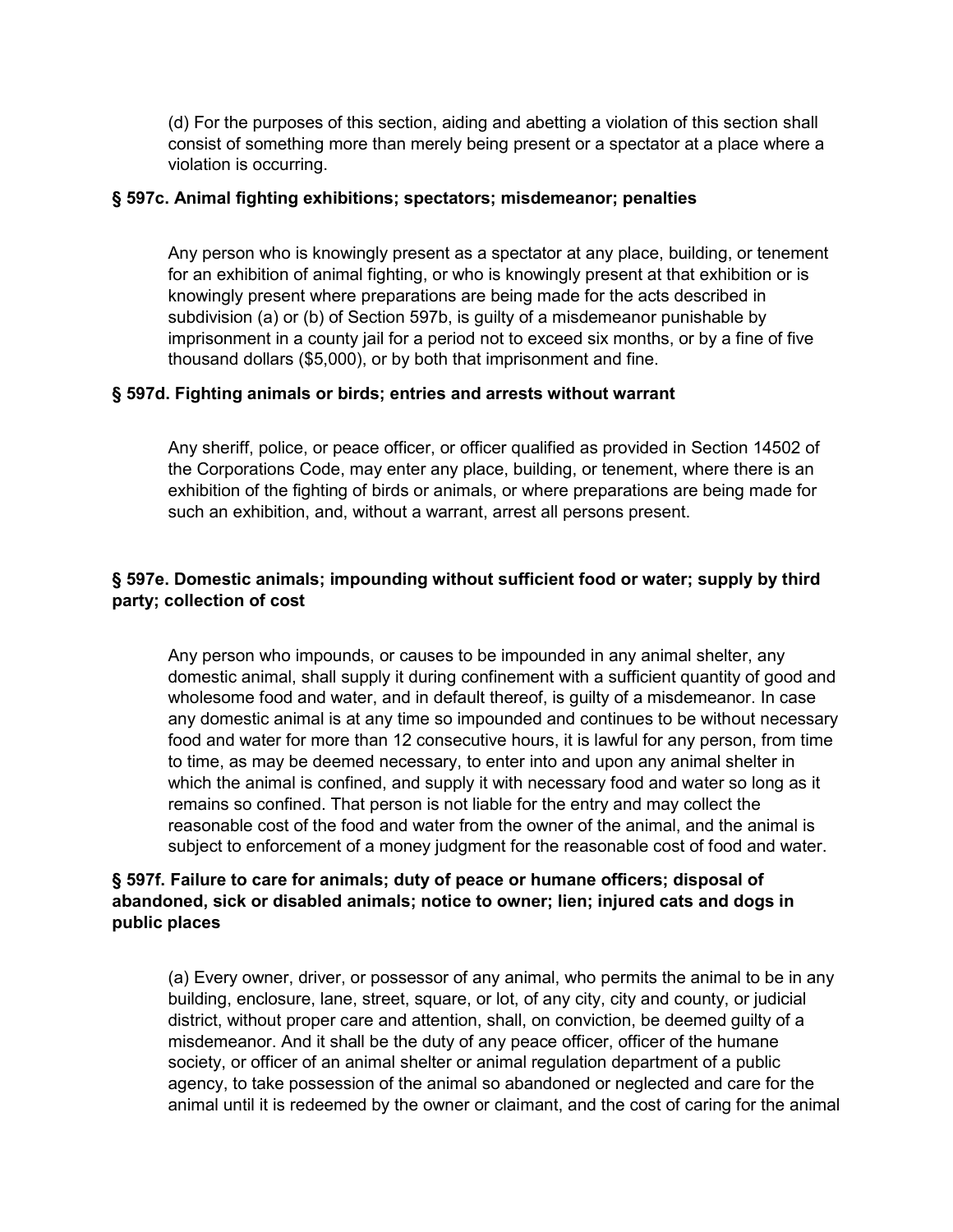shall be a lien on the animal until the charges are paid. Every sick, disabled, infirm, or crippled animal, except a dog or cat, which shall be abandoned in any city, city and county, or judicial district, may, if after due search no owner can be found therefor, be humanely euthanized by the officer; and it shall be the duty of all peace officers, an officer of that society, or officer of an animal shelter or animal regulation department of a public agency to cause the animal to be humanely euthanized on information of that abandonment. The officer may likewise take charge of any animal, including a dog or cat, that by reason of lameness, sickness, feebleness, or neglect, is unfit for the labor it is performing, or that in any other manner is being cruelly treated; and, if the animal is not then in the custody of its owner, the officer shall give notice thereof to the owner, if known, and may provide suitable care for the animal until it is deemed to be in a suitable condition to be delivered to the owner, and any necessary expenses which may be incurred for taking care of and keeping the animal shall be a lien thereon, to be paid before the animal can be lawfully recovered.

(b)(1) It shall be the duty of all officers of animal shelters or humane societies, and animal regulation departments of public agencies to convey, and for police and sheriff departments, to cause to be conveyed all injured cats and dogs found without their owners in a public place directly to a veterinarian known by the officer or agency to be a veterinarian that ordinarily treats dogs and cats for a determination of whether the animal shall be immediately and humanely euthanized or shall be hospitalized under proper care and given emergency treatment.

(2) If the owner does not redeem the animal within the locally prescribed waiting period, the veterinarian may personally perform euthanasia on the animal; or, if the animal is treated and recovers from its injuries, the veterinarian may keep the animal for purposes of adoption, provided the responsible animal control agency has first been contacted and has refused to take possession of the animal.

(3) Whenever any animal is transferred pursuant to this subdivision to a veterinarian in a clinic, such as an emergency clinic which is not in continuous operation, the veterinarian may, in turn, transfer the animal to an appropriate facility.

(4) If the veterinarian determines that the animal shall be hospitalized under proper care and given emergency treatment, the costs of any services which are provided pending the owner's inquiry to the agency, department, or society shall be paid from the dog license fees, fines, and fees for impounding dogs in the city, county, or city and county in which the animal was licensed or if the animal is unlicensed the jurisdiction in which the animal was found, subject to the provision that this cost be repaid by the animal's owner. No veterinarian shall be criminally or civilly liable for any decision which the veterinarian makes or services which the veterinarian provides pursuant to this section.

(c) An animal control agency which takes possession of an animal pursuant to subdivision (b), shall keep records of the whereabouts of the animal for a 72-hour period from the time of possession and those records shall be available to inspection by the public upon request.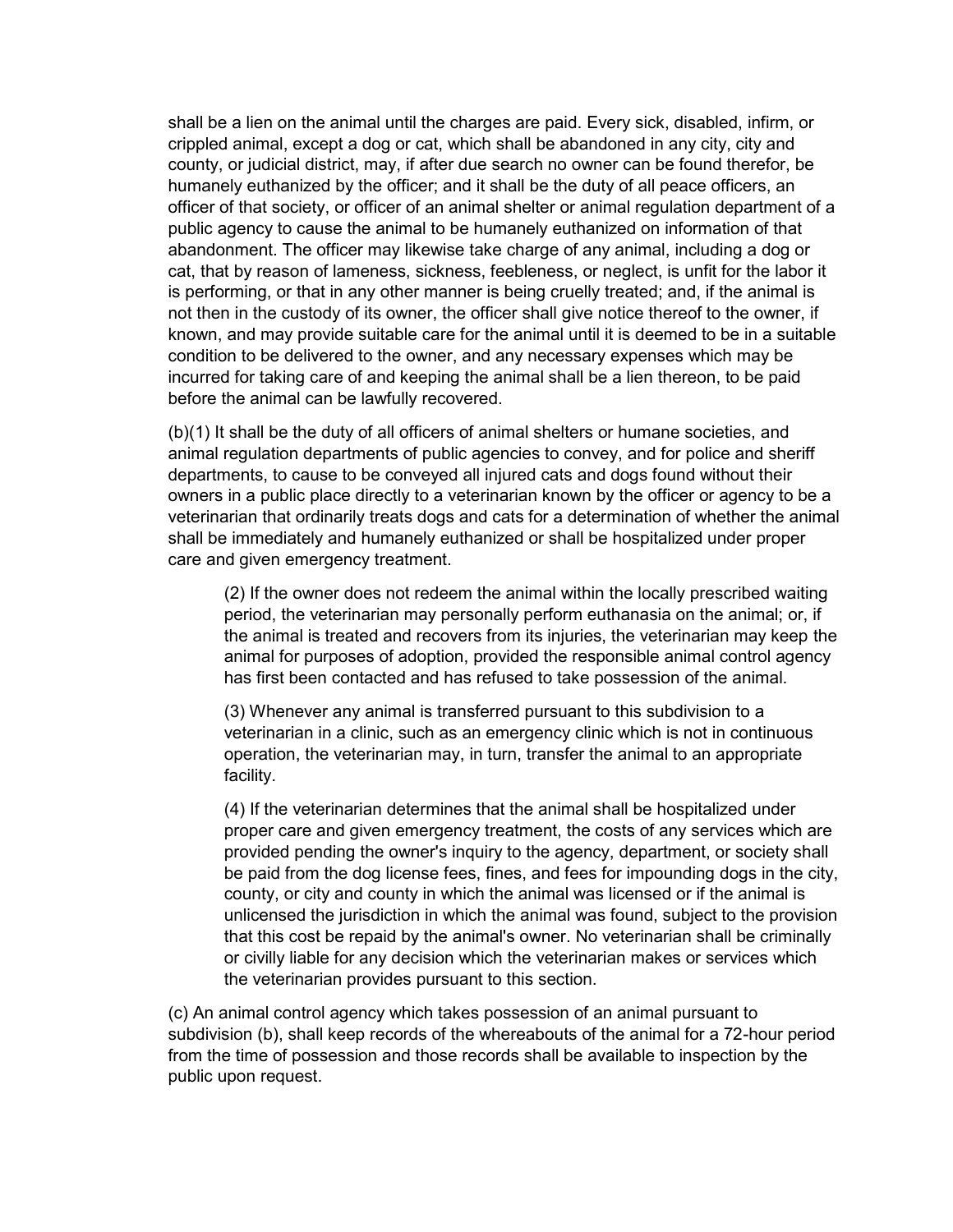(d) Notwithstanding any other provisions of this section, any officer of an animal shelter or animal regulation department or humane society, or any officer of a police or sheriff's department may, with the approval of the officer's immediate superior, humanely euthanize any abandoned animal in the field in any case where the animal is too severely injured to move or where a veterinarian is not available and it would be more humane to euthanize the animal.

**Credits** 

# **§ 597g. Poling or tripping a horse; offenses; exceptions**

(a) Poling a horse is a method of training horses to jump which consists of (1) forcing, persuading, or enticing a horse to jump in such manner that one or more of its legs will come in contact with an obstruction consisting of any kind of wire, or a pole, stick, rope or other object with brads, nails, tacks or other sharp points imbedded therein or attached thereto or (2) raising, throwing or moving a pole, stick, wire, rope or other object, against one or more of the legs of a horse while it is jumping an obstruction so that the horse, in either case, is induced to raise such leg or legs higher in order to clear the obstruction. Tripping a horse is an act that consists of the use of any wire, pole, stick, rope, or other object or apparatus whatsoever to cause a horse to fall or lose its balance. The poling or tripping of any horse is unlawful and any person violating the provisions of this section is guilty of a misdemeanor.

(b) It is a misdemeanor for any person to intentionally trip or fell an equine by the legs by any means whatsoever for the purposes of entertainment or sport.

(c) This section does not apply to the lawful laying down of a horse for medical or identification purposes, nor shall the section be construed as condemning or limiting any cultural or historical activities, except those prohibited herein.

# **§ 597h. Live animals; attaching to power propelled device to be pursued by dogs**

(a) It shall be unlawful for any person to tie or attach or fasten any live animal to any machine or device propelled by any power for the purpose of causing that animal to be pursued by a dog or dogs.

(b) Any person violating any of the provisions of this section shall be guilty of a misdemeanor punishable by a fine of two thousand five hundred dollars (\$2,500) or by imprisonment in a county jail not exceeding six months, or by both that imprisonment and fine.

# **§ 597i. Cockfighting implements; prohibitions; penalties**

(a) It shall be unlawful for anyone to manufacture, buy, sell, barter, exchange, or have in his or her possession any of the implements commonly known as gaffs or slashers, or any other sharp implement designed to be attached in place of the natural spur of a gamecock or other fighting bird.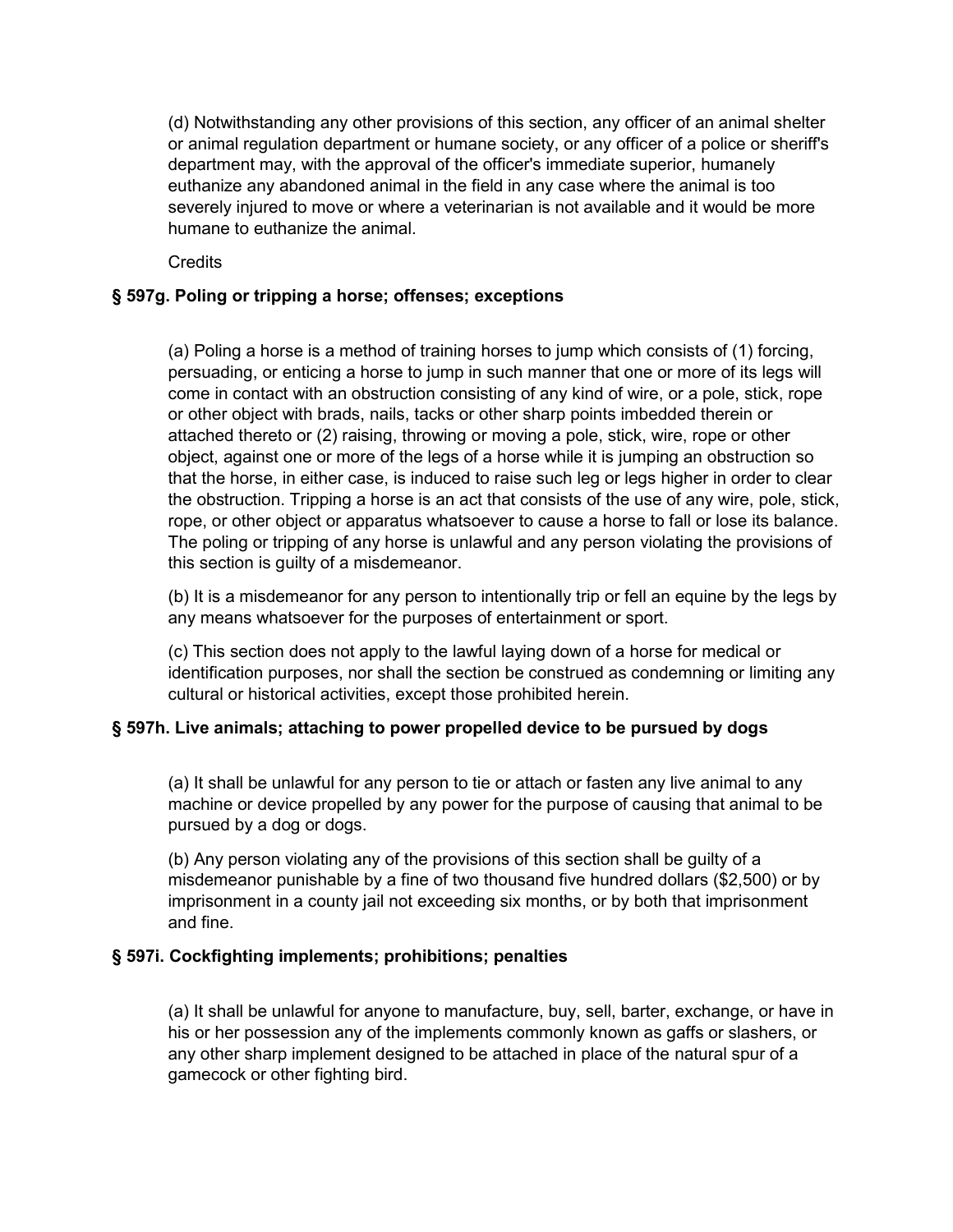(b) Any person who violates any of the provisions of this section is guilty of a misdemeanor punishable by imprisonment in a county jail for a period not to exceed one year, by a fine not to exceed ten thousand dollars (\$10,000), or by both that imprisonment and fine and upon conviction thereof shall, in addition to any judgment or sentence imposed by the court, forfeit possession or ownership of those implements.

# **§ 597j. Persons who own, possess or keep or train any bird or other animal with intent that it be used or engaged in fighting exhibition; penalties**

(a) Any person who owns, possesses, keeps, or trains any bird or other animal with the intent that it be used or engaged by himself or herself, by his or her vendee, or by any other person in an exhibition of fighting as described in Section 597b is guilty of a misdemeanor punishable by imprisonment in a county jail for a period not to exceed one year, by a fine not to exceed ten thousand dollars (\$10,000), or by both that imprisonment and fine.

(b) This section shall not apply to an exhibition of fighting of a dog with another dog.

(c) A second or subsequent conviction of this section is a misdemeanor punishable by imprisonment in a county jail for a period not to exceed one year or by a fine not to exceed twenty-five thousand dollars (\$25,000), or by both that imprisonment and fine, except in unusual circumstances in which the interests of justice would be better served by the imposition of a lesser sentence.

#### **§ 597k. Bristle bur, tack bur, etc.; use on animals**

Anyone who, having care, custody or control of any horse or other animal, uses what is known as the bristle bur, tack bur, or other like device, by whatsoever name known or designated, on such horse or other animal for any purpose whatsoever, is guilty of a misdemeanor and is punishable by a fine of not less than fifty dollars (\$50) nor more than five hundred dollars (\$500), or by imprisonment in the county jail for not less than 10 days nor more than 175 days, or by both such fine and imprisonment.

# **§ 597l. List providing what is unlawful for a pet shop operator to fail to do; information to be provided to buyers; ''pet animals" and "pet shop" defined; punishment**

(a) It shall be unlawful for any person who operates a pet shop to fail to do all of the following:

(1) Maintain the facilities used for the keeping of pet animals in a sanitary condition.

(2) Provide proper heating and ventilation for the facilities used for the keeping of pet animals.

(3) Provide adequate nutrition for, and humane care and treatment of, all pet animals under his or her care and control.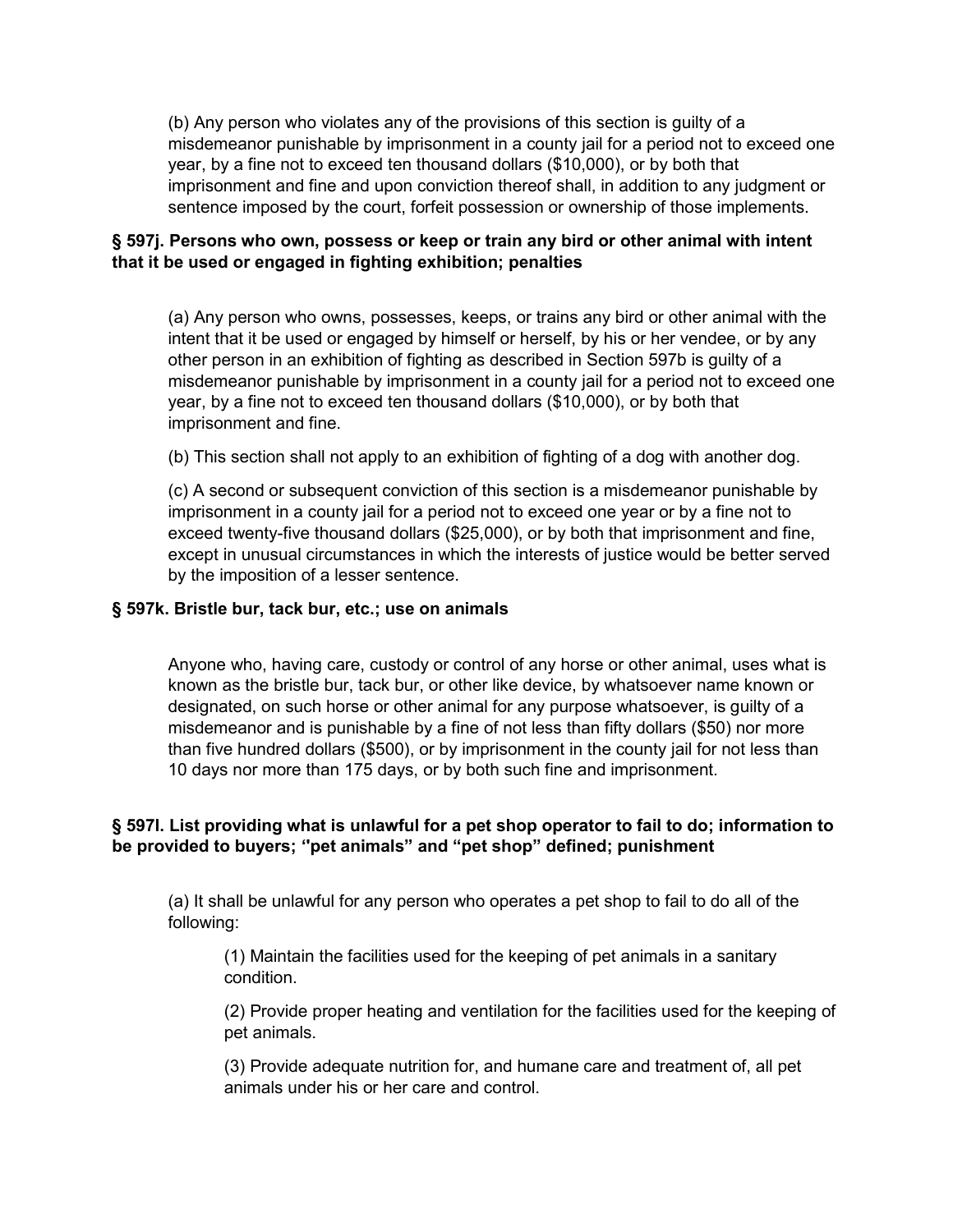(4) Take reasonable care to release for sale, trade, or adoption only those pet animals that are free of disease or injuries.

(5) Provide adequate space appropriate to the size, weight, and specie of pet animals.

(b)(1) Sellers of pet animals shall provide buyers of a pet animal with general written recommendations for the generally accepted care of the class of pet animal sold, including recommendations as to the housing, equipment, cleaning, environment, and feeding of the animal. This written information shall be in a form determined by the sellers of pet animals and may include references to Web sites, books, pamphlets, videos, and compact discs.

(2) If a seller of pet animals distributes material prepared by a third party, the seller shall not be liable for damages caused by any erroneous information in that material unless a reasonable person exercising ordinary care should have known of the error causing the damage.

(3) This subdivision shall apply to any private or public retail business that sells pet animals to the public and is required to possess a permit pursuant to Section 6066 of the Revenue and Taxation Code.

(4) Charges brought against a seller of pet animals for a first violation of the provisions of this subdivision shall be dismissed if the person charged produces in court satisfactory proof of compliance. A second or subsequent violation is an infraction punishable by a fine not to exceed two hundred fifty dollars (\$250).

(c) As used in this section, the following terms have the following meanings:

(1) "Pet animals" means dogs, cats, monkeys and other primates, rabbits, birds, guinea pigs, hamsters, mice, snakes, iguanas, turtles, and any other species of animal sold or retained for the purpose of being kept as a household pet.

(2) "Pet shop" means every place or premises where pet animals are kept for the purpose of either wholesale or retail sale. "Pet shop" does not include any place or premises where pet animals are occasionally sold.

(d) Any person who violates any provision of subdivision (a) is guilty of a misdemeanor and is punishable by a fine not exceeding one thousand dollars (\$1,000), or by imprisonment in the county jail not exceeding 90 days, or by both that fine and imprisonment.

#### **§ 597m. Bullfights prohibited; exceptions; penalty**

It shall be unlawful for any person to promote, advertise, stage, hold, manage, conduct, participate in, engage in, or carry on any bullfight exhibition, any bloodless bullfight contest or exhibition, or any similar contest or exhibition, whether for amusement or gain or otherwise; provided, that nothing herein shall be construed to prohibit rodeos or to prohibit measures necessary to the safety of participants at rodeos.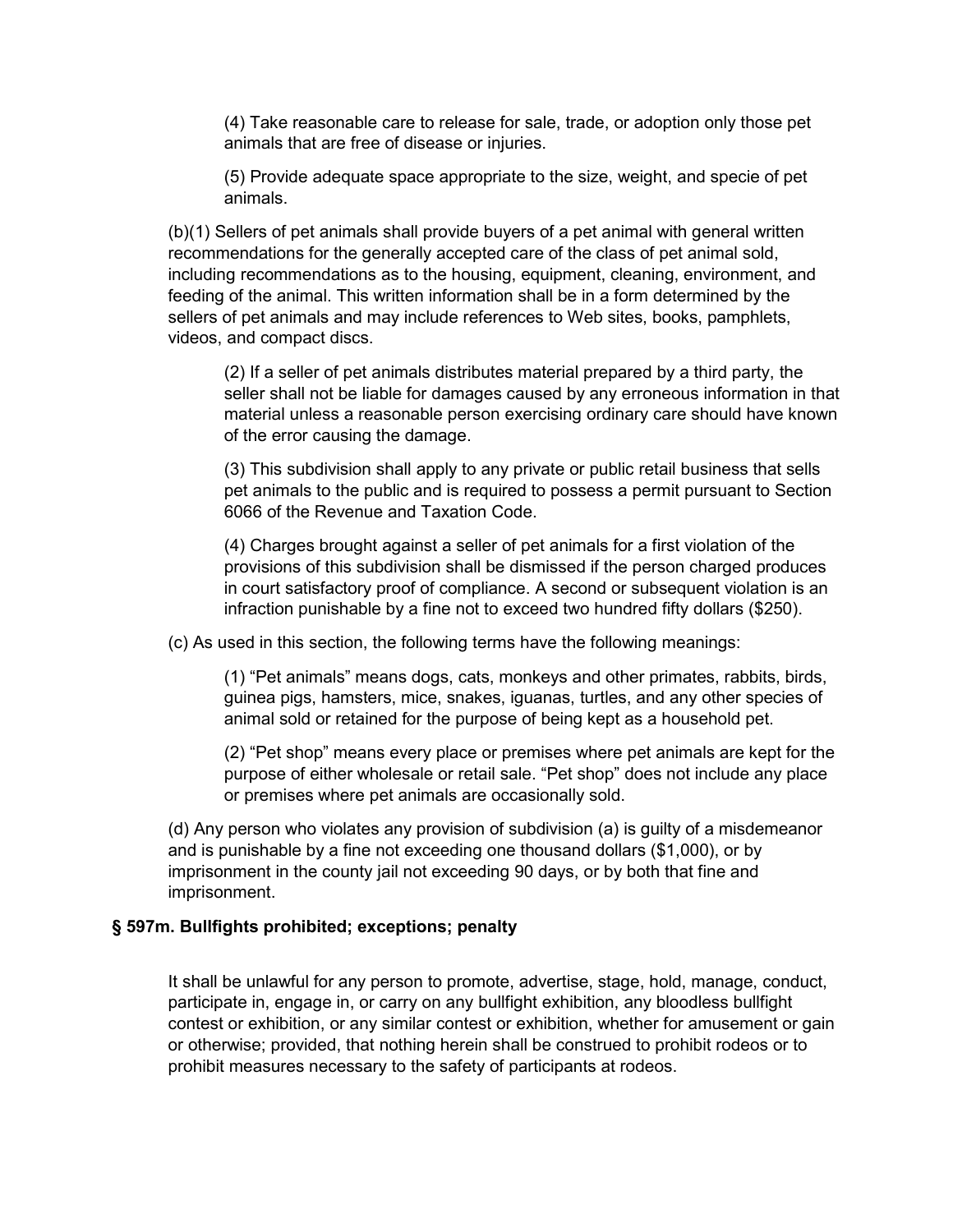This section shall not, however, be construed as prohibiting bloodless bullfights, contests, or exhibitions held in connection with religious celebrations or religious festivals.

Any person violating the provisions of this section is guilty of a misdemeanor.

# **§ 597n. Docked horses; prohibition of docking; importation or use of unregistered animals**

(a) Any person who cuts the solid part of the tail of any horse or cattle in the operation known as "docking," or in any other operation performed for the purpose of shortening the tail of any horse or cattle, within the State of California, or procures the same to be done, or imports or brings into this state any docked horse, or horses, or drives, works, uses, races, or deals in any unregistered docked horse, or horses, within the State of California except as provided in Section 597r, is guilty of a misdemeanor.

(b) Subdivision (a) shall not apply to "docking" when the solid part of any cattle's tail must be removed in an emergency for the purpose of saving the cattle's life or relieving the cattle's pain, provided that the emergency treatment is performed consistent with the Veterinary Medicine Practice Act (commencing with Section 4811) of Article 1 of Chapter 11 of Division 2 of the Business and Professions Code.

(c) For the purposes of this section, "cattle" means any animal of the bovine species.

# **§ 597o. Humane transportation of equine to slaughter; vehicle requirements; segregation of animals; violations**

(a) Any person who transports an equine in a vehicle to slaughter shall meet the following requirements:

(1) The vehicle shall have sufficient clearance to allow the equine to be transported in a standing position with its head in a normal upright position above its withers.

(2) Any ramps and floors in the vehicle shall be covered with a nonskid surface to prevent the equine from slipping.

(3) The vehicle shall provide adequate ventilation to the equine while the equine is being transported.

(4) The sides and overhead of the vehicle shall be constructed to withstand the weight of any equine which may put pressure against the sides or overhead.

(5) Any compartments in the interior of the vehicle shall be constructed of smooth materials and shall contain no protrusions or sharp objects.

(6) The size of the vehicle shall be appropriate for the number of equine being transported and the welfare of the equine shall not be jeopardized by overcrowding.

(7) Stallions shall be segregated during transportation to slaughter.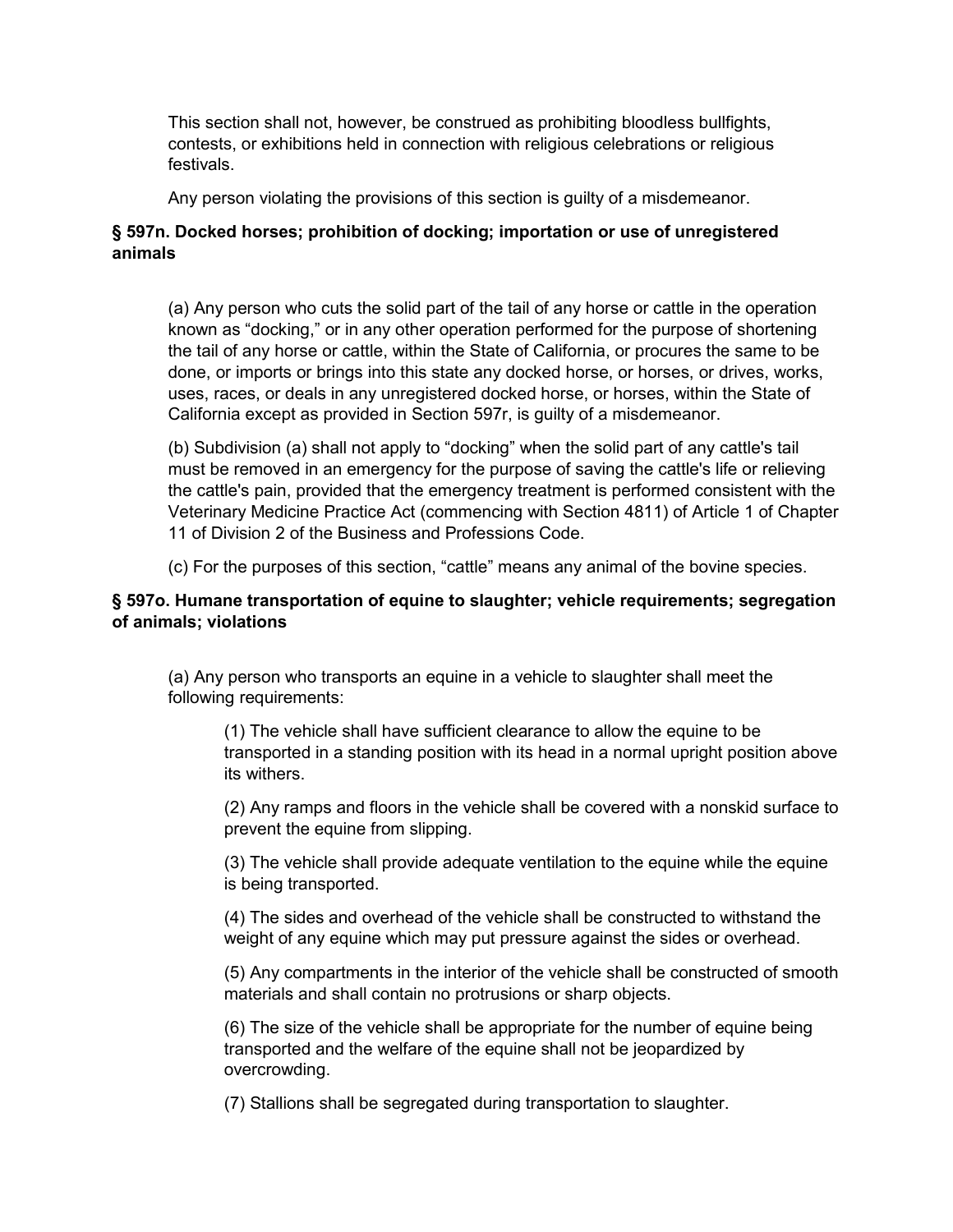(8) Diseased, sick, blind, dying, or otherwise disabled equine shall not be transported out of this state.

(9) Any equine being transported shall be able to bear weight on all four feet.

(10) Unweaned foals shall not be transported.

(11) Mares in their last trimester of pregnancy shall not be transported.

(12) The person shall notify a humane officer having jurisdiction 72 hours before loading the equine in order that the humane officer may perform a thorough inspection of the vehicle to determine if all requirements of this section have been satisfied.

(b)(1) Any person who violates this section is guilty of a misdemeanor and is subject to a fine of one hundred dollars (\$100) per equine being transported.

(2) Any person who violates this section for a second or subsequent time is guilty of a misdemeanor and shall be fined five hundred dollars (\$500) per equine being transported.

(c) Whenever a person is taken into custody by an officer for a violation of this section, the officer shall take charge of the vehicle and its contents and deposit the property in some place of custody.

(d)(1) Any necessary expense incurred for taking care of and keeping the property described in subdivision (c) is a lien thereon, to be paid before the property can be lawfully recovered.

(2) If the expense, or any part thereof, remains unpaid, it may be recovered by the person incurring the expense from the owner of the equine in an action therefor.

(e) For the purposes of this section, "equine" means any horse, pony, burro, or mule.

#### **§ 597p. Docked horses; registration; time; fee; certificate**

Within 30 days after the passage of this act, every owner, or user of any docked horse, within the State of California, shall register his or her docked horse, or horses by filing in the office of the county clerk of the county in which such docked horse, or horses, may then be kept, a certificate, which certificate shall contain the name, or names of the owner, together with his or her post office address, a full description of the color, age, size and the use made of such docked horse, or horses; which certificate shall be signed by the owner, or his, or her agent. The county clerk shall number such certificate consecutively and record the name in a book, or register to be kept for that purpose only; and shall receive as a fee for recording of such certificate, the sum of fifty cents (\$0.50), and the clerk shall thereupon issue to such person so registering such horse or horses a certificate containing the facts recited in this section which upon demand shall be exhibited to any peace officer, and the same shall be conclusive evidence of a compliance with the provisions of Section 597n of this code.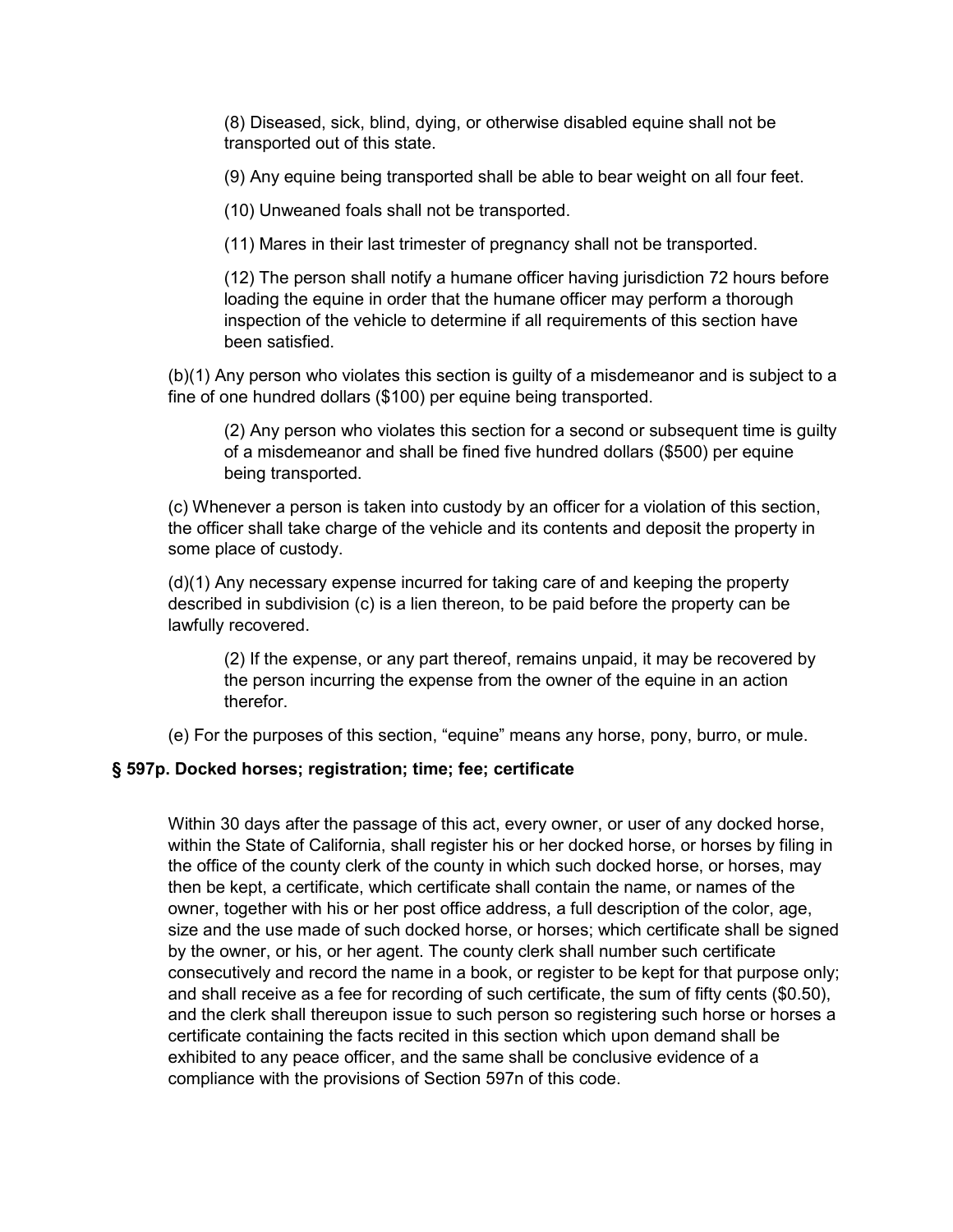# **§ 597q. Docked horses; unregistered; prima facie evidence**

The driving, working, keeping, racing or using of any unregistered docked horse, or horses, after 60 days after the passage of this act, shall be deemed prima facie evidence of the fact that the party driving, working, keeping, racing or using such unregistered docked horse, or horses, docked the tail of such horse or horses.

# **§ 597r. Docked horses; exception of imported stock; registration**

Any person or persons violating any of the provisions of this act, shall be deemed guilty of a misdemeanor; provided, however, that the provisions of Sections 597n, 597p, and 597q, shall not be applied to persons owning or possessing any docked purebred stallions and mares imported from foreign countries for breeding or exhibition purposes only, as provided by an act of Congress entitled "An act regulating the importation of breeding animals" and approved March 3, 1903, and to docked native-bred stallions and mares brought into this State and used for breeding or exhibition purposes only; and provided further, that a description of each such animal so brought into the State, together with the date of importation and name and address of importer, be filed with the county clerk of the county where such animal is kept, within 30 days after the importation of such animal.

# **§ 597s. Abandonment of animals**

(a) Every person who willfully abandons any animal is guilty of a misdemeanor.

(b) This section shall not apply to the release or rehabilitation and release of native California wildlife pursuant to statute or regulations of the California Department of Fish and Game.

# **§ 597t. Confined animals**

Every person who keeps an animal confined in an enclosed area shall provide it with an adequate exercise area. If the animal is restricted by a leash, rope, or chain, the leash, rope, or chain shall be affixed in such a manner that it will prevent the animal from becoming entangled or injured and permit the animal's access to adequate shelter, food, and water. Violation of this section constitutes a misdemeanor.

This section shall not apply to an animal which is in transit, in a vehicle, or in the immediate control of a person.

# **§ 597u. Animals; prohibited killing methods**

(a) No person, peace officer, officer of a humane society, or officer of a pound or animal regulation department of a public agency shall kill any animal by using any of the following methods:

(1) Carbon monoxide gas.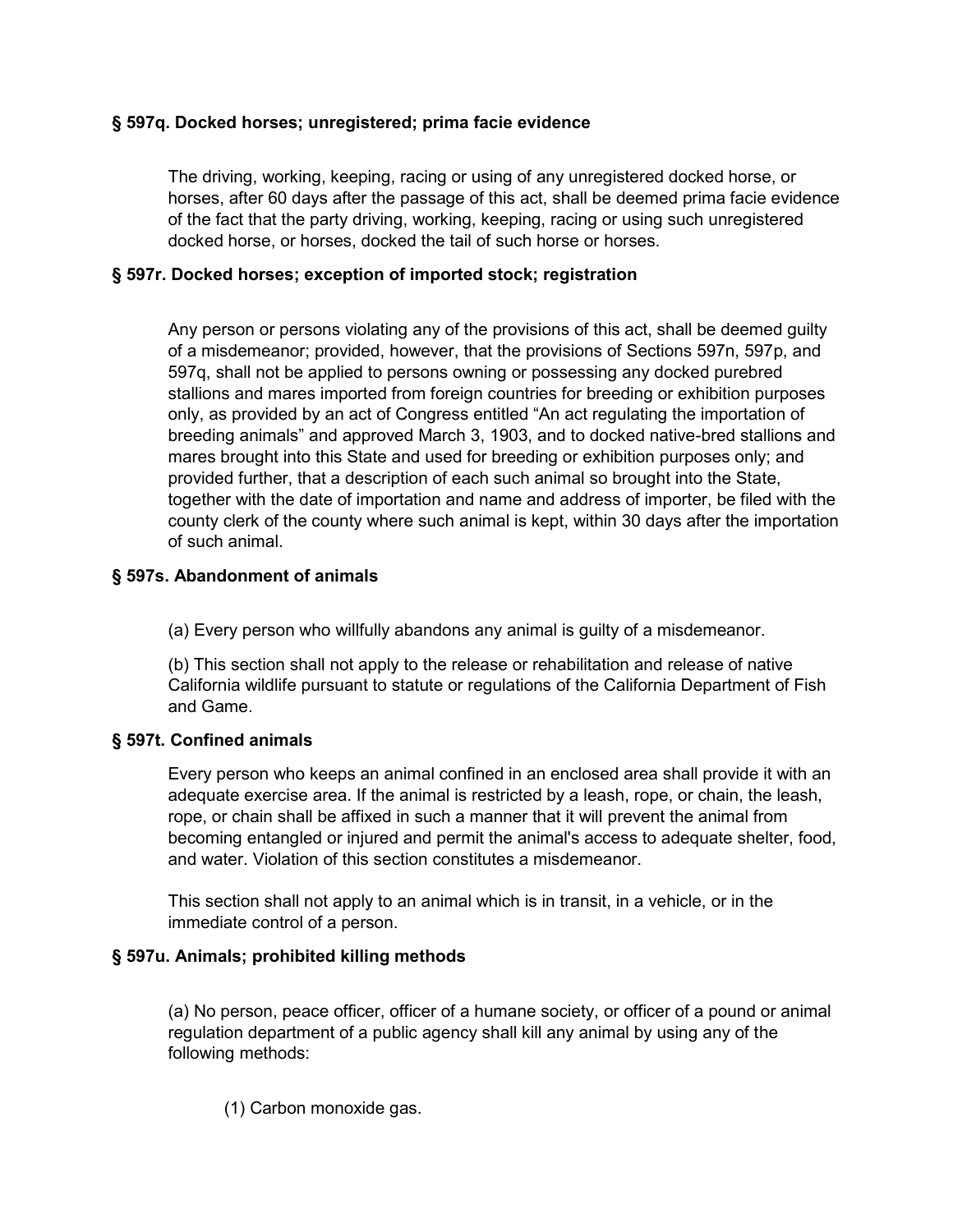(2) Intracardiac injection of a euthanasia agent on a conscious animal, unless the animal is heavily sedated or anesthetized in a humane manner, or comatose, or unless, in light of all the relevant circumstances, the procedure is justifiable.

(b) With respect to the killing of any dog or cat, no person, peace officer, officer of a humane society, or officer of a pound or animal regulation department of a public agency shall use any of the methods specified in subdivision (a) or any of the following methods:

(1) High-altitude decompression chamber.

(2) Nitrogen gas.

(3) Carbon dioxide gas.

# **§ 597v. Newborn dog or cat; methods of killing**

No person, peace officer, officer of a humane society, or officer of a pound or animal regulation department of a public agency shall kill any newborn dog or cat whose eyes have not yet opened by any other method than by the use of chloroform vapor or by inoculation of barbiturates.

# **§ 597x. Disabled equine; sale or transport for commercial slaughter; misdemeanor**

(a) Notwithstanding Section 18734 of the Food and Agricultural Code or any other provision of law, it is unlawful for any person to sell, attempt to sell, load, cause to be loaded, transport, or attempt to transport any live horse, mule, burro, or pony that is disabled, if the animal is intended to be sold, loaded, or transported for commercial slaughter out of the state.

(b) For the purposes of this section, "disabled animal" includes, but is not limited to, any animal that has broken limbs, is unable to stand and balance itself without assistance, cannot walk, or is severely injured.

(c) A person who violates this section is guilty of a misdemeanor and subject to the same penalties imposed upon a person convicted of a misdemeanor under Section 597a.

# **§ 597y. Violations; methods of killing; penalty**

A violation of Section 597u or 597v is a misdemeanor.

# **§ 597z. Sale of dogs under eight weeks of age; written approval by veterinarian prior to physical transfer; violations; exclusions**

(a)(1) Except as otherwise authorized under any other provision of law, it shall be a crime, punishable as specified in subdivision (b), for any person to sell one or more dogs under eight weeks of age, unless, prior to any physical transfer of the dog or dogs from the seller to the purchaser, the dog or dogs are approved for sale, as evidenced by written documentation from a veterinarian licensed to practice in California.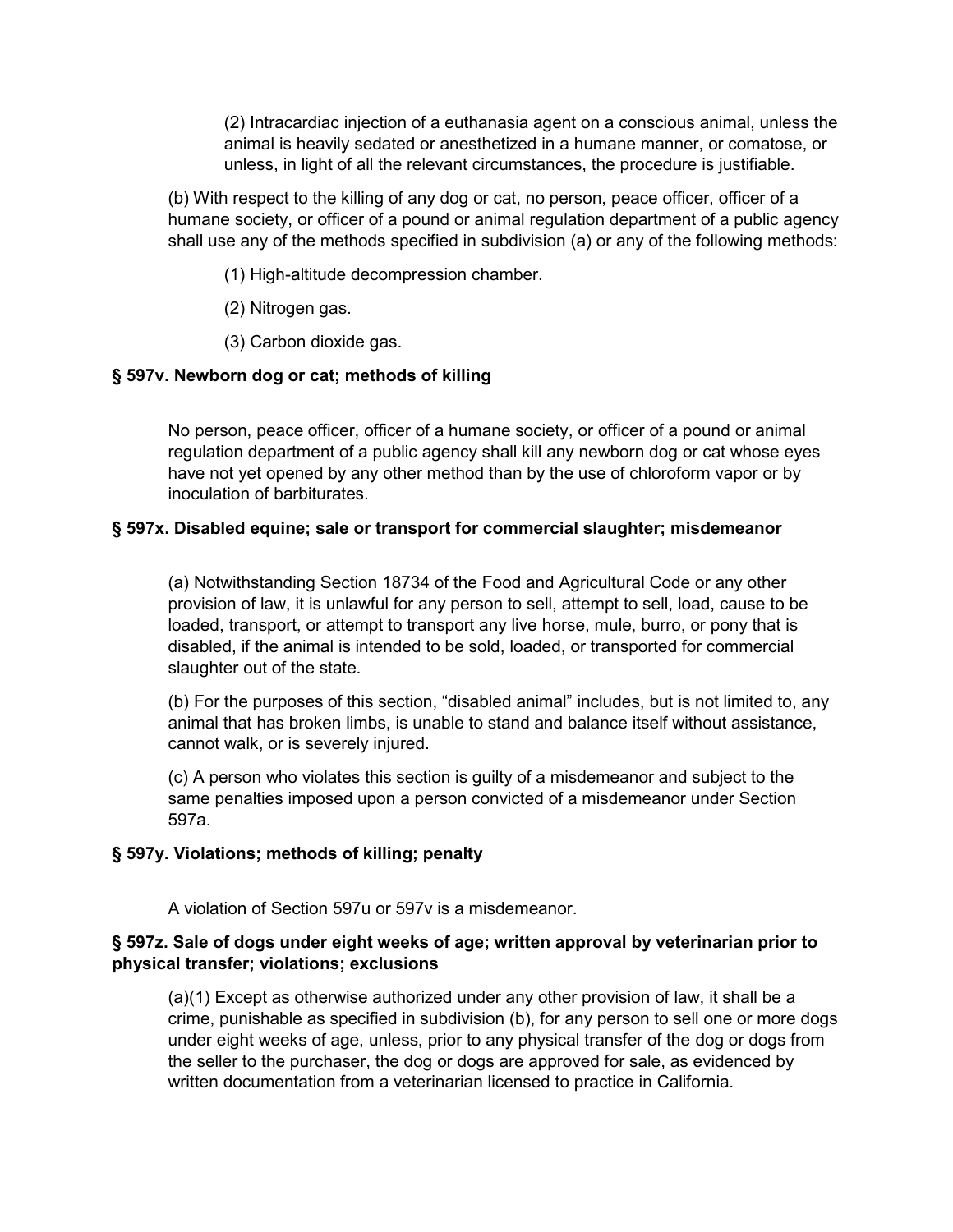(2) For the purposes of this section, the sale of a dog or dogs shall not be considered complete, and thereby subject to the requirements and penalties of this section, unless and until the seller physically transfers the dog or dogs to the purchaser.

(b)(1) Any person who violates this section shall be guilty of an infraction or a misdemeanor.

(2) An infraction under this section shall be punishable by a fine not to exceed two hundred fifty dollars (\$250).

(3) With respect to the sale of two or more dogs in violation of this section, each dog unlawfully sold shall represent a separate offense under this section.

(c) This section shall not apply to any of the following:

(1) An organization, as defined in Section 501(c)(3) of the Internal Revenue Code, or any other organization that provides, or contracts to provide, services as a public animal sheltering agency.

(2) A pet dealer as defined under Article 2 (commencing with Section 122125) of Chapter 5 of Part 6 of Division 105 of the Health and Safety Code.

(3) A public animal control agency or shelter, society for the prevention of cruelty to animals shelter, humane society shelter, or rescue group regulated under Division 14 (commencing with Section 30501) of the Food and Agricultural Code.

#### **§ 598. Birds in cemeteries; killing, trapping, destroying nests, etc.**

Every person who, within any public cemetery or burying ground, kills, wounds, or traps any bird, or destroys any bird's nest other than swallows' nests, or removes any eggs or young birds from any nest, is guilty of a misdemeanor.

#### **§ 598.1. Dogfighting or cockfighting; forfeiture proceedings**

(a) The prosecuting agency in a criminal proceeding in which the defendant has been charged with the commission of any of the crimes listed in subdivision (a) of Section 597.5 or subdivision (b) of Section 597b may, in conjunction with the criminal proceeding, file a petition for forfeiture as provided in subdivision (c). If the prosecuting agency has filed a petition for forfeiture pursuant to subdivision (c) and the defendant is convicted of any of the crimes described in subdivision (a) of Section 597.5 or subdivision (b) of Section 597b, the assets listed in subdivision (b) shall be subject to forfeiture upon proof of the elements of subdivision (b) and in accordance with this section.

(b)(1) Any property interest, whether tangible or intangible, that was acquired through the commission of any of the crimes listed in subdivision (a) of Section 597.5 or subdivision (b) of Section 597b shall be subject to forfeiture, including both personal and real property, profits, proceeds, and the instrumentalities acquired, accumulated, or used by cockfighting or dogfighting participants, organizers, transporters of animals and equipment, breeders and trainers of fighting birds or fighting dogs, and persons who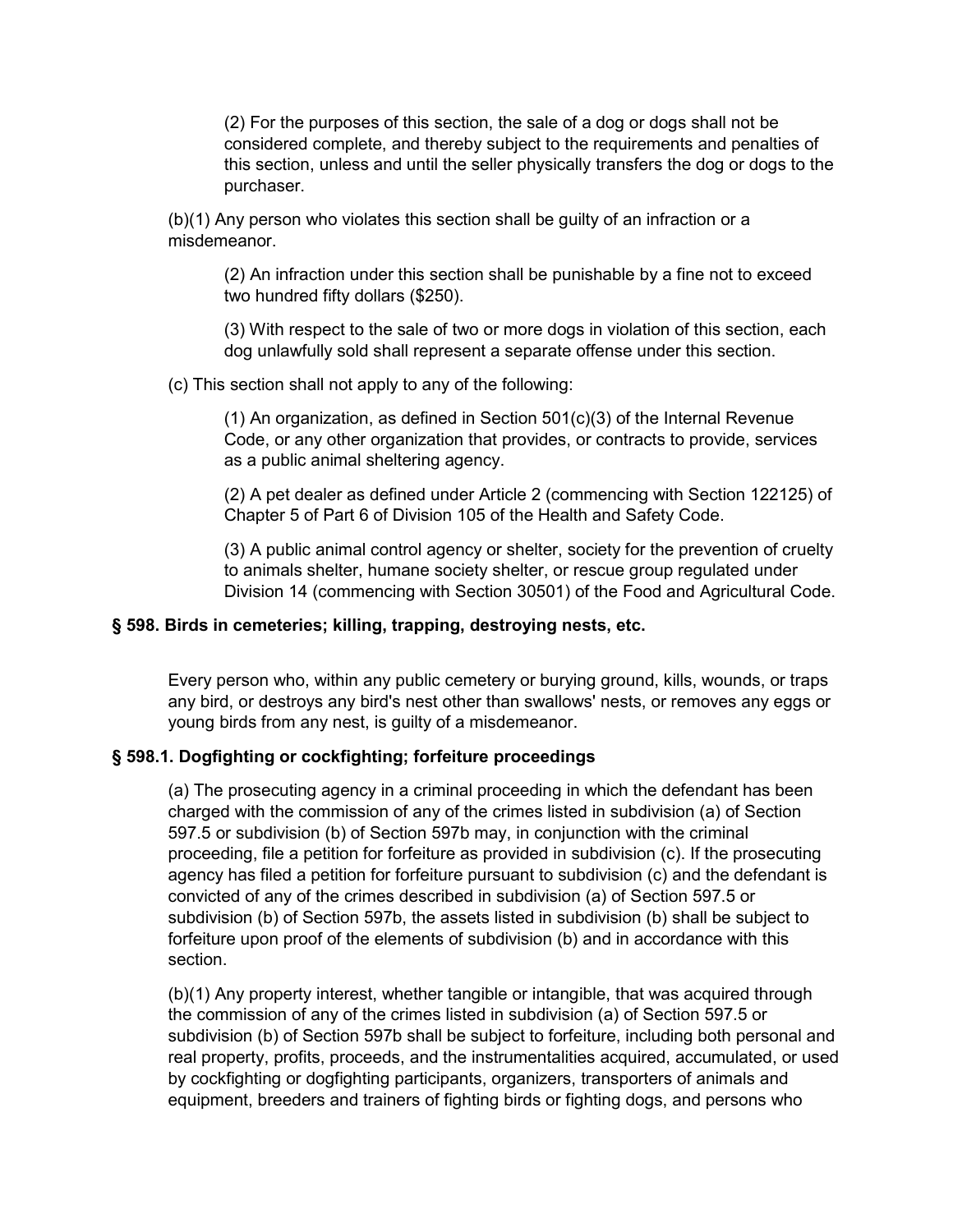steal or illegally obtain dogs or other animals for fighting, including bait and sparring animals.

(2) Notwithstanding paragraph (1), the following property shall not be subject to forfeiture under this section:

(A) Property solely owned by a bona fide purchaser for value, who was without knowledge that the property was intended to be used for a purpose which would subject it to forfeiture under this section, or is subject to forfeiture under this section.

(B) Property used as a family residence and owned by two or more inhabitants, one of whom had no knowledge of its unlawful use.

(c)(1) If the prosecuting agency proceeds under subdivision (a), that agency shall, in conjunction with the criminal proceeding, file a petition for forfeiture with the superior court of the county in which the defendant has been charged with the commission of any of the crimes listed in subdivision (a) of Section 597.5 or subdivision (b) of Section 597b, that shall allege that the defendant has committed those crimes and the property is forfeitable pursuant to subdivision (a).

(2) The prosecuting agency shall make service of process of a notice regarding that petition upon every individual who may have a property interest in the alleged proceeds, and that notice shall state that any interested party may file a verified claim with the superior court stating the amount of the party's claimed interest and an affirmation or denial of the prosecuting agency's allegation.

(3) If the notices cannot be served by registered mail or personal delivery, the notices shall be published for at least three consecutive weeks in a newspaper of general circulation in the county where the property is located.

(4) If the property alleged to be subject to forfeiture is real property, the prosecuting agency shall, at the time of filing the petition for forfeiture, record a lis pendens in each county in which real property alleged to be subject to forfeiture is located.

(5) The judgment of forfeiture shall not affect the interest of any third party in real property that was acquired prior to the recording of the lis pendens.

(6) All notices shall set forth the time within which a claim of interest in the property seized is required to be filed pursuant to this section.

(d) Any person claiming an interest in the property or proceeds seized may, at any time within 30 days from the date of the first publication of the notice of seizure, or within 30 days after receipt of the actual notice, file with the superior court of the county in which the action is pending a verified claim stating his or her interest in the property or proceeds. A verified copy of the claim shall be given by the claimant to the Attorney General, or the district or city attorney, whichever is the prosecuting agency of the underlying crime.

(e)(1) If, at the end of the time set forth in subdivision (d), an interested person, other than the defendant, has not filed a claim, the court, upon a motion, shall declare that the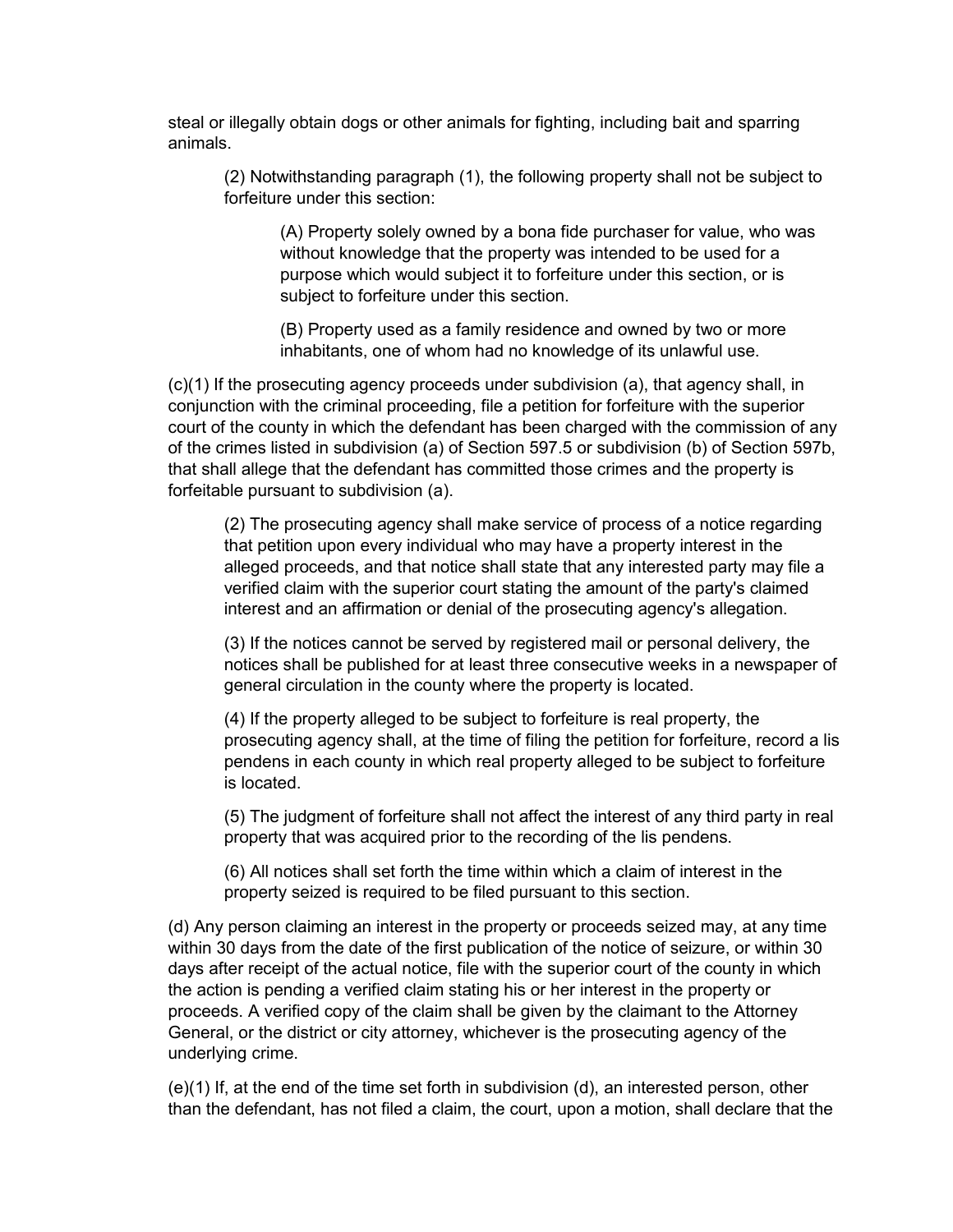person has defaulted upon his or her alleged interest, and that interest shall be subject to forfeiture upon proof of the elements of subdivision (b).

(2) The defendant may admit or deny that the property is subject to forfeiture pursuant to this section. If the defendant fails to admit or deny, or fails to file a claim of interest in the property or proceeds, the court shall enter a response of denial on behalf of the defendant.

(f)(1) The forfeiture proceeding shall be set for hearing in the superior court in which the underlying criminal offense will be tried.

(2) If the defendant is found guilty of the underlying offense, the issue of forfeiture shall be promptly tried, either before the same jury or before a new jury in the discretion of the court, unless waived by the consent of all parties.

(g) At the forfeiture hearing, the prosecuting agency shall have the burden of establishing beyond a reasonable doubt that the defendant was engaged in any of the crimes described in subdivision (a) of Section 597.5 or subdivision (b) of Section 597b and that the property comes within the provisions of subdivision (b).

(h) Concurrent with, or subsequent to, the filing of the petition, the prosecuting agency may move the superior court for the following pendente lite orders to preserve the status quo of the property alleged in the petition of forfeiture:

(1) An injunction to restrain all interested parties and enjoin them from transferring, encumbering, hypothecating, or otherwise disposing of that property.

(2) Appointment of a receiver to take possession of, care for, manage, and operate the assets and properties so that the property may be maintained and preserved.

(i)(1) No preliminary injunction may be granted or receiver appointed without notice to the interested parties and a hearing to determine that the order is necessary to preserve the property, pending the outcome of the criminal proceedings, and that there is probable cause to believe that the property alleged in the forfeiture proceedings are proceeds or property interests forfeitable under subdivision (a). However, a temporary restraining order may issue pending that hearing pursuant to the provisions of Section 527 of the Code of Civil Procedure.

(2) Notwithstanding any other provision of law, the court, when granting or issuing these orders may order a surety bond or undertaking to preserve the property interests of the interested parties. The court shall, in making its orders, seek to protect the interest of those who may be involved in the same enterprise as the defendant, but who are not involved in any of the crimes described in subdivision (a) of Section 597.5 or subdivision (b) of Section 597b.

(j) If the trier of fact at the forfeiture hearing finds that the alleged property or proceeds are forfeitable pursuant to subdivision (a), and that the defendant was convicted of a crime listed in subdivision (a) of Section 597.5 or subdivision (b) of Section 597b, the court shall declare that property or proceeds forfeited to the state or local governmental entity, subject to distribution as provided in subdivision (l).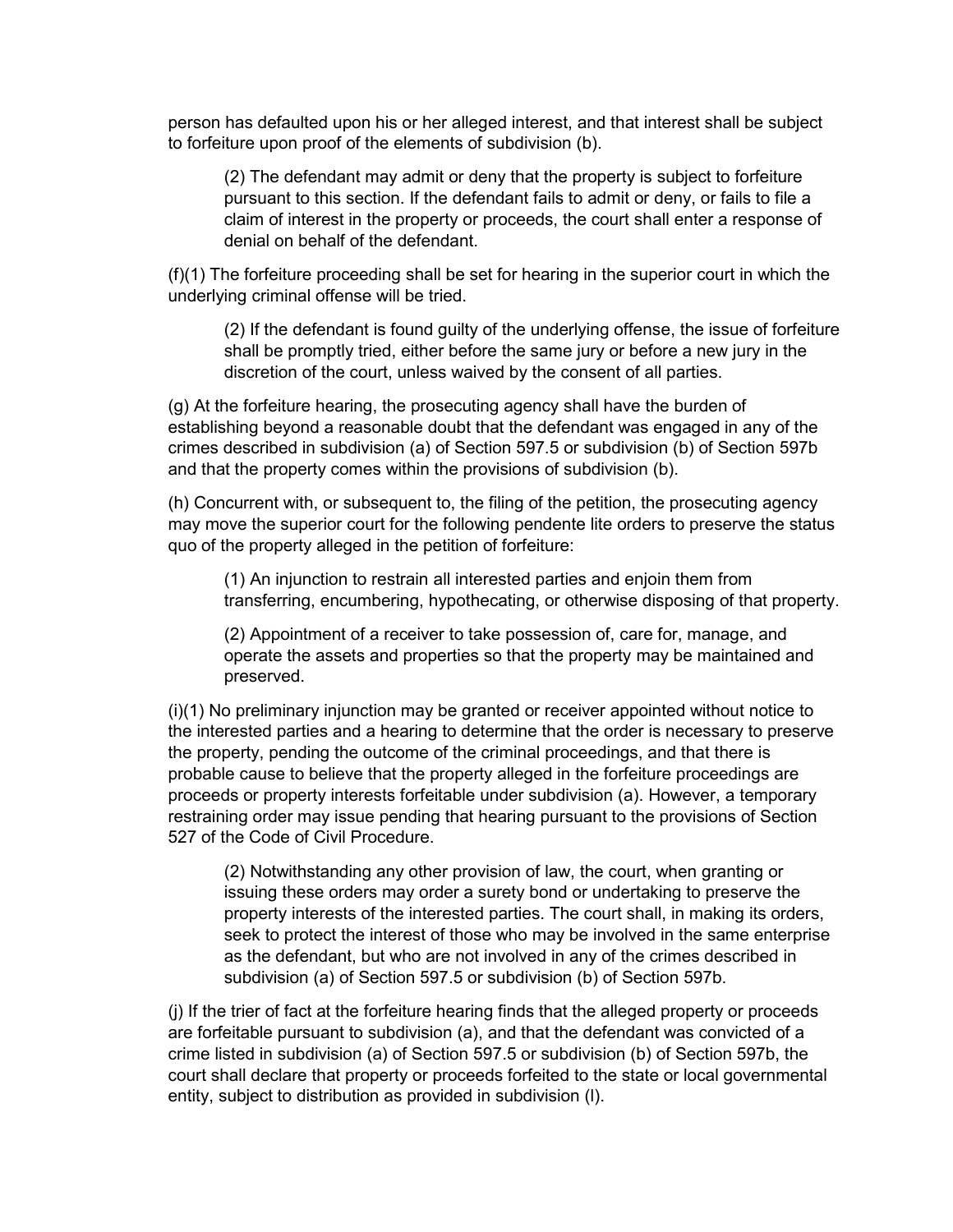(k)(1) If the trier of fact at the forfeiture hearing finds that the alleged property is forfeitable pursuant to subdivision (a) but does not find that a person holding a valid lien, mortgage, security interest, or interest under a conditional sales contract acquired that interest with actual knowledge that the property was to be used for a purpose for which forfeiture is permitted, and the amount due to that person is less than the appraised value of the property, that person may pay to the state or the local governmental entity that initiated the forfeiture proceeding the amount of the registered owner's equity, which shall be deemed to be the difference between the appraised value and the amount of the lien, mortgage, security interest, or interest under a conditional sales contract. Upon that payment, the state or local governmental entity shall relinquish all claims to the property.

(2) If the holder of the interest elects not to make that payment to the state or local governmental entity, the property shall be deemed forfeited to the state or local governmental entity.

(3) The appraised value shall be determined as of the date judgment is entered either by agreement between the legal owner and the governmental entity involved, or if they cannot agree, then by a court-appointed appraiser for the county in which the action is brought.

(4) If the amount due to a person holding a valid lien, mortgage, security interest, or interest under a conditional sales contract is less than the value of the property and the person elects not to make payment to the governmental entity, the property shall be sold at public auction by the Department of General Services or by the local governmental entity which shall provide notice of that sale by one publication in a newspaper published and circulated in the city, community, or locality where the sale is to take place. Proceeds of the sale shall be distributed pursuant to subdivision (l).

(l) Notwithstanding that no response or claim has been filed pursuant to subdivision (d), in all cases where property is forfeited pursuant to this section and is sold by the Department of General Services or a local governmental entity, the property forfeited or the proceeds of the sale shall be distributed by the state or local governmental entity, as follows:

(1) To the bona fide or innocent purchaser, conditional sales vendor, or holder of a valid lien, mortgage, or security interest, if any, up to the amount of his or her interest in the property or proceeds, when the court declaring the forfeiture orders a distribution to that person. The court shall endeavor to discover all those lienholders and protect their interests and may, at its discretion, order the proceeds placed in escrow for a period not to exceed 60 additional days to ensure that all valid claims are received and processed.

(2) To the Department of General Services or local governmental entity for all expenditures made or incurred by it in connection with the sale of the property, including expenditures for any necessary repairs, storage, or transportation of any property seized under this section.

(3) To local nonprofit organizations exempt under Section 501(c)(3) of the Internal Revenue Code1, the primary activities of which include ongoing rescue,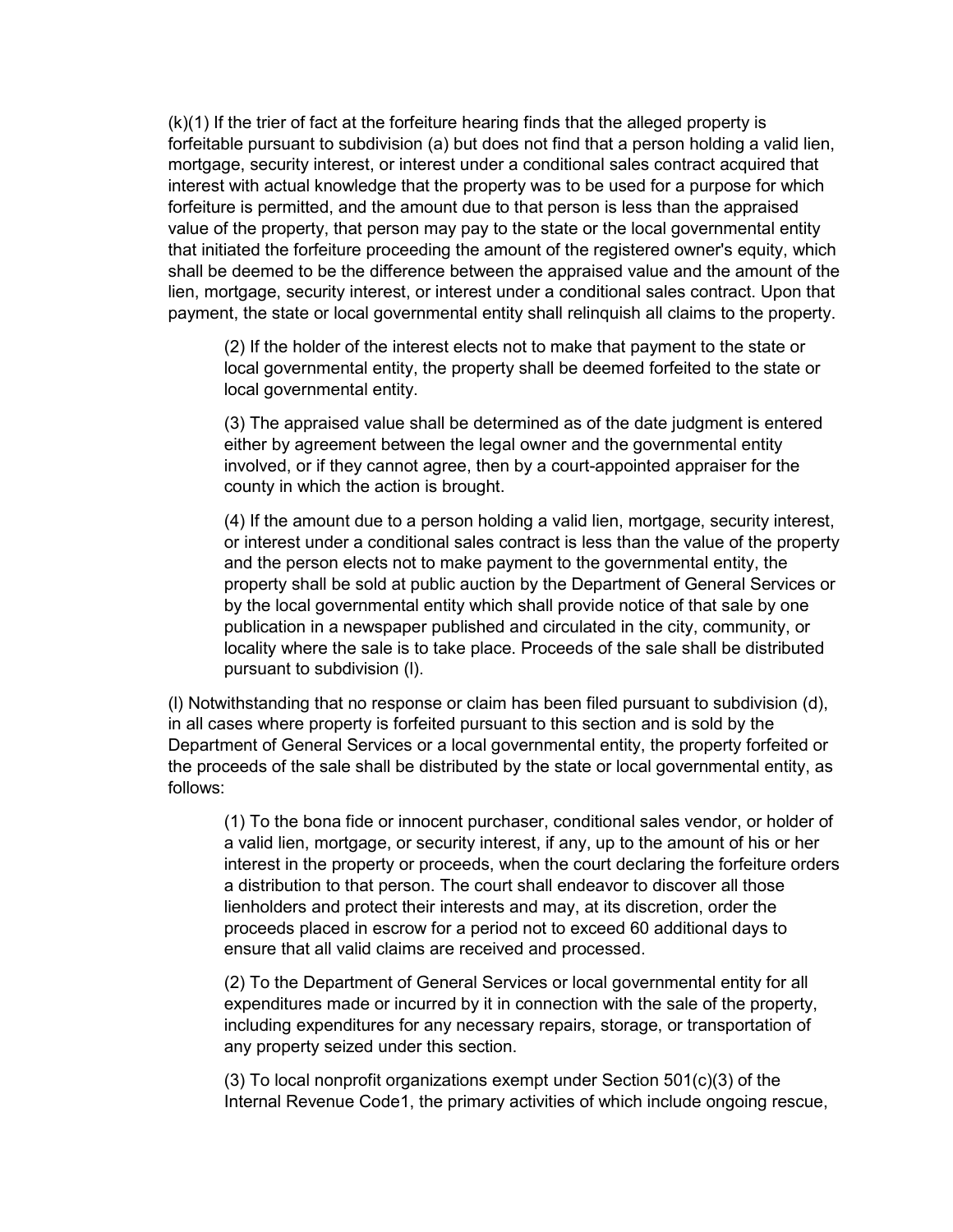foster, or other care of animals that are the victims of cockfighting or dogfighting, and to law enforcement entities, including multiagency task forces, that actively investigate and prosecute animal fighting crimes.

(4) Any remaining funds not fully distributed to organizations or entities pursuant to paragraph (3) shall be deposited in an escrow account or restricted fund to be distributed as soon as possible in accordance with paragraph (3).

# **§ 598a. Killing dog or cat with intent of selling or giving away pelt; possession, sale or importation of pelt with intent of selling or giving away**

(a) Every person is guilty of a misdemeanor who kills any dog or cat with the sole intent of selling or giving away the pelt of such animal.

(b) Every person is guilty of a misdemeanor who possesses, imports into this state, sells, buys, gives away or accepts any pelt of a dog or cat with the sole intent of selling or giving away the pelt of the dog or cat, or who possesses, imports into this state, sells, buys, gives away, or accepts any dog or cat, with the sole intent of killing or having killed such dog or cat for the purpose of selling or giving away the pelt of such animal.

# **§ 598b. Animals commonly kept as pets or companions; use as food; violation; exceptions**

(a) Every person is guilty of a misdemeanor who possesses, imports into, or exports from, this state, sells, buys, gives away, or accepts any carcass or part of any carcass of any animal traditionally or commonly kept as a pet or companion with the intent of using or having another person use any part of that carcass for food.

(b) Every person is guilty of a misdemeanor who possesses, imports into, or exports from, this state, sells, buys, gives away, or accepts any animal traditionally or commonly kept as a pet or companion with the intent of killing or having another person kill that animal for the purpose of using or having another person use any part of the animal for food.

(c) This section shall not be construed to interfere with the production, marketing, or disposal of any livestock, poultry, fish, shellfish, or any other agricultural commodity produced in this state. Nor shall this section be construed to interfere with the lawful killing of wildlife, or the lawful killing of any other animal under the laws of this state pertaining to game animals.

# **§ 598c. Horse slaughter for human consumption**

(a) Notwithstanding any other provision of law, it is unlawful for any person to possess, to import into or export from the state, or to sell, buy, give away, hold, or accept any horse with the intent of killing, or having another kill, that horse, if that person knows or should have known that any part of that horse will be used for human consumption.

(b) For purposes of this section, "horse" means any equine, including any horse, pony, burro, or mule.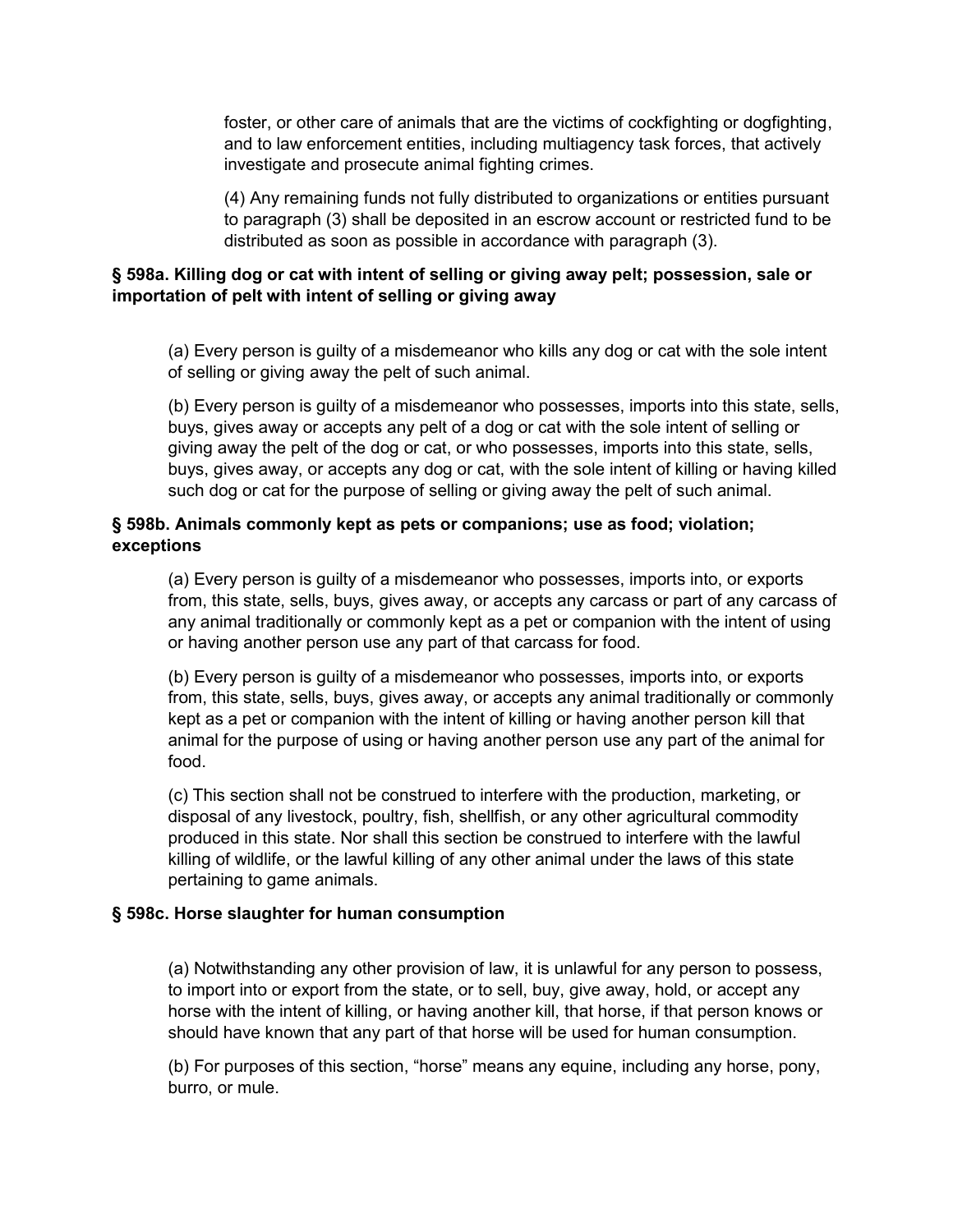(c) Violation of this section is a felony punishable by imprisonment in the state prison for 16 months, or two or three years.

(d) It is not the intent of this section to affect any commonly accepted commercial, noncommercial, recreational, or sporting activity that relates to horses. (e) It is not the intent of this section to affect any existing law that relates to horse taxation or zoning.

# **§ 598d. Sale of horsemeat for human consumption**

(a) Notwithstanding any other provision of law, horsemeat may not be offered for sale for human consumption. No restaurant, cafe, or other public eating place may offer horsemeat for human consumption.

(b) Violation of this section is a misdemeanor punishable by a fine of not more than one thousand dollars (\$1,000), or by confinement in jail for not less than 30 days nor more than two years, or by both that fine and confinement.

(c) A second or subsequent offense under this section is punishable by imprisonment in the state prison for not less than two years nor more than five years.

### **§ 599. Use of live poultry or rabbits as inducement to enter contest, place of amusement or business; prohibited actions**

Every person is guilty of a misdemeanor who:

(a) Sells or gives away, any live chicks, rabbits, ducklings, or other fowl as a prize for, or as an inducement to enter, any contest, game or other competition or as an inducement to enter a place of amusement or place of business; or

(b) Dyes or otherwise artificially colors any live chicks, rabbits, ducklings or other fowl, or sells, offers for sale, or gives away any live chicks, rabbits, ducklings, or other fowl which has been dyed or artificially colored; or

(c) Maintains or possesses any live chicks, rabbits, ducklings, or other fowl for the purpose of sale or display without adequate facilities for supplying food, water and temperature control needed to maintain the health of such fowl or rabbit; or

(d) Sells, offers for sale, barters, or for commercial purposes gives away, any live chicks, rabbits, ducklings, or other fowl on any street or highway. This section shall not be construed to prohibit established hatchery management procedures or the display, or sale of natural chicks, rabbits, ducklings, or other fowl in proper facilities by dealers, hatcheries, poultrymen, or stores regularly engaged in the business of selling the same.

# **§ 599a. Violations involving animals or birds; procedure for issuing warrant; authority of officer; attempts**

When complaint is made, on oath, to any magistrate authorized to issue warrants in criminal cases, that the complainant believes that any provision of law relating to, or in any way affecting, dumb animals or birds, is being, or is about to be violated in any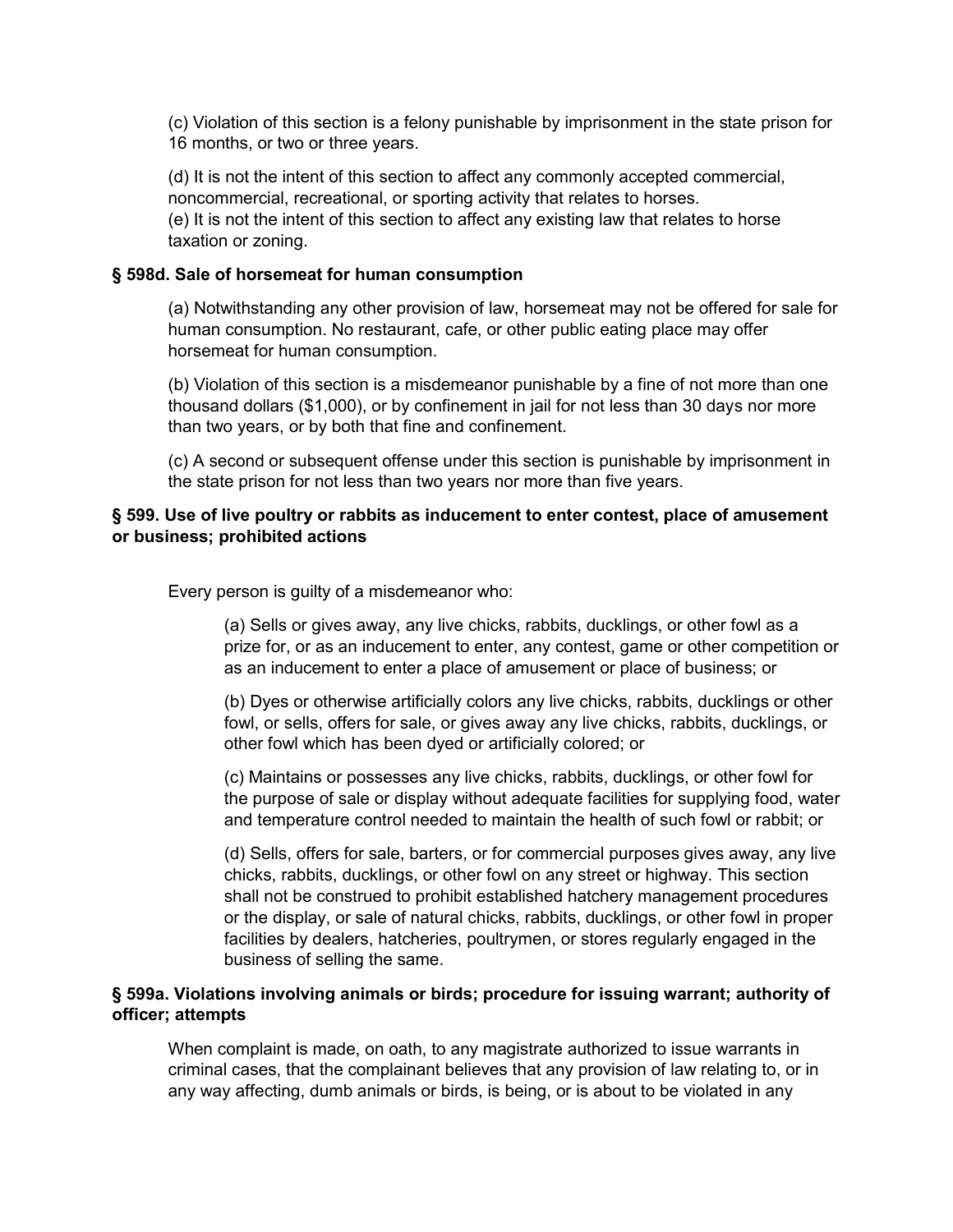particular building or place, the magistrate must issue and deliver immediately a warrant directed to any sheriff, police or peace officer or officer of any incorporated association qualified as provided by law, authorizing him to enter and search that building or place, and to arrest any person there present violating, or attempting to violate, any law relating to, or in any way affecting, dumb animals or birds, and to bring that person before some court or magistrate of competent jurisdiction, within the city, city and county, or judicial district within which the offense has been committed or attempted, to be dealt with according to law, and the attempt must be held to be a violation of Section 597.

# **§ 599aa. Seizure of fighting animals and birds, paraphernalia, etc.; affidavit of officer; custody of seized property; forfeiture and destruction or redelivery**

(a) Any authorized officer making an arrest under Section 597.5 shall, and any authorized officer making an arrest under Section 597b, 597c, 597j, or 599a may, lawfully take possession of all birds or animals and all paraphernalia, implements or other property or things used or employed, or about to be employed, in the violation of any of the provisions of this code relating to the fighting of birds or animals that can be used in animal or bird fighting, in training animals or birds to fight, or to inflict pain or cruelty upon animals or birds in respect to animal or bird fighting.

(b)(1) Upon taking possession, the officer shall inventory the items seized and question the persons present as to the identity of the owner or owners of the items. The inventory list shall identify the location where the items were seized, the names of the persons from whom the property was seized, and the names of any known owners of the property.

(2) Any person claiming ownership or possession of any item shall be provided with a signed copy of the inventory list which shall identify the seizing officer and his or her employing agency. If no person claims ownership or possession of the items, a copy of the inventory list shall be left at the location from which the items were seized.

(c) The officer shall file with the magistrate before whom the complaint against the arrested person is made, a copy of the inventory list and an affidavit stating the affiant's basis for his or her belief that the property and items taken were in violation of this code. On receipt of the affidavit, the magistrate shall order the items seized to be held until the final disposition of any charges filed in the case subject to subdivision (e).

(d) All animals and birds seized shall, at the discretion of the seizing officer, be taken promptly to an appropriate animal storage facility. For purposes of this subdivision, an appropriate animal storage facility is one in which the animals or birds may be stored humanely. However, if an appropriate animal storage facility is not available, the officer may cause the animals or birds used in committing or possessed for the purpose of the alleged offenses to remain at the location at which they were found. In determining whether it is more humane to leave the animals or birds at the location at which they were found than to take the animals or birds to an animal storage facility, the officer shall, at a minimum, consider the difficulty of transporting the animals or birds and the adequacy of the available animal storage facility. When the officer does not seize and transport all animals or birds to a storage facility, he or she shall do both of the following: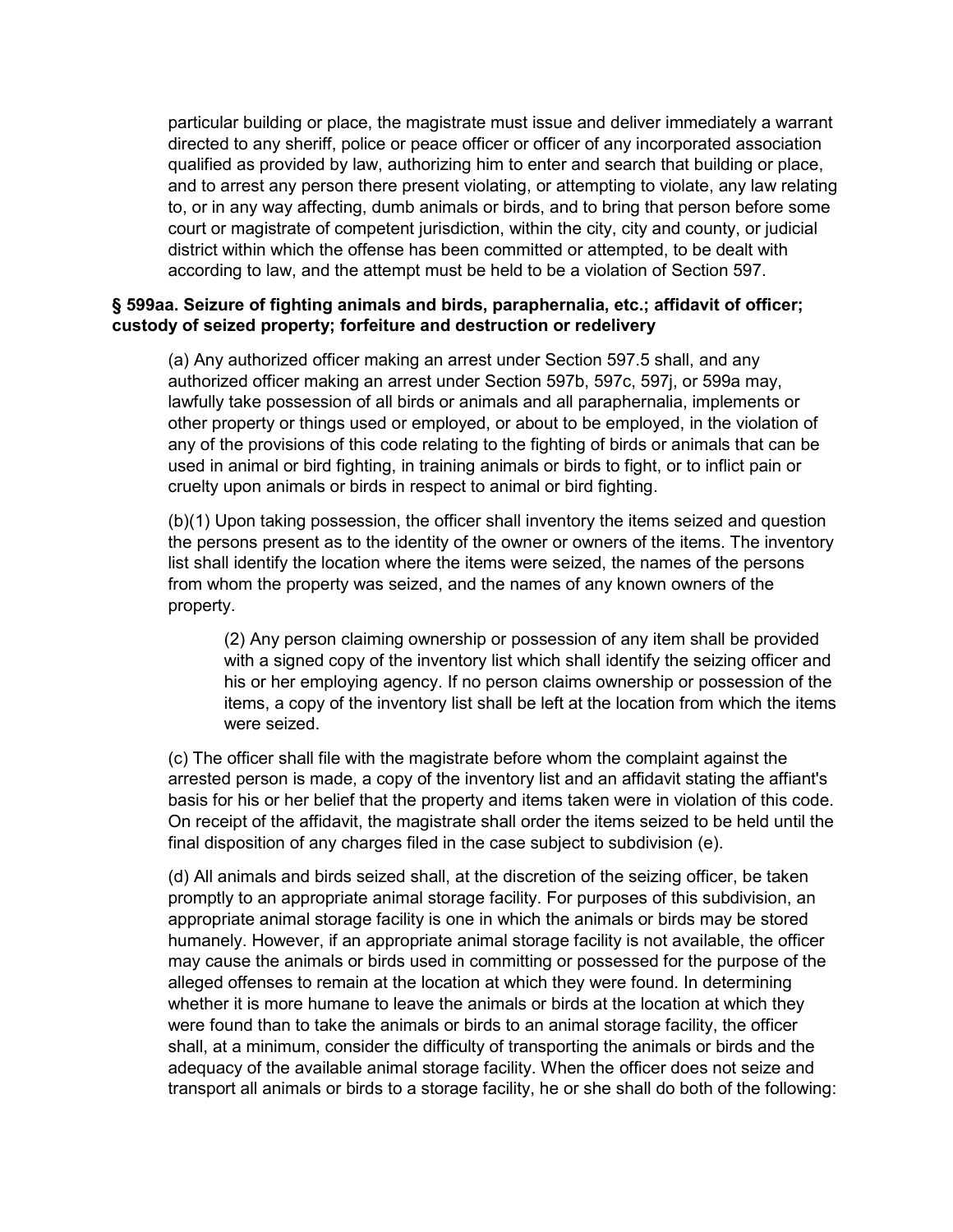(1) Seize a representative sample of animals or birds for evidentiary purposes from the animals or birds found at the site of the alleged offenses. The animals or birds seized as a representative sample shall be transported to an appropriate animal storage facility.

(2) Cause all animals or birds used in committing or possessed for the purpose of the alleged offenses to be banded, tagged, or marked by microchip, and photographed or videotaped for evidentiary purposes.

(e)(1) If ownership of the seized animals or birds cannot be determined after reasonable efforts, the officer or other person named and designated in the order as custodian of the animals or birds may, after holding the animals and birds for a period of not less than 10 days, petition the magistrate for permission to humanely destroy or otherwise dispose of the animals or birds. The petition shall be published for three successive days in a newspaper of general circulation. The magistrate shall hold a hearing on the petition not less than 10 days after seizure of the animals or birds, after which he or she may order the animals or birds to be humanely destroyed or otherwise disposed of, or to be retained by the officer or person with custody until the conviction or final discharge of the arrested person. No animal or bird may be destroyed or otherwise disposed of until 4 days after the order.

(2) Paragraph (1) shall apply only to those animals and birds seized under any of the following circumstances:

(A) After having been used in violation of any of the provisions of this code relating to the fighting of birds or animals.

(B) At the scene or site of a violation of any of the provisions of this code relating to the fighting of birds or animals.

(f) Upon the conviction of the arrested person, all property seized shall be adjudged by the court to be forfeited and shall then be destroyed or otherwise disposed of as the court may order. Upon the conviction of the arrested person, the court may order the person to make payment to the appropriate public entity for the costs incurred in the housing, care, feeding, and treatment of the animals or birds. Each person convicted in connection with a particular animal or bird, excluding any person convicted as a spectator pursuant to Section 597b or 597c, or subdivision (b) of Section 597.5, may be held jointly and severally liable for restitution pursuant to this subdivision. This payment shall be in addition to any other fine or other sentence ordered by the court. The court shall specify in the order that the public entity shall not enforce the order until the defendant satisfies all other outstanding fines, penalties, assessments, restitution fines, and restitution orders. The court may relieve any convicted person of the obligation to make payment pursuant to this subdivision for good cause but shall state the reasons for that decision in the record. In the event of the acquittal or final discharge without conviction of the arrested person, the court shall, on demand, direct the delivery of the property held in custody to the owner. If the owner is unknown, the court shall order the animals or birds to be humanely destroyed or otherwise disposed of.

#### **§ 599b. Words and phrases; imputation of knowledge to corporation**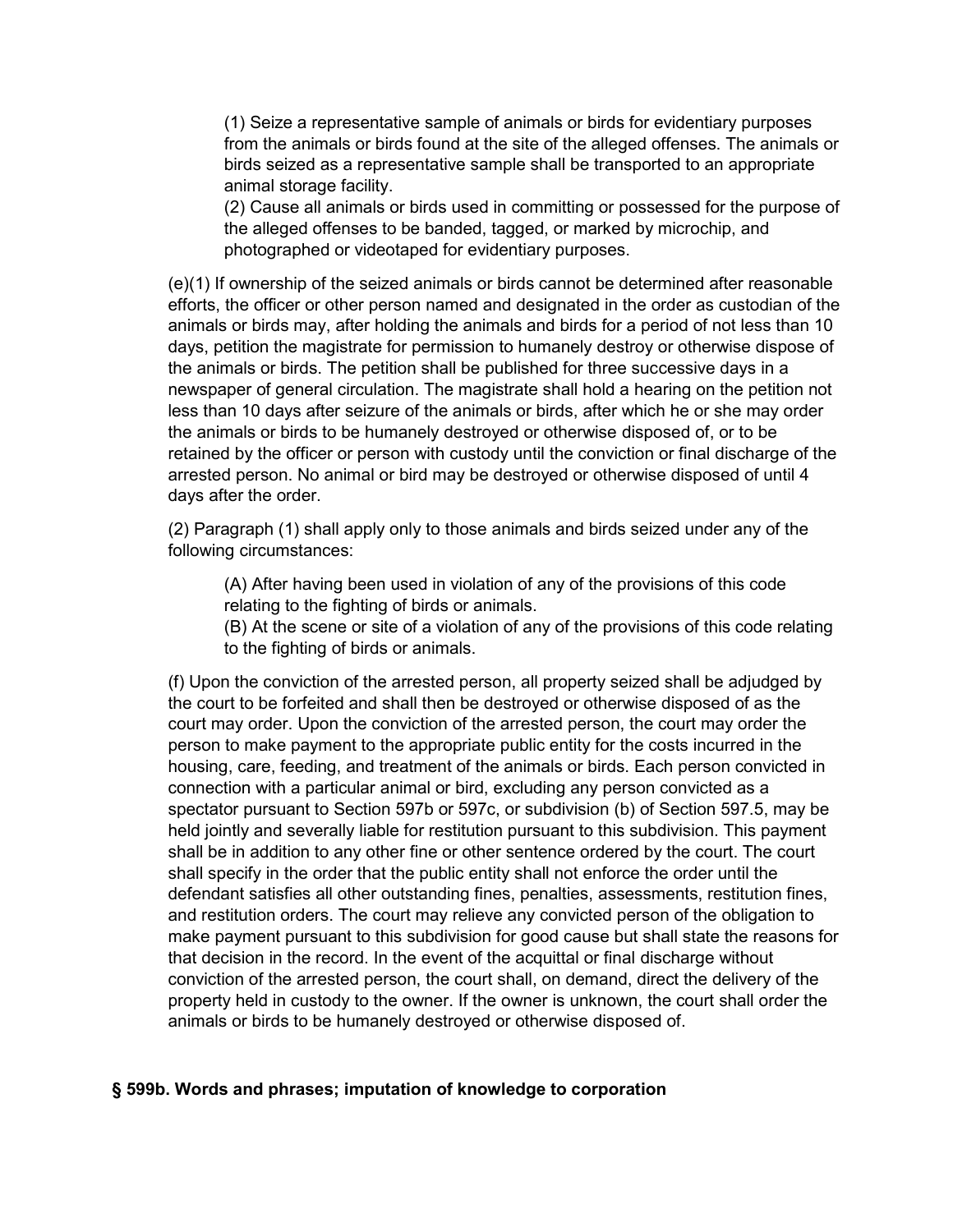In this title, the word "animal" includes every dumb creature; the words "torment," "torture," and "cruelty" include every act, omission, or neglect whereby unnecessary or unjustifiable physical pain or suffering is caused or permitted; and the words "owner" and "person" include corporations as well as individuals; and the knowledge and acts of any agent of, or person employed by, a corporation in regard to animals transported, owned, or employed by, or in the custody of, the corporation, must be held to be the act and knowledge of the corporation as well as the agent or employee.

# **§ 599c. Construction of title; game laws; destruction of dangerous animals or reptiles; killing for food; authorized scientific experiments or investigations**

No part of this title shall be construed as interfering with any of the laws of this state known as the "game laws," or any laws for or against the destruction of certain birds, nor must this title be construed as interfering with the right to destroy any venomous reptile, or any animal known as dangerous to life, limb, or property, or to interfere with the right to kill all animals used for food, or with properly conducted scientific experiments or investigations performed under the authority of the faculty of a regularly incorporated medical college or university of this state.

#### **§ 599d. Policy of state regarding adoptable and treatable animals**

(a) It is the policy of the state that no adoptable animal should be euthanized if it can be adopted into a suitable home. Adoptable animals include only those animals eight weeks of age or older that, at or subsequent to the time the animal is impounded or otherwise taken into possession, have manifested no sign of a behavioral or temperamental defect that could pose a health or safety risk or otherwise make the animal unsuitable for placement as a pet, and have manifested no sign of disease, injury, or congenital or hereditary condition that adversely affects the health of the animal or that is likely to adversely affect the animal's health in the future.

(b) It is the policy of the state that no treatable animal should be euthanized. A treatable animal shall include any animal that is not adoptable but that could become adoptable with reasonable efforts. This subdivision, by itself, shall not be the basis of liability for damages regarding euthanasia.

#### **§ 599e. Killing unfit animals after notice by officer; offense of refusal to kill; killing**

#### **by officer; exception**

Every animal which is unfit, by reason of its physical condition, for the purpose for which such animals are usually employed, and when there is no reasonable probability of such animal ever becoming fit for the purpose for which it is usually employed, shall be by the owner or lawful possessor of the same, deprived of life within 12 hours after being notified by any peace officer, officer of said society, or employee of a pound or animal regulation department of a public agency who is a veterinarian, to kill the same, and such owner, possessor, or person omitting or refusing to comply with the provisions of this section shall, upon conviction, be deemed guilty of a misdemeanor, and after such conviction the court or magistrate having jurisdiction of such offense shall order any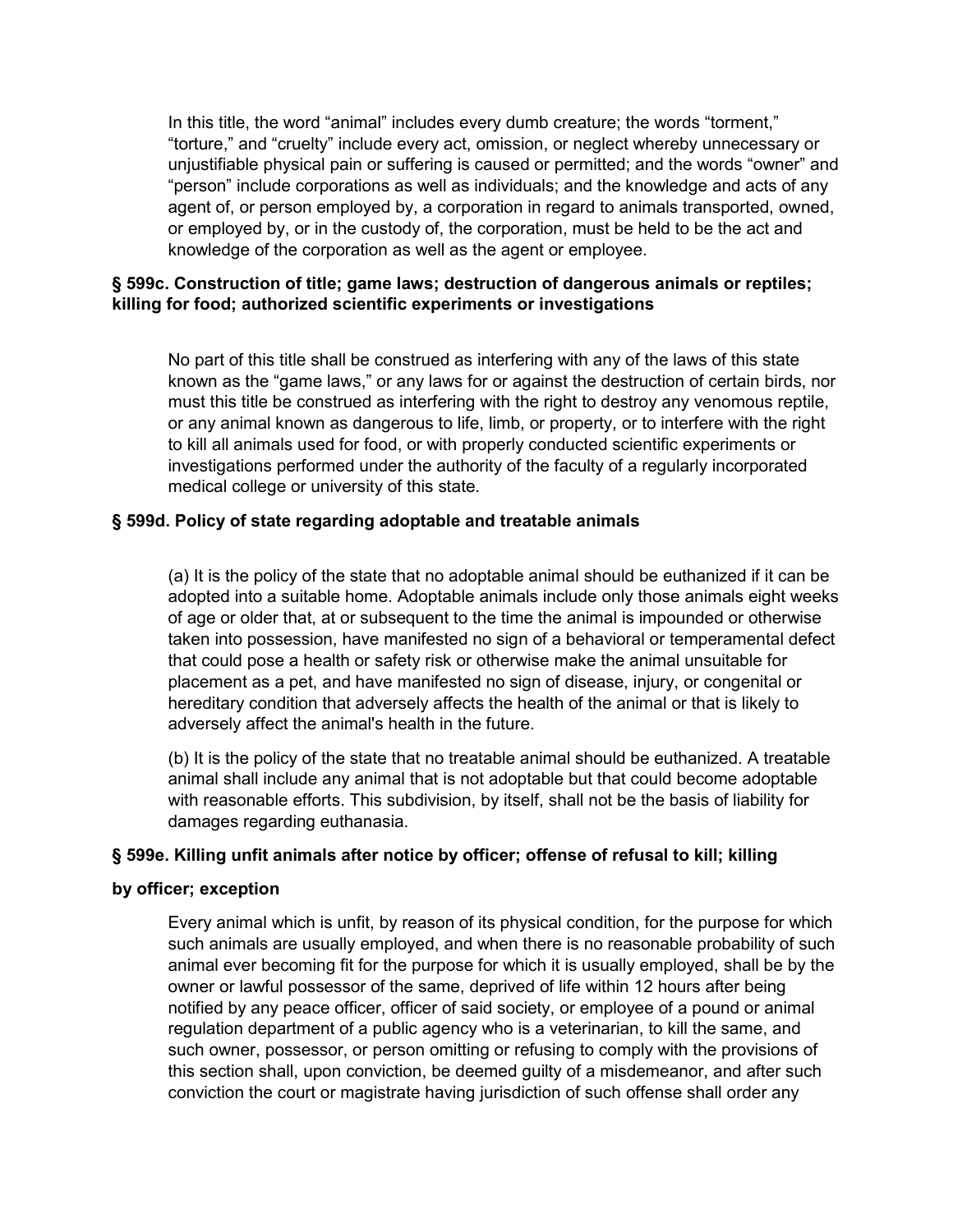peace officer, officer of said society, or officer of a pound or animal regulation department of a public agency, to immediately kill such animal; provided, that this shall not apply to such owner keeping any old or diseased animal belonging to him on his own premises with proper care.

# **§ 600. Horses or dogs used by peace officers; willful and malicious harm or interference; punishment; restitution**

(a) Any person who willfully and maliciously and with no legal justification strikes, beats, kicks, cuts, stabs, shoots with a firearm, administers any poison or other harmful or stupefying substance to, or throws, hurls, or projects at, or places any rock, object, or other substance which is used in such a manner as to be capable of producing injury and likely to produce injury, on or in the path of, any horse being used by, or any dog under the supervision of, any peace officer in the discharge or attempted discharge of his or her duties, is guilty of a public offense. If the injury inflicted is a serious injury, as defined in subdivision (c), the person shall be punished by imprisonment in the state prison for 16 months, two or three years, or in a county jail for not exceeding one year, or by a fine not exceeding two thousand dollars (\$2,000), or by both a fine and imprisonment. If the injury inflicted is not a serious injury, the person shall be punished by imprisonment in the county jail for not exceeding one year, or by a fine not exceeding one thousand dollars (\$1,000), or by both a fine and imprisonment.

(b) Any person who willfully and maliciously and with no legal justification interferes with or obstructs any horse or dog being used by any peace officer in the discharge or attempted discharge of his or her duties by frightening, teasing, agitating, harassing, or hindering the horse or dog shall be punished by imprisonment in a county jail for not exceeding one year, or by a fine not exceeding one thousand dollars (\$1,000), or by both a fine and imprisonment.

(c) Any person who, in violation of this section, and with intent to inflict such injury or death, personally causes the death, destruction, or serious physical injury including bone fracture, loss or impairment of function of any bodily member, wounds requiring extensive suturing, or serious crippling, of any horse or dog, shall, upon conviction of a felony under this section, in addition and consecutive to the punishment prescribed for the felony, be punished by an additional term of imprisonment in the state prison for one year.

(d) Any person who, in violation of this section, and with the intent to inflict such injury, personally causes great bodily injury, as defined in Section 12022.7, to any person not an accomplice, shall, upon conviction of a felony under this section, in addition and consecutive to the punishment prescribed for the felony, be punished by an additional term of imprisonment in the state prison for two years unless the conduct described in this subdivision is an element of any other offense of which the person is convicted or receives an enhancement under Section 12022.7.

(e) A defendant convicted of a violation of this section shall be ordered to make restitution to the agency owning the animal and employing the peace officer, to a volunteer who is acting under the direct supervision of a peace officer who is using his or her horse or supervising his or her dog in the performance of his or her assigned duties, or to the agency that provides, or the individual who provides, veterinary health care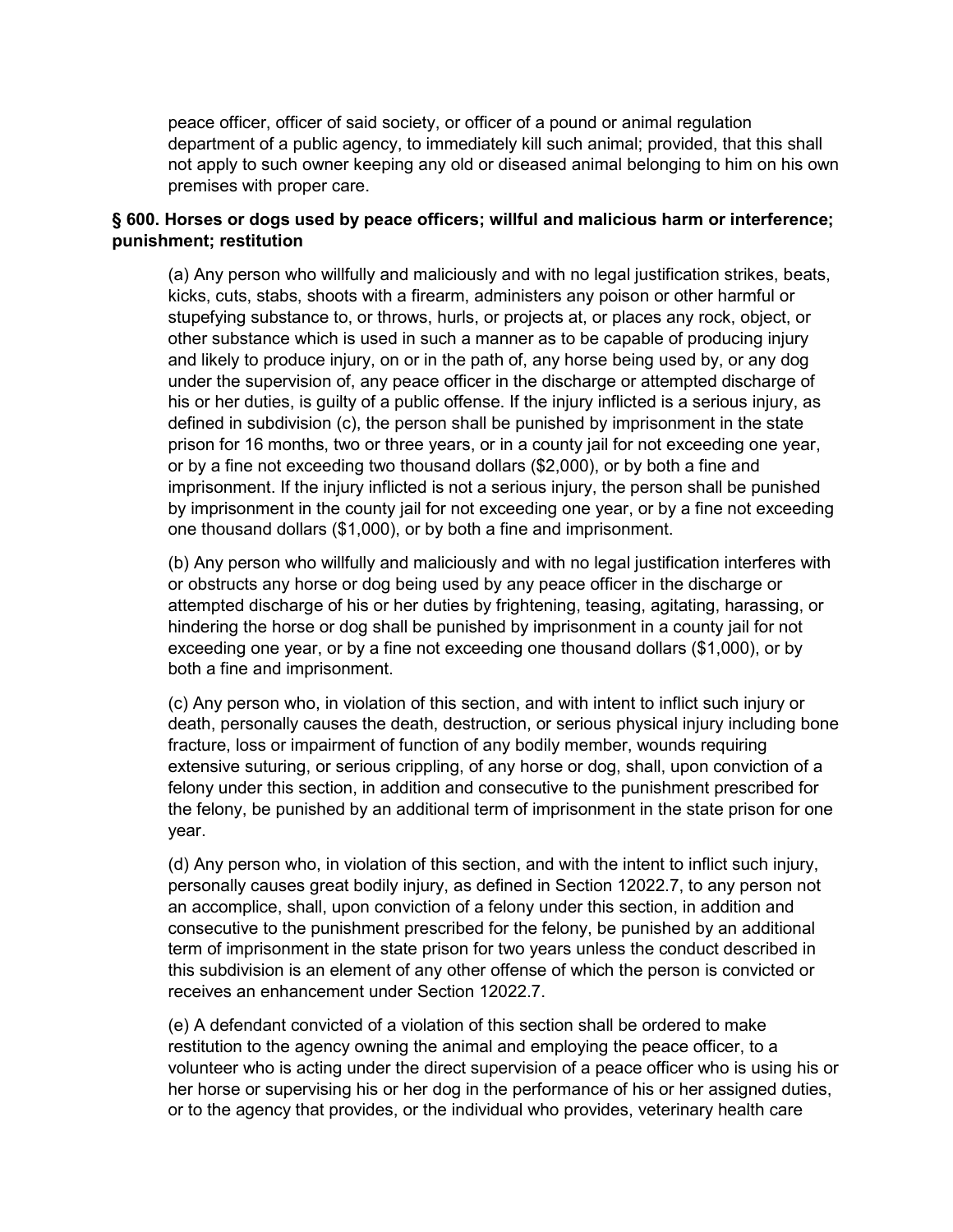coverage or veterinary care for a horse or dog being used by, or under the supervision of, a volunteer who is acting under the direct supervision of a peace officer for any veterinary bills, replacement costs of the animal if it is disabled or killed, and, if applicable, the salary of the peace officer for the period of time his or her services are lost to the agency.

# **§ 600.2. Allowing dog to injure or kill guide, signal or service dog; punishment; restitution**

(a) It is a crime for a person to permit a dog that is owned, harbored, or controlled by the person to cause injury to, or the death of, a guide, signal, or service dog.

(b) A violation of this section is an infraction punishable by a fine not to exceed two hundred fifty dollars (\$250) if the injury or death to a guide, signal, or service dog is caused by the person's failure to exercise ordinary care in the control of the person's dog.

(c) A violation of this section is a misdemeanor if the injury or death to a guide, signal, or service dog is caused by the person's reckless disregard in the exercise of control over the person's dog, under circumstances that constitute such a departure from the conduct of a reasonable person as to be incompatible with a proper regard for the safety and life of a guide, signal, or service dog. A violation of this subdivision is punishable by imprisonment in a county jail not exceeding one year, or by a fine of not less than two thousand five hundred dollars (\$2,500) nor more than five thousand dollars (\$5,000), or both that fine and imprisonment. The court shall consider the costs ordered pursuant to subdivision (d) when determining the amount of any fines.

(d) A defendant who is convicted of a violation of this section shall be ordered to make restitution to the person with a disability who has custody or ownership of the guide, signal, or service dog for any veterinary bills, replacement costs of the dog if it is disabled or killed, medical or medical-related expenses of the person with a disability, loss of wages or income of the person with a disability, or other reasonable costs deemed appropriate by the court. The costs ordered pursuant to this subdivision shall be paid prior to any fines. The person with the disability may apply for compensation by the California Victim Compensation Board pursuant to Chapter 5 (commencing with Section 13950) of Part 4 of Division 3 of Title 2 of the Government Code, in an amount not to exceed ten thousand dollars (\$10,000).

(e) For the purposes of this section, the following definitions apply:

(1) "Guide, signal, or service dog" means a guide dog, signal dog, or service dog, as defined in Section 54.1 of the Civil Code. "Guide, signal, or service dog" also includes a dog enrolled in a training school or program, located in this state, for guide, signal, or service dogs.

(2) "Located in this state" includes the training of a guide, signal, or service dog that occurs in this state, even if the training school or program is located in another state.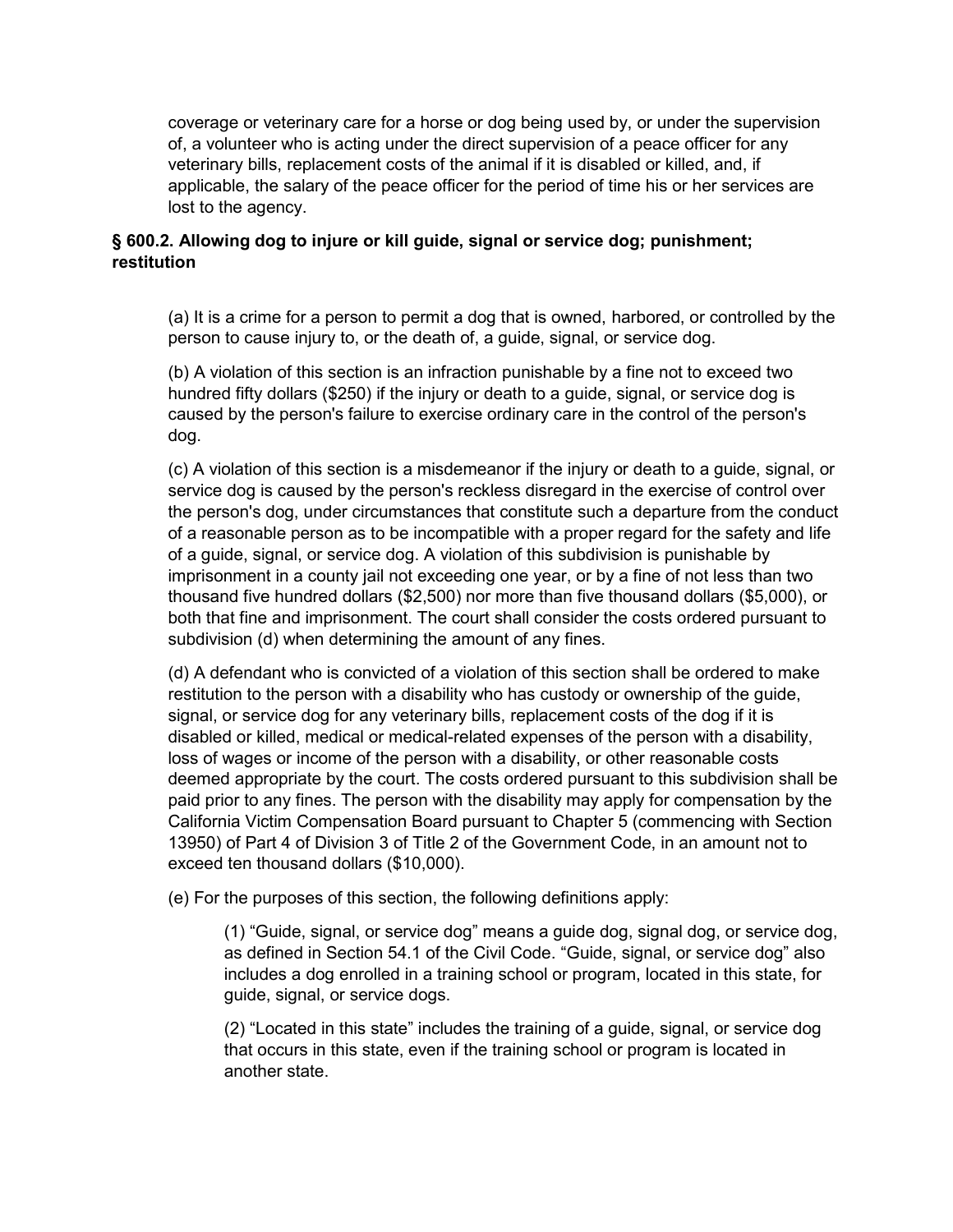(3) "Loss of wages or income" means wages or income that are lost by the person with a disability as a direct result of a violation of this section.

(4) "Replacement costs" means all costs that are incurred in the replacement of the guide, signal, or service dog, including, but not limited to, the training costs for a new dog, if needed, the cost of keeping the now-disabled dog in a kennel while the handler travels to receive the new dog, and, if needed, the cost of the travel required for the handler to receive the new dog.

# **§ 600.5. Intentional injury to, or death of, guide, signal or service dog; penalty; restitution**

(a) A person who intentionally causes injury to, or the death of, a guide, signal, or service dog is guilty of a misdemeanor, punishable by imprisonment in a county jail not exceeding one year, or by a fine not exceeding ten thousand dollars (\$10,000), or by both that fine and imprisonment. The court shall consider the costs ordered pursuant to subdivision (b) when determining the amount of any fines.

(b) A defendant who is convicted of a violation of this section shall be ordered to make restitution to the person with a disability who has custody or ownership of the dog for any veterinary bills, replacement costs of the dog if it is disabled or killed, medical or medical-related expenses of the person with a disability, loss of wages or income of the person with a disability, or other reasonable costs deemed appropriate by the court. The costs ordered pursuant to this subdivision shall be paid prior to any fines. The person with the disability may apply for compensation by the California Victim Compensation Board pursuant to Chapter 5 (commencing with Section 13950) of Part 4 of Division 3 of Title 2 of the Government Code, in an amount not to exceed ten thousand dollars (\$10,000).

(c) For the purposes of this section, the following definitions apply:

(1) "Guide, signal, or service dog" means a guide dog, signal dog, or service dog, as defined in Section 54.1 of the Civil Code. "Guide, signal, or service dog" also includes a dog enrolled in a training school or program, located in this state, for guide, signal, or service dogs.

(2) "Located in this state" includes the training of a guide, signal, or service dog that occurs in this state, even if the training school or program is located in another state.

(3) "Loss of wages or income" means wages or income that are lost by the person with a disability as a direct result of a violation of this section.

(4) "Replacement costs" means all costs that are incurred in the replacement of the guide, signal, or service dog, including, but not limited to, the training costs for a new dog, if needed, the cost of keeping the now-disabled dog in a kennel while the handler travels to receive the new dog, and, if needed, the cost of the travel required for the handler to receive the new dog.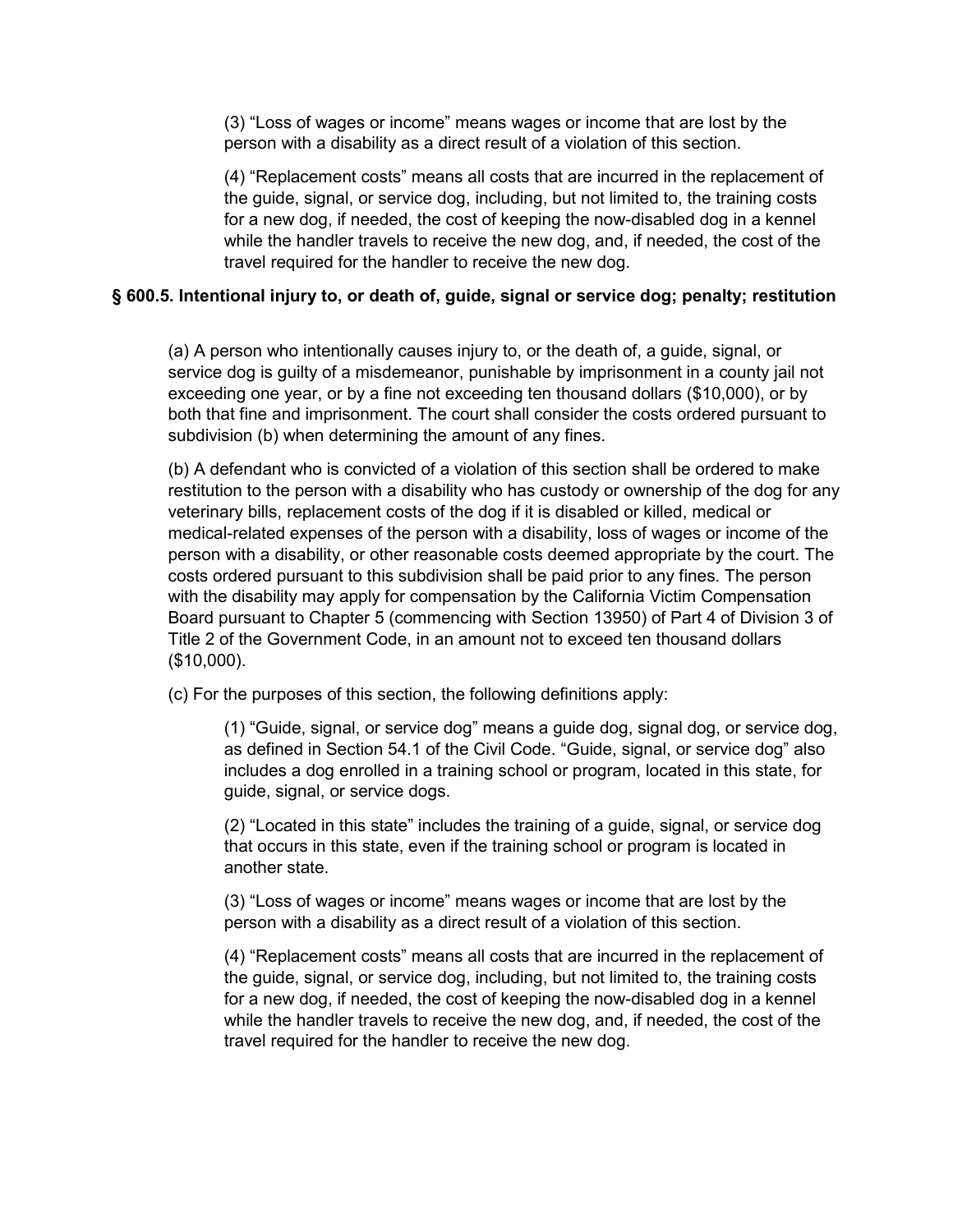# **§ 601. Trespass by credible threat to cause serious bodily injury with intent to place another in reasonable fear and unlawful entry within 30 days into residence or contiguous real property or workplace of threatened person**

**(**a) Any person is guilty of trespass who makes a credible threat to cause serious bodily injury, as defined in subdivision (a) of Section 417.6, to another person with the intent to place that other person in reasonable fear for his or her safety, or the safety of his or her immediate family, as defined in subdivision (l) of Section 646.9, and who does any of the following:

(1) Within 30 days of the threat, unlawfully enters into the residence or real property contiguous to the residence of the person threatened without lawful purpose, and with the intent to execute the threat against the target of the threat.

(2) Within 30 days of the threat, knowing that the place is the threatened person's workplace, unlawfully enters into the workplace of the person threatened and carries out an act or acts to locate the threatened person within the workplace premises without lawful purpose, and with the intent to execute the threat against the target of the threat.

(b) Subdivision (a) shall not apply if the residence, real property, or workplace described in paragraph (1) or (2) that is entered is the residence, real property, or workplace of the person making the threat.

(c) This section shall not apply to any person who is engaged in labor union activities which are permitted to be carried out on the property by the California Agricultural Labor Relations Act, Part 3.5 (commencing with Section 1140) of Division 2 of the Labor Code, or by the National Labor Relations Act.

(d) A violation of this section shall be punishable by imprisonment pursuant to subdivision (h) of Section 1170, or by imprisonment in a county jail not exceeding one year, or by a fine not exceeding two thousand dollars (\$2,000), or by both that fine and imprisonment.

# **Chapter 5. Regulation of Use of Animals in Diagnostic Procedures and Medical Research § 1650. Legislative findings**

The public health and welfare depend on the humane use of animals for scientific advancement in the diagnosis and treatment of human and animal diseases, for education, for research in the advancement of veterinary, dental, medical and biologic sciences, for research in animal and human nutrition, and improvement and standardization of laboratory procedures of biologic products, pharmaceuticals and drugs.

# **§ 1651. Administering agency; liberal construction; definitions**

The State Department of Health Services shall administer the provisions of this chapter.

Every provision of this chapter shall be liberally construed to protect the interests of all persons and animals affected.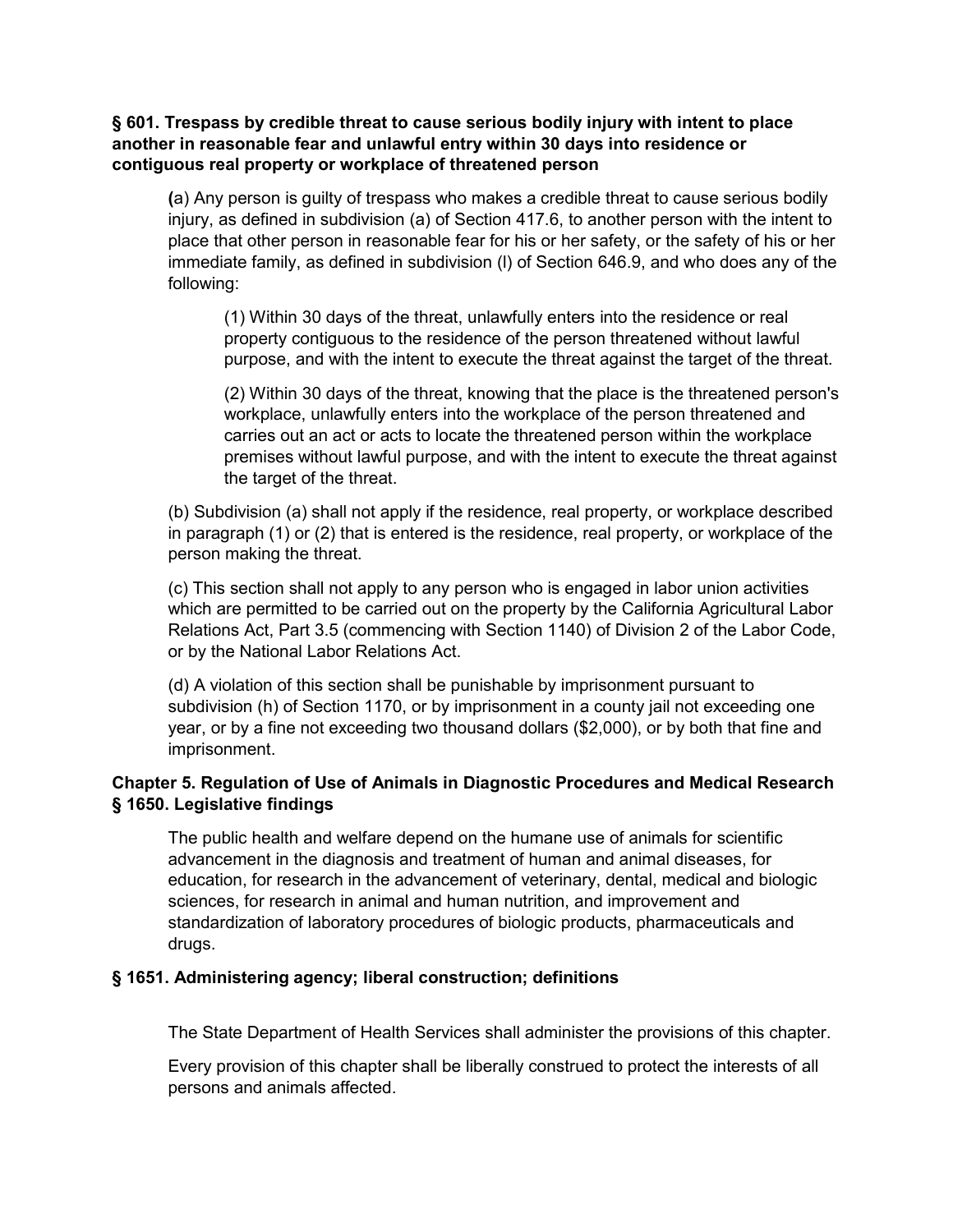As in this chapter, "person" includes: laboratory, firm, association, corporation, copartnership, and educational institution.

As used in this chapter, "board" or "department" means the State Department of Health Services.

#### **§ 1660. Rules and regulations**

The department shall make and promulgate, and may thereafter modify, amend or rescind, reasonable rules and regulations to carry out the purposes of this chapter, including the control of the humane use of animals for the diagnosis and treatment of human and animal diseases, for research in the advancement of veterinary, dental, medical and biologic sciences, for research in animal and human nutrition, and for the testing and diagnosis, improvement and standardization of laboratory specimens, biologic products, pharmaceuticals and drugs. Such rules and regulations shall include requirements for satisfactory shelter, food, sanitation, record keeping, and for the humane treatment of animals by persons authorized by the board to raise, keep or to use animals under the provision of this chapter.

The department shall not make or promulgate any rule compelling the delivery of animals for the purpose of research, demonstration, diagnosis, or experimentation.

#### **§ 1661. Application of administrative procedure act**

The provisions of Chapter 3.5 (commencing with Section 11340) of Part 1 of Division 3 of Title 2 of the Government Code, shall be applicable to all the rules and regulations promulgated by the department under this chapter.

#### **§ 1662. Power to inspect; authorized persons**

The department is hereby authorized to inspect any premises or property on or in which animals are kept for experimental or diagnostic purposes, for the purpose of investigation of compliance with the rules and regulations adopted hereunder. Such inspection or other method of control shall be enforced only by employees of the department and such power and authority may not be delegated to any other persons or agency.

#### **§ 1666. Approval for use of animals**

No person shall keep or use animals for diagnostic purposes, education or research unless approved by the board.

**§ 1667. Regulations for granting approval; application; form of application and approval; display of approval certificate; duration; refusal; statement of reasons; notice to applicant**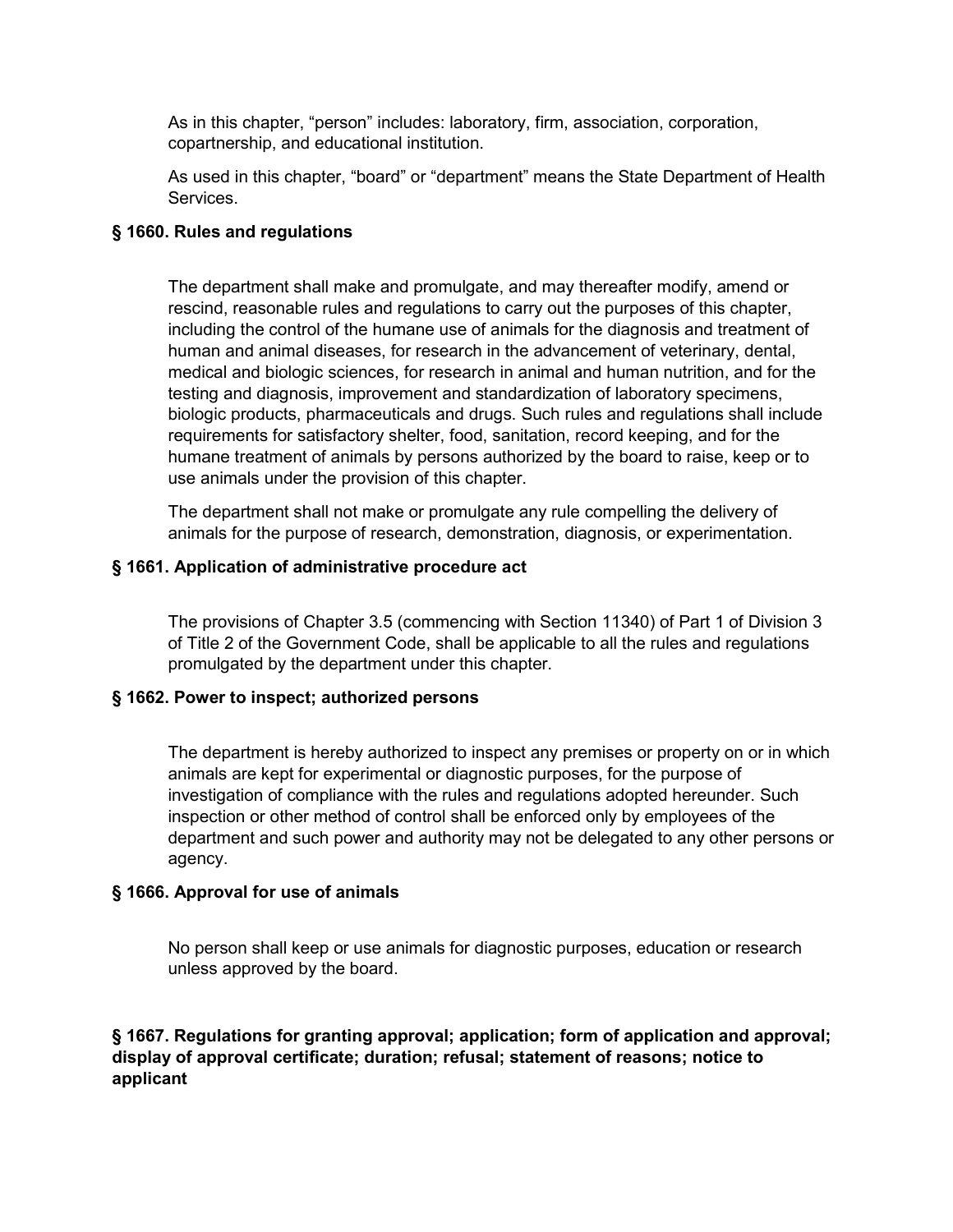The board shall prescribe the rules under which approval shall be granted including the standards regarding the care and treatment of such animals employed. Any person desiring approval to use animals for the purposes covered by this chapter shall make application to the department for such approval on forms provided by the department. The board shall grant approval on forms provided by the department to any person who has made application in accordance with the provisions of this article and who is found to be in compliance with the provisions of this chapter and the rules and regulations of the board. Any person keeping or using animals under the provisions of this chapter shall display in a prominent place the certificate of approval granted for such purpose. Such approval shall remain in effect for one fiscal year if not revoked by the board. If the board does not within ninety (90) days after the filing of this application grant approval it shall state the grounds and reasons for its refusal in writing, serving a copy upon the applicant, the notice may be served by registered mail addressed to the applicant at his last known address.

# **§ 1668. Investigation; suspension or revocation of approval certificate; grounds; rules and regulations for verified complaints; procedure; application of administrative procedure act**

The board may, upon its own motion, and shall upon the verified complaint in writing of any person, investigate the actions of any person keeping or using animals for research or diagnostic purposes within this State, and it may temporarily suspend or permanently revoke a certificate of approval at any time where the holder of such a certificate, within the immediately preceding three years, while a holder of a certificate of approval, in performing or attempting to perform any of the acts within the scope of this chapter, has been guilty of the breach of any of the provisions of this chapter or of any reasonable rule or regulation adopted by the board for the purpose of carrying out the provisions of this chapter. The board may promulgate and adopt reasonable rules and regulations concerning the procedure for the drafting, filing and disposition of verified complaints of individuals. Procedure for revocation or suspension of approval shall be in accordance with the provision of the Administrative Procedure Act, Government Code, Title 2, Division 3, Part 1, Chapter 5, and the department shall have all the powers granted therein.

# **§ 1669. Exemptions**

This chapter does not apply to any veterinary licensed to practice veterinary medicine in this State or to any place of business operated by such veterinary, nor to animal training, animal cosmetics and routine animal husbandry practices, nor to laboratories subject to control or regulation by the National Institutes of Health or the Federal Bureau of Animal Industry.

#### **§ 1670. Local ordinances and regulations**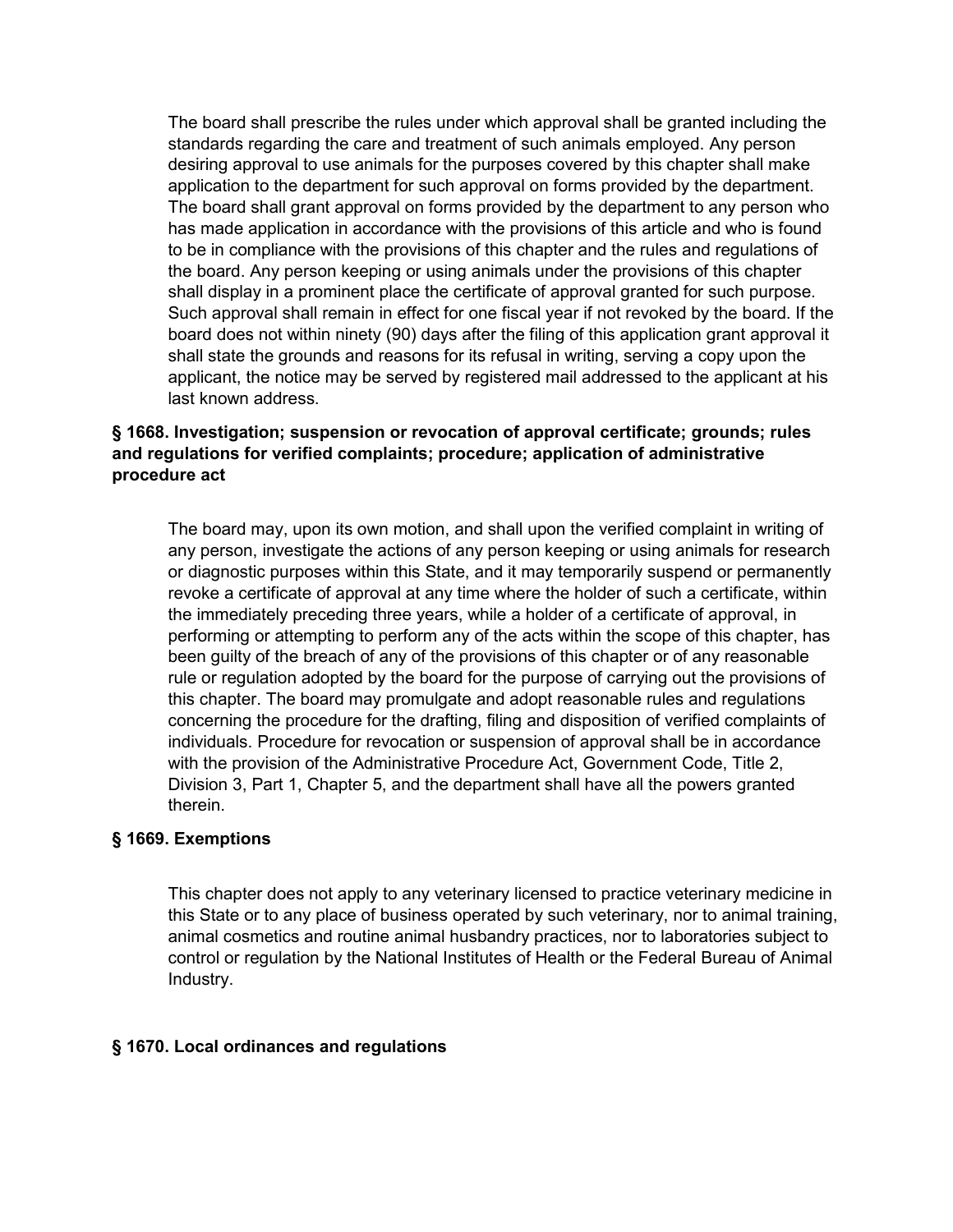Nothing contained in this chapter shall be construed to limit or restrict the right of counties, cities, cities and counties, towns or townships, to adopt or enforce ordinances or other regulations regulating the use or procurement of animals for diagnostic procedures or medical research, and any such ordinances or regulations now in effect are not affected by this chapter. It is the intent of this chapter to provide state regulation of the use of animals in diagnostic procedures and medical research concurrently with and supplementary to local regulations, but not to preclude the exercise by counties, cities, cities and counties, towns or townships, of such regulatory power as they may possess in this field under the Constitution and statutes of this State.

# **§ 1672. Use of animals without approval**

It is unlawful for any person to use animals for the purposes provided for in this chapter without the approval of the board.

#### **§ 1673. Violation; misdemeanor**

Any person who violates this chapter is guilty of a misdemeanor.

#### **§ 1676. Annual approval fee**

An annual fee, to be employed for the enforcement of this act, shall accompany each application for approval. The fee shall be determined by the director by regulations based on the number of animals used for the purposes of this chapter and in an amount sufficient to cover the cost of administering this chapter.

# **§ 1677. Time for payment; deposit**

Annual fees payable under this chapter shall become due and payable by each person approved by the board 12 months from the date of its issuance. Such fees shall be paid by the department into the General Fund in the State Treasury. It is the intention of the Legislature that the cost of administering this act shall be substantially covered by the revenues collected hereunder.

#### **§ 1834.4. Euthanasia**

(a) It is the policy of the state that no adoptable animal should be euthanized if it can be adopted into a suitable home. Adoptable animals include only those animals eight weeks of age or older that, at or subsequent to the time the animal is impounded or otherwise taken into possession, have manifested no sign of a behavioral or temperamental defect that could pose a health or safety risk or otherwise make the animal unsuitable for placement as a pet, and have manifested no sign of disease, injury, or congenital or hereditary condition that adversely affects the health of the animal or that is likely to adversely affect the animal's health in the future.

(b) It is the policy of the state that no treatable animal should be euthanized. A treatable animal shall include any animal that is not adoptable but that could become adoptable with reasonable efforts. This subdivision, by itself, shall not be the basis of liability for damages regarding euthanasia.

# **§ 11199. Reports of animal abuse, cruelty, or neglect by county employees; time and method of report; definitions; contents of report**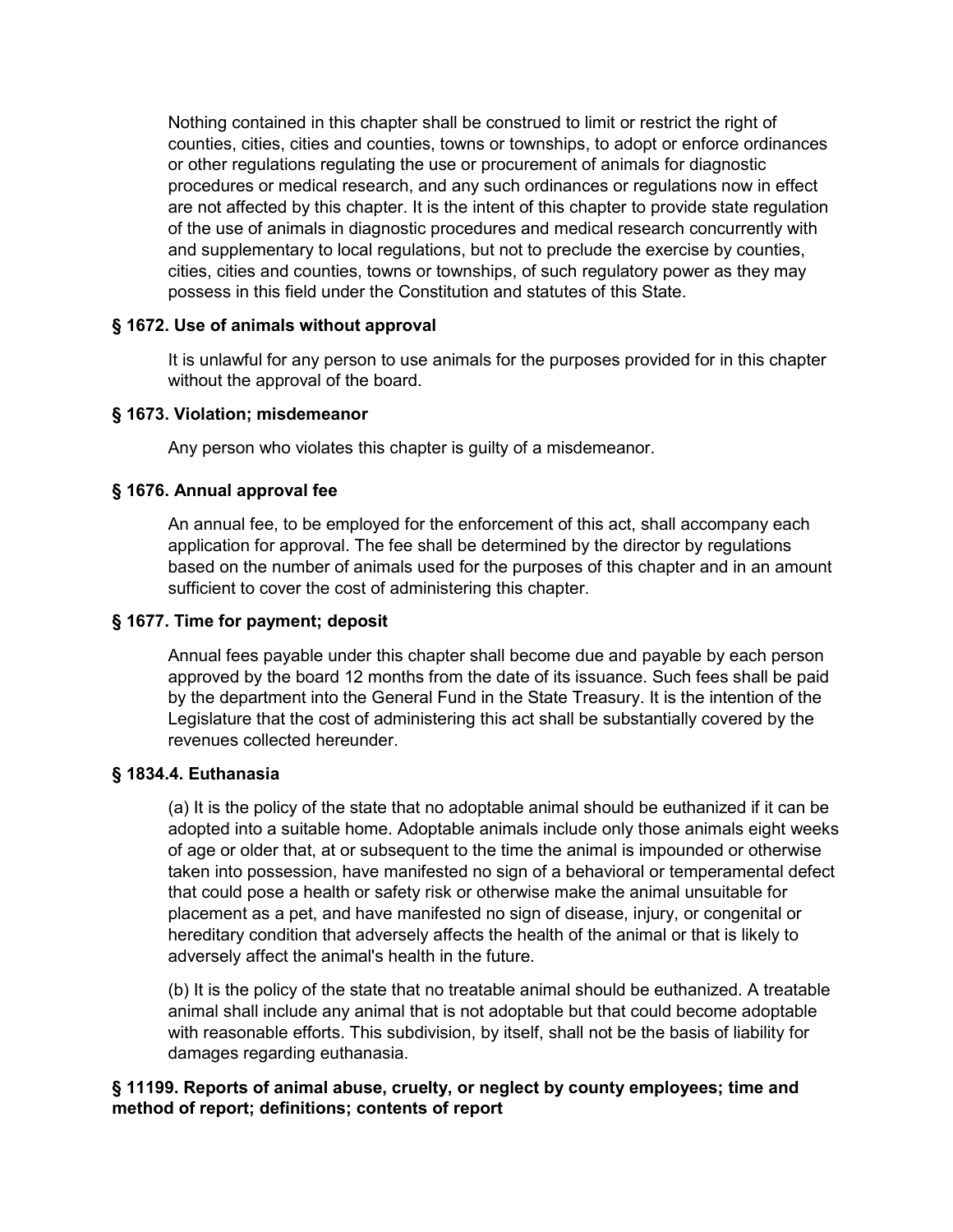(a) Any employee of a county child or adult protective services agency, while acting in his or her professional capacity or within the scope of his or her employment, who has knowledge of or observes an animal whom he or she knows or reasonably suspects has been the victim of cruelty, abuse, or neglect, may report the known or reasonably suspected animal cruelty, abuse, or neglect to the entity or entities that investigate reports of animal cruelty, abuse, and neglect in that county.

(b) The report may be made within two working days of receiving the information concerning the animal by facsimile transmission of a written report presented in the form described in subdivision (e) or by telephone if all of the information that is required to be provided pursuant to subdivision (e) is furnished. In cases where an immediate response may be necessary in order to protect the health and safety of the animal or others, the report may be made by telephone as soon as possible.

(c) Nothing in this section shall be construed to impose a duty to investigate known or reasonably suspected animal cruelty, abuse, or neglect.

(d) As used in this section, the terms "animal," "cruelty," "abuse," "neglect," "reasonable suspicion," and "owner" are defined as follows:

(1) "Animal" includes every dumb creature.

(2) "Cruelty," "abuse," and "neglect" include every act, omission, or neglect whereby unnecessary or unjustifiable physical pain or suffering is caused or permitted.

(3) "Reasonable suspicion" means that it is objectively reasonable for a person to entertain a suspicion, based upon facts that could cause a reasonable person in a like position, drawing, when appropriate, on his or her training and experience, to suspect animal cruelty, abuse, or neglect.

(4) "Owner" means any person who is the legal owner, keeper, harborer, possessor, or the actual custodian of an animal. "Owner" includes corporations as well as individuals.

(e) Reports made pursuant to this section may be made on a preprinted form prepared by the entity or entities that investigate reports of animal cruelty, abuse, and neglect in that county that includes the definitions contained in subdivision (d), and a space for the reporter to include each of the following:

(1) His or her name and title.

(2) His or her business address and telephone number.

(3) The name, if known, of the animal owner or custodian.

(4) The location of the animal and the premises on which the known or reasonably suspected animal cruelty, abuse, or neglect took place.

(5) A description of the location of the animal and the premises.

(6) Type and numbers of animals involved.